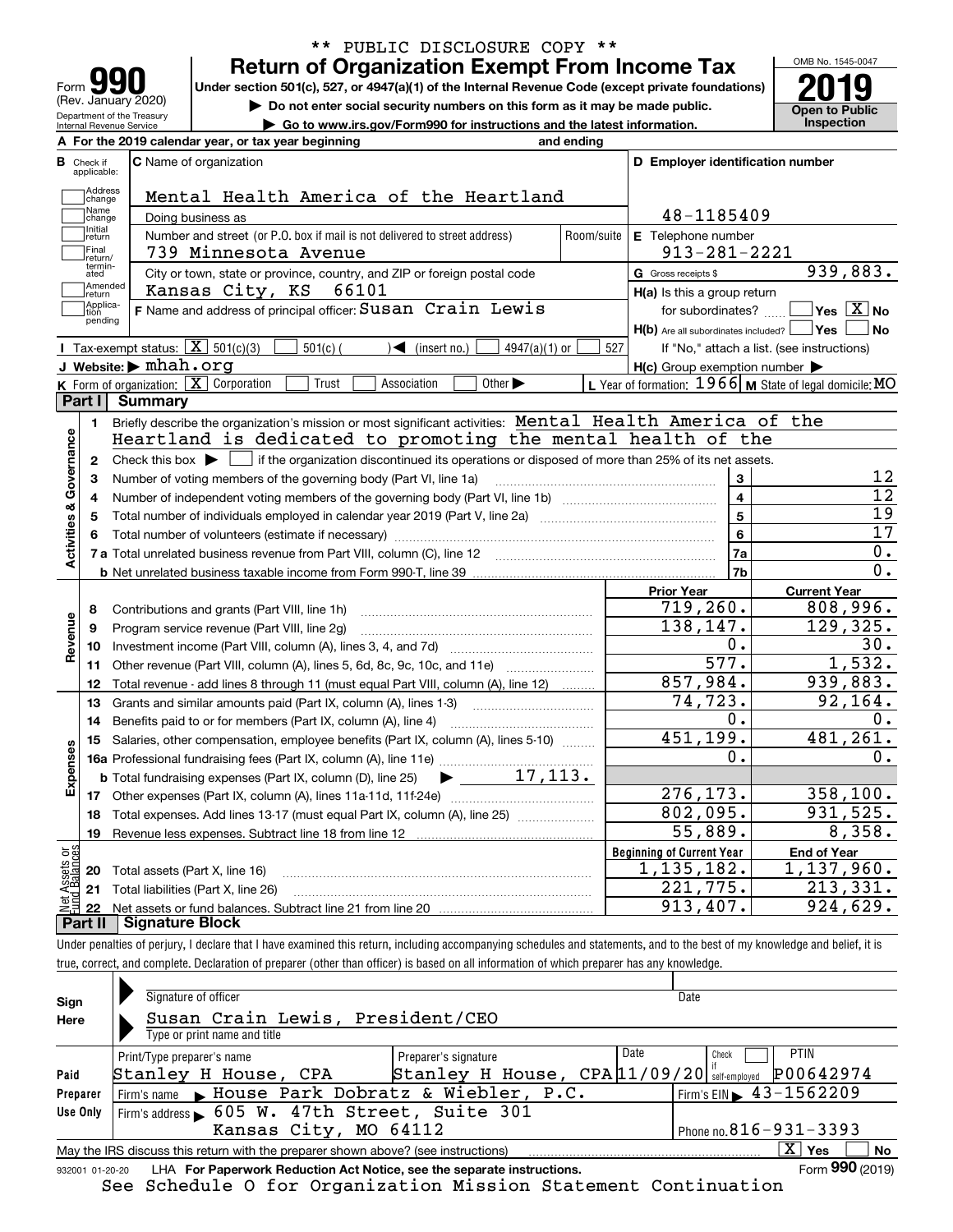| 1            | Check if Schedule O contains a response or note to any line in this Part III<br>Briefly describe the organization's mission:                                                       |
|--------------|------------------------------------------------------------------------------------------------------------------------------------------------------------------------------------|
|              | Mental Health America of the Heartland is dedicated to promoting the                                                                                                               |
|              | mental health of the community, and improving the quality of life of                                                                                                               |
|              | persons with mental illness, through advocacy, education and support.                                                                                                              |
| $\mathbf{2}$ | Did the organization undertake any significant program services during the year which were not listed on the                                                                       |
|              | $\sqrt{}$ Yes $\sqrt{X}$ No                                                                                                                                                        |
|              | If "Yes," describe these new services on Schedule O.                                                                                                                               |
| 3            | $\boxed{\phantom{1}}$ Yes $\boxed{\mathrm{X}}$ No<br>Did the organization cease conducting, or make significant changes in how it conducts, any program services?                  |
|              | If "Yes," describe these changes on Schedule O.                                                                                                                                    |
| 4            | Describe the organization's program service accomplishments for each of its three largest program services, as measured by expenses.                                               |
|              | Section 501(c)(3) and 501(c)(4) organizations are required to report the amount of grants and allocations to others, the total expenses, and                                       |
|              | revenue, if any, for each program service reported.<br>$\overline{91}$ , $\overline{340}$ . including grants of \$                                                                 |
|              | ) (Expenses \$<br><b>4a</b> (Code:<br>) (Revenue \$<br>Heartland Housing Initiative increases access to permanent, safe,                                                           |
|              | decent and affordable housing by developing an array of housing and                                                                                                                |
|              | support service options for individuals and families with mental                                                                                                                   |
|              | illness or who are otherwise disabled. Services include owning and                                                                                                                 |
|              | managing housing units; processing rental subsidies; community and                                                                                                                 |
|              | coalition building.                                                                                                                                                                |
|              |                                                                                                                                                                                    |
|              |                                                                                                                                                                                    |
|              |                                                                                                                                                                                    |
|              |                                                                                                                                                                                    |
|              |                                                                                                                                                                                    |
| 4b.          | 7, 289. including grants of \$<br>) (Expenses \$<br>) (Revenue \$<br>(Code:                                                                                                        |
|              | Advocacy and recovery program services are delivered via telephone, in                                                                                                             |
|              | the association's offices, at community mental health centers, and in                                                                                                              |
|              |                                                                                                                                                                                    |
|              |                                                                                                                                                                                    |
|              | various other places. Activities range from offering individuals<br>encouragement, support, and referral assistance to intervention and                                            |
|              | Advocacy requests frequently concern housing, treatment,<br>mediation.                                                                                                             |
|              | food or employment assistance.                                                                                                                                                     |
|              |                                                                                                                                                                                    |
|              |                                                                                                                                                                                    |
|              |                                                                                                                                                                                    |
|              |                                                                                                                                                                                    |
|              |                                                                                                                                                                                    |
| 4с           |                                                                                                                                                                                    |
|              | $\overline{92}$ , $164$ . ) (Revenue \$<br>561, 430. including grants of \$<br>) (Expenses \$<br>(Code:<br>Community Education (Mental Health Promotion and Child and Youth Mental |
|              | Health Initiative) increases public awareness and knowledge of mental                                                                                                              |
|              | illness and its treatment, reduces related stigma and promotes                                                                                                                     |
|              | effective treatment and recovery strategies. The program offers teen                                                                                                               |
|              | suicide prevention sessions, affordable lecture series and seminars for                                                                                                            |
|              | consumers and family members, continuing education credits for                                                                                                                     |
|              | professionals, information and referral services, a self help and                                                                                                                  |
|              | support group directory, and a resource lending library.                                                                                                                           |
|              |                                                                                                                                                                                    |
|              |                                                                                                                                                                                    |
|              |                                                                                                                                                                                    |
|              |                                                                                                                                                                                    |
|              | 4d Other program services (Describe on Schedule O.)<br>Expenses \$<br>(Revenue \$<br>including grants of \$                                                                        |
|              | 660,059.<br>Total program service expenses                                                                                                                                         |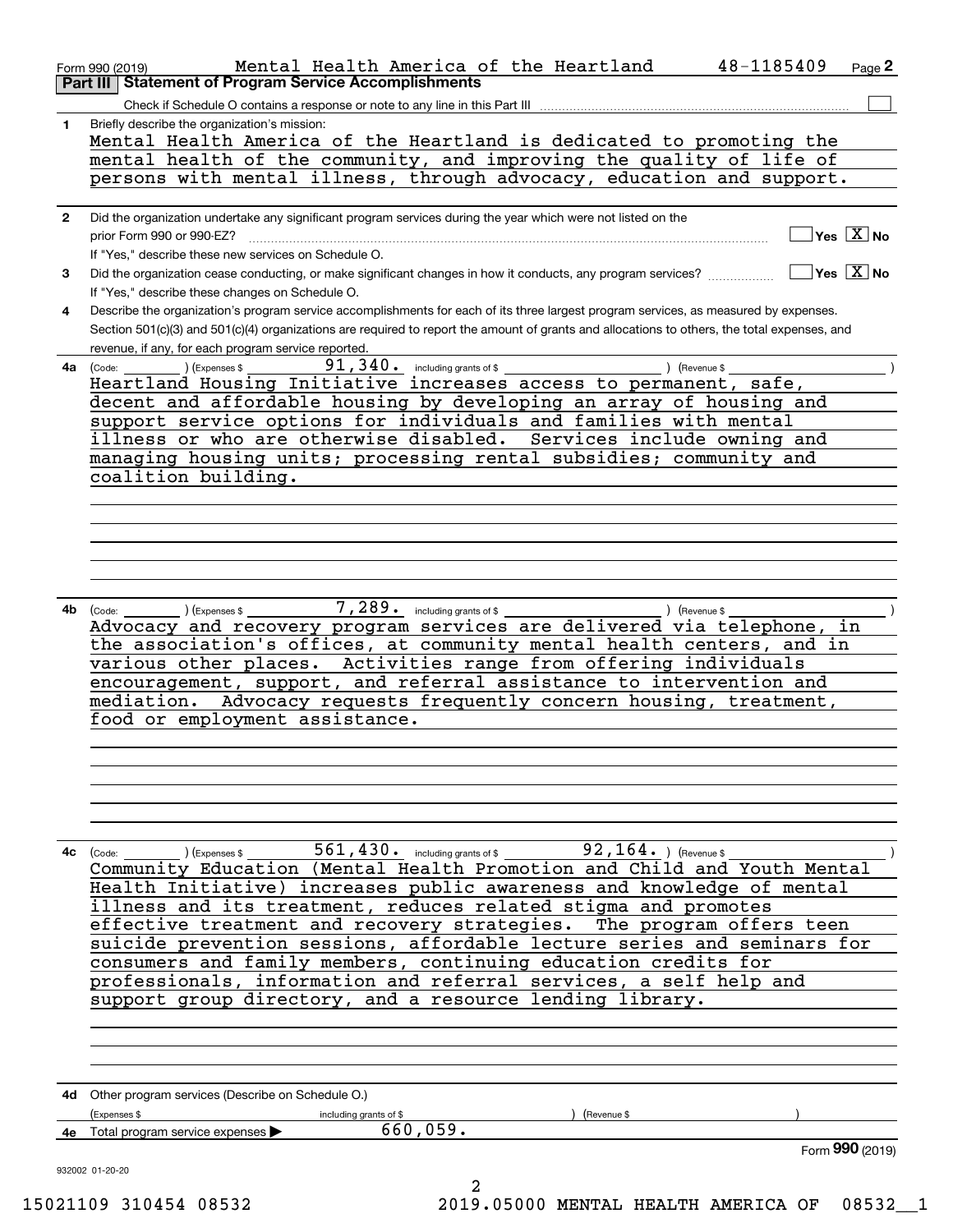|  | Form 990 (2019) |
|--|-----------------|

|     |                                                                                                                                       |                 | Yes $ $     | No            |
|-----|---------------------------------------------------------------------------------------------------------------------------------------|-----------------|-------------|---------------|
| 1   | Is the organization described in section 501(c)(3) or 4947(a)(1) (other than a private foundation)?                                   |                 |             |               |
|     |                                                                                                                                       | 1               | х           |               |
| 2   |                                                                                                                                       | $\mathbf{2}$    | $\mathbf X$ |               |
| 3   | Did the organization engage in direct or indirect political campaign activities on behalf of or in opposition to candidates for       |                 |             |               |
|     |                                                                                                                                       | 3               |             | X.            |
| 4   | Section 501(c)(3) organizations. Did the organization engage in lobbying activities, or have a section 501(h) election in effect      |                 |             |               |
|     |                                                                                                                                       | 4               |             | X.            |
| 5   | Is the organization a section 501(c)(4), 501(c)(5), or 501(c)(6) organization that receives membership dues, assessments, or          |                 |             |               |
|     |                                                                                                                                       | 5               |             | x             |
| 6   | Did the organization maintain any donor advised funds or any similar funds or accounts for which donors have the right to             |                 |             |               |
|     | provide advice on the distribution or investment of amounts in such funds or accounts? If "Yes," complete Schedule D, Part I          | 6               |             | X.            |
| 7   | Did the organization receive or hold a conservation easement, including easements to preserve open space,                             |                 |             |               |
|     |                                                                                                                                       | $\overline{7}$  |             | X.            |
| 8   | Did the organization maintain collections of works of art, historical treasures, or other similar assets? If "Yes," complete          |                 |             |               |
|     |                                                                                                                                       | 8               |             | X.            |
| 9   | Did the organization report an amount in Part X, line 21, for escrow or custodial account liability, serve as a custodian for         |                 |             |               |
|     | amounts not listed in Part X; or provide credit counseling, debt management, credit repair, or debt negotiation services?             |                 |             |               |
|     |                                                                                                                                       | 9               |             | x             |
| 10  | Did the organization, directly or through a related organization, hold assets in donor-restricted endowments                          |                 |             |               |
|     |                                                                                                                                       | 10              |             | х             |
| 11  | If the organization's answer to any of the following questions is "Yes," then complete Schedule D, Parts VI, VII, VIII, IX, or X      |                 |             |               |
|     | as applicable.                                                                                                                        |                 |             |               |
|     | a Did the organization report an amount for land, buildings, and equipment in Part X, line 10? If "Yes," complete Schedule D,         |                 |             |               |
|     |                                                                                                                                       | 11a             | x           |               |
|     | <b>b</b> Did the organization report an amount for investments - other securities in Part X, line 12, that is 5% or more of its total |                 |             |               |
|     |                                                                                                                                       | 11b             |             | X.            |
|     | c Did the organization report an amount for investments - program related in Part X, line 13, that is 5% or more of its total         |                 |             |               |
|     |                                                                                                                                       | 11c             |             | X.            |
|     | d Did the organization report an amount for other assets in Part X, line 15, that is 5% or more of its total assets reported in       |                 |             |               |
|     |                                                                                                                                       | 11d             |             | x             |
|     | Did the organization report an amount for other liabilities in Part X, line 25? If "Yes," complete Schedule D, Part X                 | 11e             | X           |               |
| f   | Did the organization's separate or consolidated financial statements for the tax year include a footnote that addresses               |                 |             |               |
|     | the organization's liability for uncertain tax positions under FIN 48 (ASC 740)? If "Yes," complete Schedule D, Part X                | 11f             | X           |               |
|     | 12a Did the organization obtain separate, independent audited financial statements for the tax year? If "Yes," complete               |                 |             |               |
|     |                                                                                                                                       | 12a             | X           |               |
|     | <b>b</b> Was the organization included in consolidated, independent audited financial statements for the tax year?                    |                 |             |               |
|     | If "Yes," and if the organization answered "No" to line 12a, then completing Schedule D, Parts XI and XII is optional                 | 12 <sub>b</sub> |             | <u>x</u><br>X |
| 13  | Is the organization a school described in section 170(b)(1)(A)(ii)? If "Yes," complete Schedule E                                     | 13              |             | x             |
| 14a | Did the organization maintain an office, employees, or agents outside of the United States?                                           | <b>14a</b>      |             |               |
| b   | Did the organization have aggregate revenues or expenses of more than \$10,000 from grantmaking, fundraising, business,               |                 |             |               |
|     | investment, and program service activities outside the United States, or aggregate foreign investments valued at \$100,000            | 14b             |             | X.            |
| 15  | Did the organization report on Part IX, column (A), line 3, more than \$5,000 of grants or other assistance to or for any             |                 |             |               |
|     |                                                                                                                                       | 15              |             | X.            |
| 16  | Did the organization report on Part IX, column (A), line 3, more than \$5,000 of aggregate grants or other assistance to              |                 |             |               |
|     |                                                                                                                                       | 16              |             | X,            |
| 17  | Did the organization report a total of more than \$15,000 of expenses for professional fundraising services on Part IX,               |                 |             |               |
|     |                                                                                                                                       | 17              |             | X.            |
| 18  | Did the organization report more than \$15,000 total of fundraising event gross income and contributions on Part VIII, lines          |                 |             |               |
|     |                                                                                                                                       | 18              |             | X.            |
| 19  | Did the organization report more than \$15,000 of gross income from gaming activities on Part VIII, line 9a? If "Yes."                |                 |             |               |
|     |                                                                                                                                       | 19              |             | X             |
| 20a |                                                                                                                                       | 20a             |             | X             |
|     | b If "Yes" to line 20a, did the organization attach a copy of its audited financial statements to this return?                        | 20 <sub>b</sub> |             |               |
| 21  | Did the organization report more than \$5,000 of grants or other assistance to any domestic organization or                           |                 |             |               |
|     |                                                                                                                                       | 21              |             | X.            |
|     |                                                                                                                                       |                 |             |               |

932003 01-20-20

15021109 310454 08532 2019.05000 MENTAL HEALTH AMERICA OF 08532\_\_1

3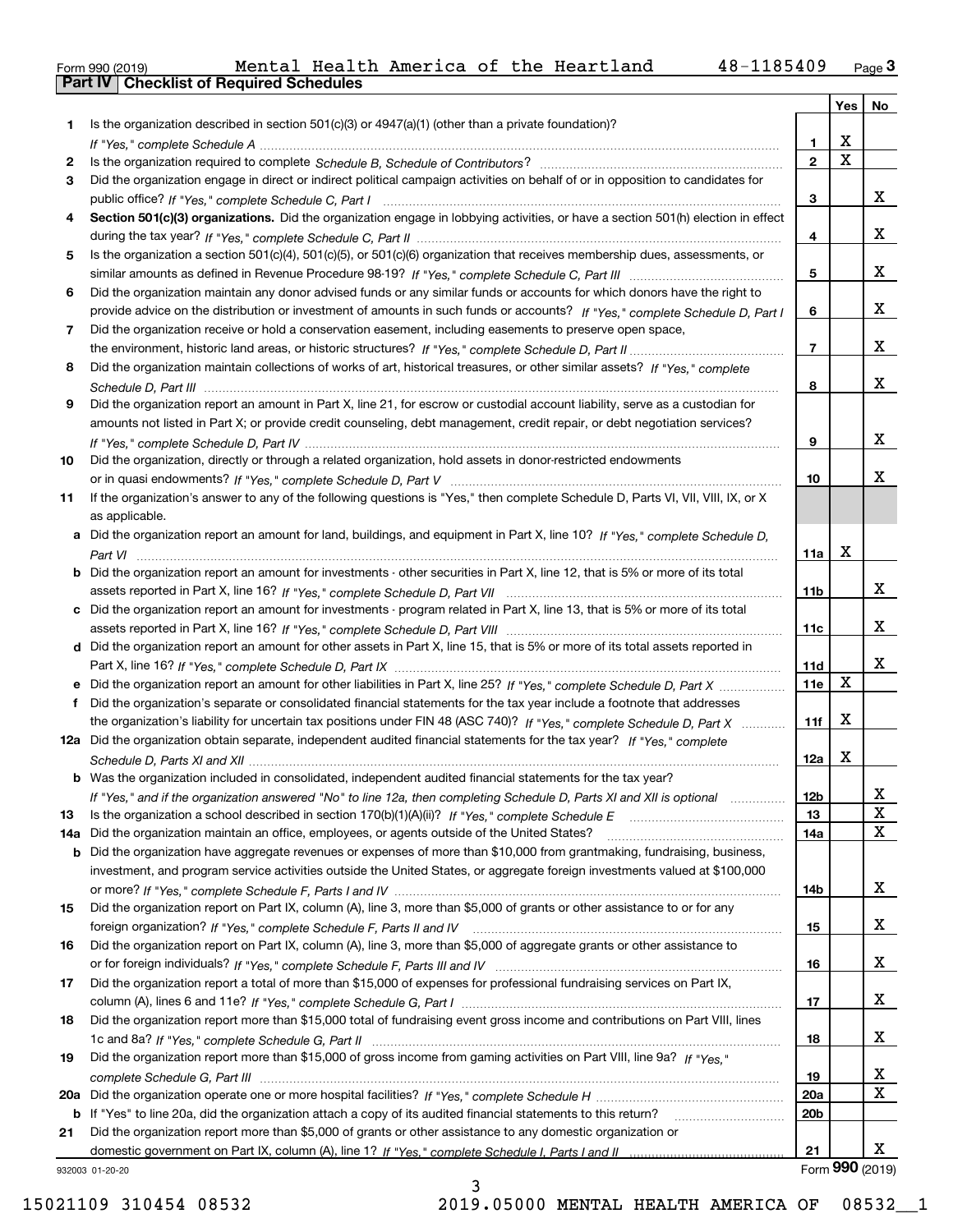|  | Form 990 (2019) |  |
|--|-----------------|--|
|  |                 |  |

*(continued)*

|               |                                                                                                                                                                                                                            |                 | Yes   No |                 |
|---------------|----------------------------------------------------------------------------------------------------------------------------------------------------------------------------------------------------------------------------|-----------------|----------|-----------------|
| 22            | Did the organization report more than \$5,000 of grants or other assistance to or for domestic individuals on                                                                                                              |                 |          |                 |
|               |                                                                                                                                                                                                                            | 22              | x        |                 |
| 23            | Did the organization answer "Yes" to Part VII, Section A, line 3, 4, or 5 about compensation of the organization's current                                                                                                 |                 |          |                 |
|               | and former officers, directors, trustees, key employees, and highest compensated employees? If "Yes," complete                                                                                                             | 23              |          | x               |
|               | 24a Did the organization have a tax-exempt bond issue with an outstanding principal amount of more than \$100,000 as of the                                                                                                |                 |          |                 |
|               | last day of the year, that was issued after December 31, 2002? If "Yes," answer lines 24b through 24d and complete                                                                                                         |                 |          |                 |
|               |                                                                                                                                                                                                                            | 24a             |          | x               |
|               | b Did the organization invest any proceeds of tax-exempt bonds beyond a temporary period exception?                                                                                                                        | 24b             |          |                 |
|               | c Did the organization maintain an escrow account other than a refunding escrow at any time during the year to defease                                                                                                     |                 |          |                 |
|               |                                                                                                                                                                                                                            | 24c             |          |                 |
|               |                                                                                                                                                                                                                            | 24d             |          |                 |
|               | 25a Section 501(c)(3), 501(c)(4), and 501(c)(29) organizations. Did the organization engage in an excess benefit                                                                                                           |                 |          |                 |
|               |                                                                                                                                                                                                                            | 25a             |          | х               |
|               | b Is the organization aware that it engaged in an excess benefit transaction with a disqualified person in a prior year, and                                                                                               |                 |          |                 |
|               | that the transaction has not been reported on any of the organization's prior Forms 990 or 990-EZ? If "Yes," complete                                                                                                      |                 |          |                 |
|               | Schedule L, Part I                                                                                                                                                                                                         | 25 <sub>b</sub> |          | х               |
| 26            | Did the organization report any amount on Part X, line 5 or 22, for receivables from or payables to any current                                                                                                            |                 |          |                 |
|               | or former officer, director, trustee, key employee, creator or founder, substantial contributor, or 35%                                                                                                                    |                 |          |                 |
|               |                                                                                                                                                                                                                            | 26              |          | х               |
| 27            | Did the organization provide a grant or other assistance to any current or former officer, director, trustee, key employee,                                                                                                |                 |          |                 |
|               | creator or founder, substantial contributor or employee thereof, a grant selection committee member, or to a 35% controlled                                                                                                |                 |          | х               |
| 28            | entity (including an employee thereof) or family member of any of these persons? If "Yes," complete Schedule L, Part III                                                                                                   | 27              |          |                 |
|               | Was the organization a party to a business transaction with one of the following parties (see Schedule L, Part IV<br>instructions, for applicable filing thresholds, conditions, and exceptions):                          |                 |          |                 |
|               | a A current or former officer, director, trustee, key employee, creator or founder, or substantial contributor? If                                                                                                         |                 |          |                 |
|               |                                                                                                                                                                                                                            | 28a             |          | x               |
|               |                                                                                                                                                                                                                            | 28b             |          | $\mathbf X$     |
|               | c A 35% controlled entity of one or more individuals and/or organizations described in lines 28a or 28b? If                                                                                                                |                 |          |                 |
|               |                                                                                                                                                                                                                            | 28c             |          | x               |
| 29            |                                                                                                                                                                                                                            | 29              |          | $\mathbf X$     |
| 30            | Did the organization receive contributions of art, historical treasures, or other similar assets, or qualified conservation                                                                                                |                 |          |                 |
|               |                                                                                                                                                                                                                            | 30              |          | x               |
| 31            | Did the organization liquidate, terminate, or dissolve and cease operations? If "Yes," complete Schedule N, Part I                                                                                                         | 31              |          | $\mathbf x$     |
| 32            | Did the organization sell, exchange, dispose of, or transfer more than 25% of its net assets? If "Yes," complete                                                                                                           |                 |          |                 |
|               | Schedule N, Part II                                                                                                                                                                                                        | 32              |          | x               |
| 33            | Did the organization own 100% of an entity disregarded as separate from the organization under Regulations                                                                                                                 |                 |          |                 |
|               |                                                                                                                                                                                                                            | 33              |          | х               |
| 34            | Was the organization related to any tax-exempt or taxable entity? If "Yes," complete Schedule R, Part II, III, or IV, and                                                                                                  |                 | X        |                 |
|               |                                                                                                                                                                                                                            | 34              |          | x               |
|               | 35a Did the organization have a controlled entity within the meaning of section 512(b)(13)?<br>b If "Yes" to line 35a, did the organization receive any payment from or engage in any transaction with a controlled entity | <b>35a</b>      |          |                 |
|               |                                                                                                                                                                                                                            | 35 <sub>b</sub> |          |                 |
| 36            | Section 501(c)(3) organizations. Did the organization make any transfers to an exempt non-charitable related organization?                                                                                                 |                 |          |                 |
|               |                                                                                                                                                                                                                            | 36              |          | X               |
| 37            | Did the organization conduct more than 5% of its activities through an entity that is not a related organization                                                                                                           |                 |          |                 |
|               | and that is treated as a partnership for federal income tax purposes? If "Yes," complete Schedule R, Part VI                                                                                                               | 37              |          | x               |
| 38            | Did the organization complete Schedule O and provide explanations in Schedule O for Part VI, lines 11b and 19?                                                                                                             |                 |          |                 |
|               | Note: All Form 990 filers are required to complete Schedule O                                                                                                                                                              | 38              | х        |                 |
| <b>Part V</b> | <b>Statements Regarding Other IRS Filings and Tax Compliance</b>                                                                                                                                                           |                 |          |                 |
|               | Check if Schedule O contains a response or note to any line in this Part V                                                                                                                                                 |                 |          |                 |
|               |                                                                                                                                                                                                                            |                 | Yes      | No              |
|               | 18<br><b>1a</b> Enter the number reported in Box 3 of Form 1096. Enter -0- if not applicable <i>manumumumum</i><br>1a<br>0                                                                                                 |                 |          |                 |
|               | 1b                                                                                                                                                                                                                         |                 |          |                 |
|               | c Did the organization comply with backup withholding rules for reportable payments to vendors and reportable gaming<br>(gambling) winnings to prize winners?                                                              | 1c              | х        |                 |
|               | 932004 01-20-20                                                                                                                                                                                                            |                 |          | Form 990 (2019) |
|               | 4                                                                                                                                                                                                                          |                 |          |                 |

15021109 310454 08532 2019.05000 MENTAL HEALTH AMERICA OF 08532\_\_1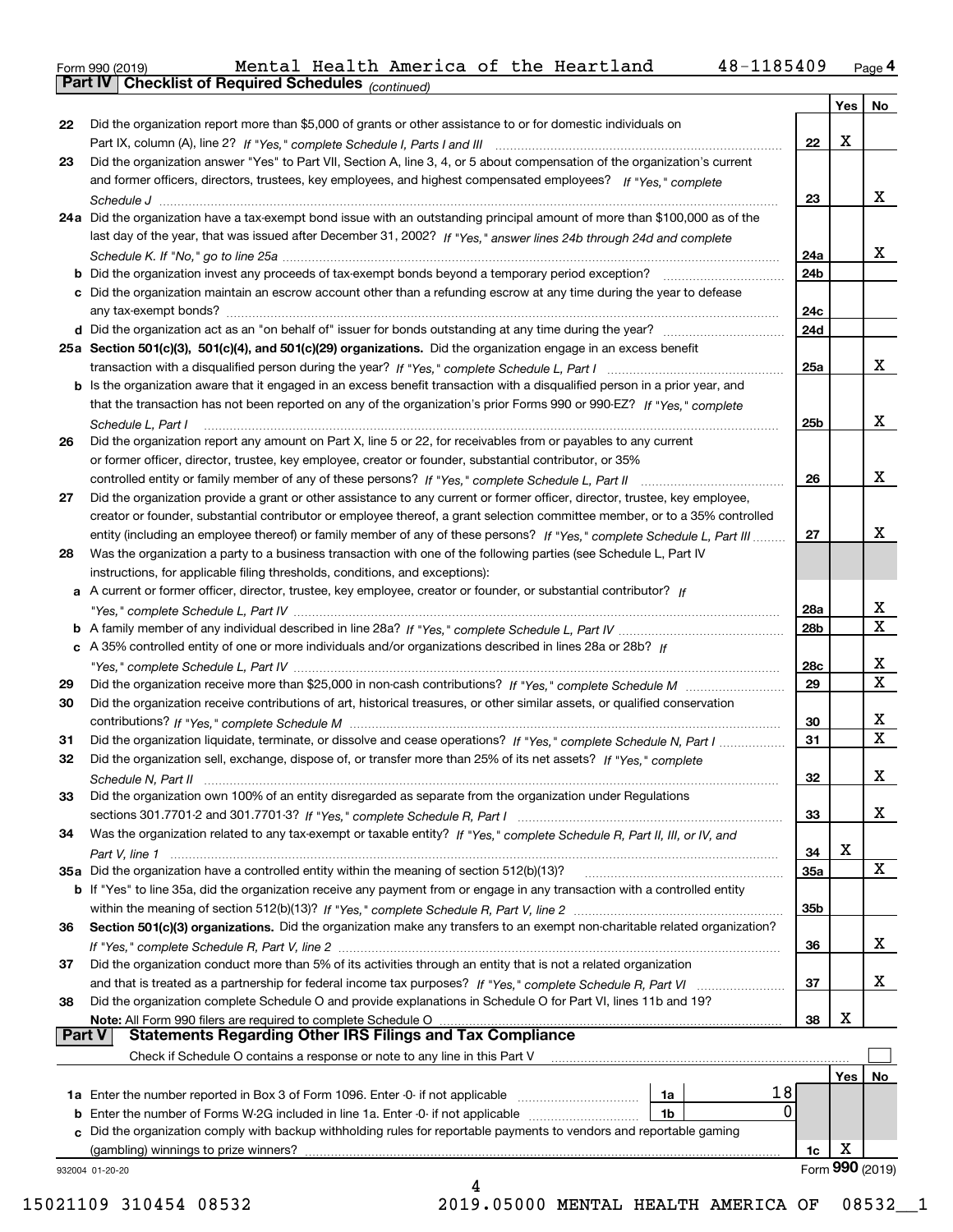|               | 48-1185409<br>Mental Health America of the Heartland<br>Form 990 (2019)                                                                         |                |     | Page $5$        |
|---------------|-------------------------------------------------------------------------------------------------------------------------------------------------|----------------|-----|-----------------|
| <b>Part V</b> | Statements Regarding Other IRS Filings and Tax Compliance (continued)                                                                           |                |     |                 |
|               |                                                                                                                                                 |                | Yes | No              |
|               | 2a Enter the number of employees reported on Form W-3, Transmittal of Wage and Tax Statements,                                                  |                |     |                 |
|               | 19<br>filed for the calendar year ending with or within the year covered by this return <i>manumumumum</i><br>2a                                |                |     |                 |
|               |                                                                                                                                                 | 2 <sub>b</sub> | X   |                 |
|               |                                                                                                                                                 |                |     |                 |
|               | 3a Did the organization have unrelated business gross income of \$1,000 or more during the year?                                                | 3a             |     | X               |
|               |                                                                                                                                                 | 3b             |     |                 |
|               | 4a At any time during the calendar year, did the organization have an interest in, or a signature or other authority over, a                    |                |     |                 |
|               | financial account in a foreign country (such as a bank account, securities account, or other financial account)?                                | 4a             |     | x               |
|               | <b>b</b> If "Yes," enter the name of the foreign country $\blacktriangleright$                                                                  |                |     |                 |
|               | See instructions for filing requirements for FinCEN Form 114, Report of Foreign Bank and Financial Accounts (FBAR).                             |                |     |                 |
| 5a            |                                                                                                                                                 | 5a             |     | X               |
| b             |                                                                                                                                                 | 5 <sub>b</sub> |     | х               |
| c             |                                                                                                                                                 | 5c             |     |                 |
|               | 6a Does the organization have annual gross receipts that are normally greater than \$100,000, and did the organization solicit                  |                |     |                 |
|               | any contributions that were not tax deductible as charitable contributions?                                                                     | 6a             |     | х               |
|               | <b>b</b> If "Yes," did the organization include with every solicitation an express statement that such contributions or gifts                   |                |     |                 |
|               | were not tax deductible?                                                                                                                        | 6b             |     |                 |
| 7             | Organizations that may receive deductible contributions under section 170(c).                                                                   |                |     |                 |
| a             | Did the organization receive a payment in excess of \$75 made partly as a contribution and partly for goods and services provided to the payor? | 7a             |     | x               |
| b             | If "Yes," did the organization notify the donor of the value of the goods or services provided?                                                 | 7b             |     |                 |
|               | c Did the organization sell, exchange, or otherwise dispose of tangible personal property for which it was required                             |                |     |                 |
|               |                                                                                                                                                 | 7c             |     | x               |
|               | 7d                                                                                                                                              |                |     |                 |
| е             | Did the organization receive any funds, directly or indirectly, to pay premiums on a personal benefit contract?                                 | 7e             |     | X               |
| f             | Did the organization, during the year, pay premiums, directly or indirectly, on a personal benefit contract?                                    | 7f             |     | х               |
| g             | If the organization received a contribution of qualified intellectual property, did the organization file Form 8899 as required?                | 7g             |     |                 |
| h             | If the organization received a contribution of cars, boats, airplanes, or other vehicles, did the organization file a Form 1098-C?              | 7h             |     |                 |
| 8             | Sponsoring organizations maintaining donor advised funds. Did a donor advised fund maintained by the                                            |                |     |                 |
|               | sponsoring organization have excess business holdings at any time during the year?                                                              | 8              |     |                 |
| 9             | Sponsoring organizations maintaining donor advised funds.                                                                                       |                |     |                 |
| а             | Did the sponsoring organization make any taxable distributions under section 4966?                                                              | 9а             |     |                 |
| b             | Did the sponsoring organization make a distribution to a donor, donor advisor, or related person? [[[[[[[[[[[                                   | 9b             |     |                 |
| 10            | Section 501(c)(7) organizations. Enter:                                                                                                         |                |     |                 |
|               | 10a                                                                                                                                             |                |     |                 |
|               | Gross receipts, included on Form 990, Part VIII, line 12, for public use of club facilities<br> 10 <sub>b</sub>                                 |                |     |                 |
| 11            | Section 501(c)(12) organizations. Enter:                                                                                                        |                |     |                 |
| a             | 11a                                                                                                                                             |                |     |                 |
|               | b Gross income from other sources (Do not net amounts due or paid to other sources against                                                      |                |     |                 |
|               | 11b                                                                                                                                             |                |     |                 |
|               | 12a Section 4947(a)(1) non-exempt charitable trusts. Is the organization filing Form 990 in lieu of Form 1041?                                  | 12a            |     |                 |
|               | 12 <sub>b</sub><br><b>b</b> If "Yes," enter the amount of tax-exempt interest received or accrued during the year <i>manument</i> of            |                |     |                 |
| 13            | Section 501(c)(29) qualified nonprofit health insurance issuers.                                                                                |                |     |                 |
|               | a Is the organization licensed to issue qualified health plans in more than one state?                                                          | 13a            |     |                 |
|               | Note: See the instructions for additional information the organization must report on Schedule O.                                               |                |     |                 |
|               | <b>b</b> Enter the amount of reserves the organization is required to maintain by the states in which the                                       |                |     |                 |
|               | 13 <sub>b</sub>                                                                                                                                 |                |     |                 |
|               | 13 <sub>c</sub>                                                                                                                                 |                |     |                 |
| 14a           | Did the organization receive any payments for indoor tanning services during the tax year?                                                      | 14a            |     | X               |
|               | <b>b</b> If "Yes," has it filed a Form 720 to report these payments? If "No," provide an explanation on Schedule O                              | 14b            |     |                 |
| 15            | Is the organization subject to the section 4960 tax on payment(s) of more than \$1,000,000 in remuneration or                                   |                |     |                 |
|               |                                                                                                                                                 | 15             |     | х               |
|               | If "Yes," see instructions and file Form 4720, Schedule N.                                                                                      |                |     |                 |
| 16            | Is the organization an educational institution subject to the section 4968 excise tax on net investment income?                                 | 16             |     | х               |
|               | If "Yes," complete Form 4720, Schedule O.                                                                                                       |                |     |                 |
|               |                                                                                                                                                 |                |     | Form 990 (2019) |

932005 01-20-20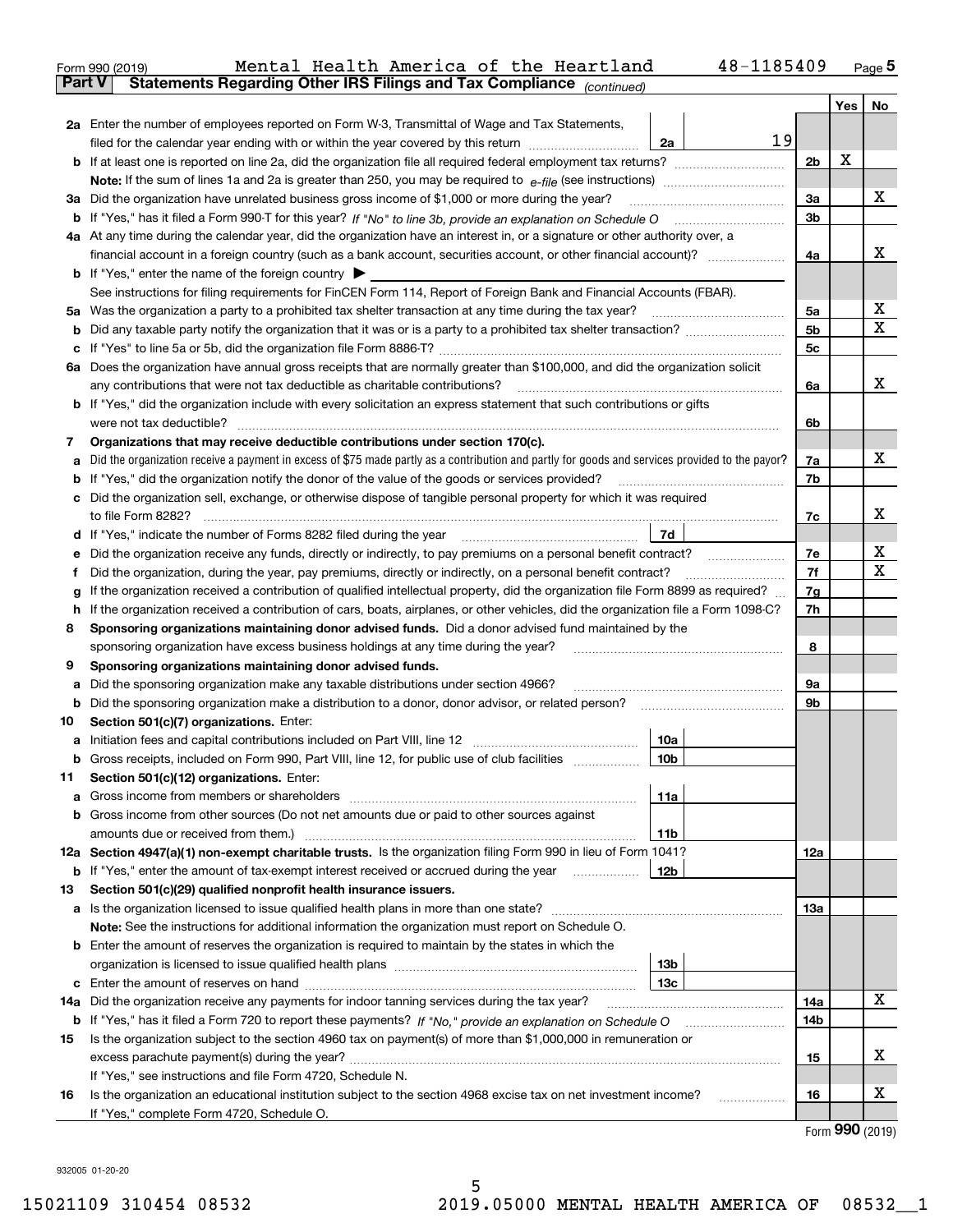| Form 990 (2019) |  |  |
|-----------------|--|--|
|                 |  |  |

*For each "Yes" response to lines 2 through 7b below, and for a "No" response to line 8a, 8b, or 10b below, describe the circumstances, processes, or changes on Schedule O. See instructions.* Form 990 (2019) Mental Health America of the Heartland 48-1185409 <sub>Page</sub> 6<br>**Part VI** Governance, Management, and Disclosure <sub>For each "Yes" response to lines 2 through 7b below, and for a "No" respo</sub>

|    |                                                                                                                                                                               |    |    |                 | Yes   No        |             |
|----|-------------------------------------------------------------------------------------------------------------------------------------------------------------------------------|----|----|-----------------|-----------------|-------------|
|    | <b>1a</b> Enter the number of voting members of the governing body at the end of the tax year <i>manumum</i>                                                                  | 1a | 12 |                 |                 |             |
|    | If there are material differences in voting rights among members of the governing body, or if the governing                                                                   |    |    |                 |                 |             |
|    | body delegated broad authority to an executive committee or similar committee, explain on Schedule O.                                                                         |    |    |                 |                 |             |
|    | <b>b</b> Enter the number of voting members included on line 1a, above, who are independent <i>manumum</i>                                                                    | 1b | 12 |                 |                 |             |
| 2  | Did any officer, director, trustee, or key employee have a family relationship or a business relationship with any other                                                      |    |    |                 |                 |             |
|    | officer, director, trustee, or key employee?                                                                                                                                  |    |    | $\mathbf{2}$    |                 | X           |
| 3  | Did the organization delegate control over management duties customarily performed by or under the direct supervision                                                         |    |    |                 |                 |             |
|    |                                                                                                                                                                               |    |    | 3               |                 | X           |
| 4  | Did the organization make any significant changes to its governing documents since the prior Form 990 was filed?                                                              |    |    | $\overline{4}$  |                 | $\mathbf X$ |
| 5  |                                                                                                                                                                               |    |    | 5               |                 | $\mathbf X$ |
| 6  |                                                                                                                                                                               |    |    | 6               |                 | $\mathbf X$ |
| 7a | Did the organization have members, stockholders, or other persons who had the power to elect or appoint one or                                                                |    |    |                 |                 |             |
|    |                                                                                                                                                                               |    |    | 7a              |                 | x           |
|    | <b>b</b> Are any governance decisions of the organization reserved to (or subject to approval by) members, stockholders, or                                                   |    |    |                 |                 |             |
|    | persons other than the governing body?                                                                                                                                        |    |    | 7b              |                 | х           |
| 8  | Did the organization contemporaneously document the meetings held or written actions undertaken during the year by the following:                                             |    |    |                 |                 |             |
| a  |                                                                                                                                                                               |    |    | 8a              | X               |             |
|    |                                                                                                                                                                               |    |    | 8b              | X               |             |
| 9  | Is there any officer, director, trustee, or key employee listed in Part VII, Section A, who cannot be reached at the                                                          |    |    |                 |                 |             |
|    |                                                                                                                                                                               |    |    | 9               |                 | x           |
|    | Section B. Policies (This Section B requests information about policies not required by the Internal Revenue Code.)                                                           |    |    |                 |                 |             |
|    |                                                                                                                                                                               |    |    |                 | Yes             | No          |
|    |                                                                                                                                                                               |    |    | 10a             |                 | X           |
|    | <b>b</b> If "Yes," did the organization have written policies and procedures governing the activities of such chapters, affiliates,                                           |    |    |                 |                 |             |
|    |                                                                                                                                                                               |    |    | 10 <sub>b</sub> |                 |             |
|    | 11a Has the organization provided a complete copy of this Form 990 to all members of its governing body before filing the form?                                               |    |    | 11a             | X               |             |
|    | <b>b</b> Describe in Schedule O the process, if any, used by the organization to review this Form 990.                                                                        |    |    |                 |                 |             |
|    |                                                                                                                                                                               |    |    | 12a             | X               |             |
|    |                                                                                                                                                                               |    |    | 12 <sub>b</sub> | X               |             |
| b  |                                                                                                                                                                               |    |    |                 |                 |             |
|    | c Did the organization regularly and consistently monitor and enforce compliance with the policy? If "Yes." describe                                                          |    |    |                 | X               |             |
|    | in Schedule O how this was done manufactured and continuum control of the Schedule O how this was done manufactured and continuum control of the Schedule O how this was done |    |    | 12c             | X               |             |
| 13 |                                                                                                                                                                               |    |    | 13              | X               |             |
| 14 | Did the organization have a written document retention and destruction policy? manufactured and the organization have a written document retention and destruction policy?    |    |    | 14              |                 |             |
| 15 | Did the process for determining compensation of the following persons include a review and approval by independent                                                            |    |    |                 |                 |             |
|    | persons, comparability data, and contemporaneous substantiation of the deliberation and decision?                                                                             |    |    |                 |                 |             |
|    |                                                                                                                                                                               |    |    | 15a             | X               |             |
|    |                                                                                                                                                                               |    |    | 15 <sub>b</sub> |                 | X           |
|    | If "Yes" to line 15a or 15b, describe the process in Schedule O (see instructions).                                                                                           |    |    |                 |                 |             |
|    | 16a Did the organization invest in, contribute assets to, or participate in a joint venture or similar arrangement with a                                                     |    |    |                 |                 |             |
|    | taxable entity during the year?                                                                                                                                               |    |    | 16a             |                 | х           |
|    | b If "Yes," did the organization follow a written policy or procedure requiring the organization to evaluate its participation                                                |    |    |                 |                 |             |
|    | in joint venture arrangements under applicable federal tax law, and take steps to safequard the organization's                                                                |    |    |                 |                 |             |
|    | exempt status with respect to such arrangements?                                                                                                                              |    |    | 16 <sub>b</sub> |                 |             |
|    | <b>Section C. Disclosure</b>                                                                                                                                                  |    |    |                 |                 |             |
| 17 | None<br>List the states with which a copy of this Form 990 is required to be filed $\blacktriangleright$                                                                      |    |    |                 |                 |             |
| 18 | Section 6104 requires an organization to make its Forms 1023 (1024 or 1024-A, if applicable), 990, and 990-T (Section 501(c)(3)s only) available                              |    |    |                 |                 |             |
|    | for public inspection. Indicate how you made these available. Check all that apply.                                                                                           |    |    |                 |                 |             |
|    | $X$ Upon request<br>Own website<br>Another's website<br>Other (explain on Schedule O)                                                                                         |    |    |                 |                 |             |
| 19 | Describe on Schedule O whether (and if so, how) the organization made its governing documents, conflict of interest policy, and financial                                     |    |    |                 |                 |             |
|    | statements available to the public during the tax year.                                                                                                                       |    |    |                 |                 |             |
| 20 | State the name, address, and telephone number of the person who possesses the organization's books and records                                                                |    |    |                 |                 |             |
|    | Susan Crain Lewis - 913-281-2221                                                                                                                                              |    |    |                 |                 |             |
|    | 66101<br>739 Minnesota Avenue, Kansas City, KS                                                                                                                                |    |    |                 |                 |             |
|    |                                                                                                                                                                               |    |    |                 | Form 990 (2019) |             |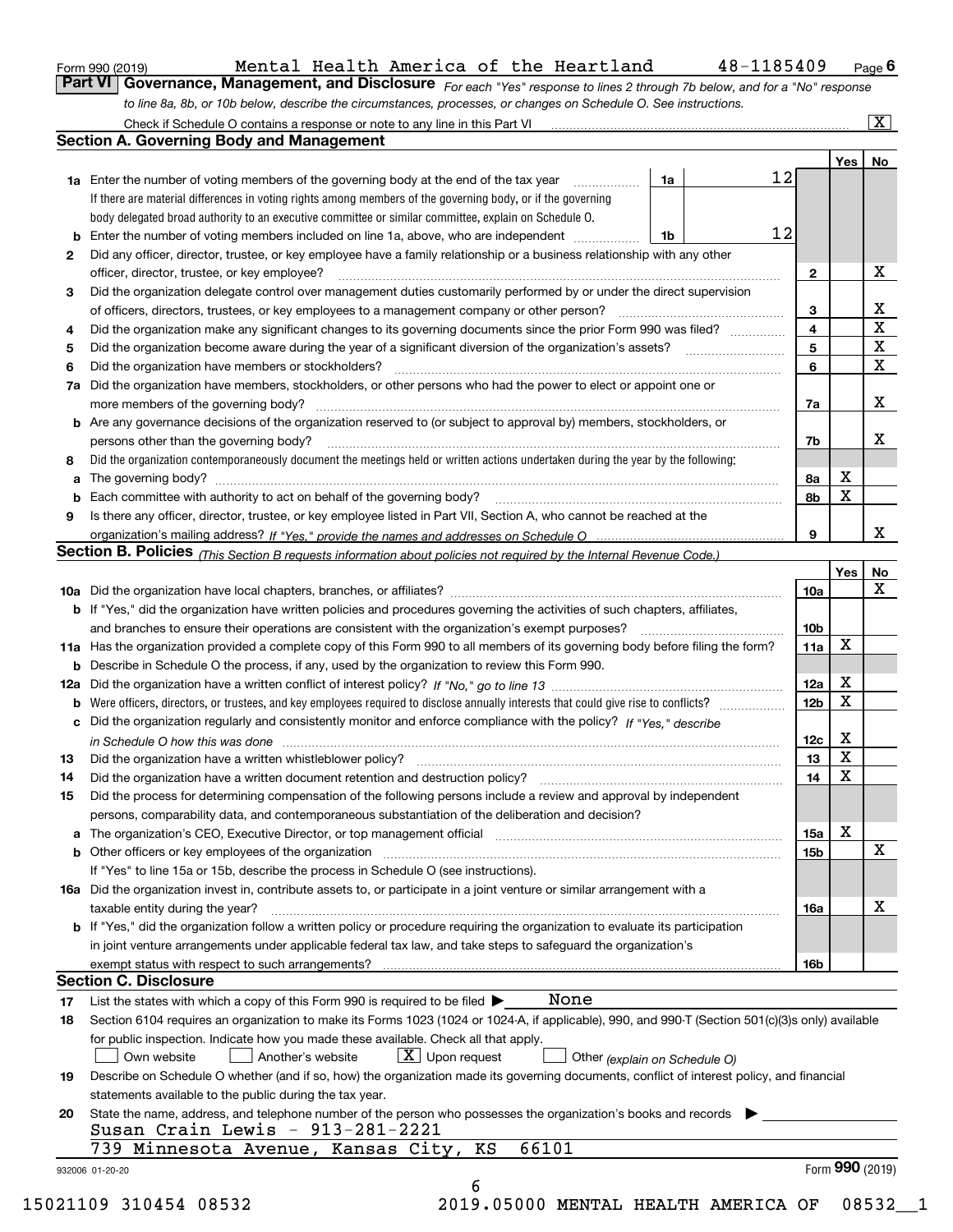$\mathcal{L}^{\text{max}}$ 

## **Employees, and Independent Contractors**

Check if Schedule O contains a response or note to any line in this Part VII

**Section A. Officers, Directors, Trustees, Key Employees, and Highest Compensated Employees**

**1a**  Complete this table for all persons required to be listed. Report compensation for the calendar year ending with or within the organization's tax year. **•** List all of the organization's current officers, directors, trustees (whether individuals or organizations), regardless of amount of compensation.

Enter -0- in columns (D), (E), and (F) if no compensation was paid.

 $\bullet$  List all of the organization's  $\,$ current key employees, if any. See instructions for definition of "key employee."

**•** List the organization's five current highest compensated employees (other than an officer, director, trustee, or key employee) who received reportable compensation (Box 5 of Form W-2 and/or Box 7 of Form 1099-MISC) of more than \$100,000 from the organization and any related organizations.

**•** List all of the organization's former officers, key employees, and highest compensated employees who received more than \$100,000 of reportable compensation from the organization and any related organizations.

**former directors or trustees**  ¥ List all of the organization's that received, in the capacity as a former director or trustee of the organization, more than \$10,000 of reportable compensation from the organization and any related organizations.

See instructions for the order in which to list the persons above.

Check this box if neither the organization nor any related organization compensated any current officer, director, or trustee.  $\mathcal{L}^{\text{max}}$ 

| (A)                        | (B)                    | (C)                           |                                         | (D)         | (E)          | (F)                                                              |           |                     |                                  |                          |
|----------------------------|------------------------|-------------------------------|-----------------------------------------|-------------|--------------|------------------------------------------------------------------|-----------|---------------------|----------------------------------|--------------------------|
| Name and title             | Average                |                               | Position<br>(do not check more than one |             | Reportable   | Reportable                                                       | Estimated |                     |                                  |                          |
|                            | hours per              |                               |                                         |             |              | box, unless person is both an<br>officer and a director/trustee) |           | compensation        | compensation                     | amount of                |
|                            | week                   |                               |                                         |             |              |                                                                  |           | from                | from related                     | other                    |
|                            | (list any<br>hours for |                               |                                         |             |              |                                                                  |           | the<br>organization | organizations<br>(W-2/1099-MISC) | compensation<br>from the |
|                            | related                |                               |                                         |             |              |                                                                  |           | (W-2/1099-MISC)     |                                  | organization             |
|                            | organizations          |                               |                                         |             |              |                                                                  |           |                     |                                  | and related              |
|                            | below                  | ndividual trustee or director | Institutional trustee                   |             | Key employee |                                                                  |           |                     |                                  | organizations            |
|                            | line)                  |                               |                                         | Officer     |              | Highest compensated<br> employee                                 | Former    |                     |                                  |                          |
| Gary Long<br>(1)           | 2.00                   |                               |                                         |             |              |                                                                  |           |                     |                                  |                          |
| Chair                      |                        | $\mathbf X$                   |                                         | $\mathbf X$ |              |                                                                  |           | 0.                  | 0.                               | $0_{.}$                  |
| (2)<br>Stephan Raddatz     | 2.00                   |                               |                                         |             |              |                                                                  |           |                     |                                  |                          |
| Vice Chair                 |                        | $\mathbf X$                   |                                         | X           |              |                                                                  |           | 0.                  | 0.                               | 0.                       |
| (3)<br>David Deckert       | 2.00                   |                               |                                         |             |              |                                                                  |           |                     |                                  |                          |
| Treasurer                  |                        | $\mathbf x$                   |                                         | X           |              |                                                                  |           | 0.                  | 0.                               | $\mathbf 0$ .            |
| (4)<br>Melissa Bryant      | $\overline{2.00}$      |                               |                                         |             |              |                                                                  |           |                     |                                  |                          |
| Secretary                  |                        | $\mathbf X$                   |                                         | X           |              |                                                                  |           | 0.                  | 0.                               | 0.                       |
| Sarah Cousineau<br>(5)     | 2.00                   |                               |                                         |             |              |                                                                  |           |                     |                                  |                          |
| Director                   |                        | $\mathbf x$                   |                                         |             |              |                                                                  |           | 0.                  | 0.                               | $\mathbf 0$ .            |
| (6)<br>Jon Dedon           | 2.00                   |                               |                                         |             |              |                                                                  |           |                     |                                  |                          |
| Director                   |                        | $\mathbf X$                   |                                         |             |              |                                                                  |           | 0.                  | 0.                               | $\mathbf 0$ .            |
| Dan Livingston<br>(7)      | 2.00                   |                               |                                         |             |              |                                                                  |           |                     |                                  |                          |
| Director                   |                        | $\mathbf x$                   |                                         |             |              |                                                                  |           | 0.                  | 0.                               | $\mathbf 0$ .            |
| Wendell Maddox<br>(8)      | 2.00                   |                               |                                         |             |              |                                                                  |           |                     |                                  |                          |
| Director                   |                        | $\mathbf X$                   |                                         |             |              |                                                                  |           | 0.                  | 0.                               | 0.                       |
| (9) Lee Rathbone-McCuan    | 2.00                   |                               |                                         |             |              |                                                                  |           |                     |                                  |                          |
| Director                   |                        | $\mathbf x$                   |                                         |             |              |                                                                  |           | 0.                  | 0.                               | $\mathbf 0$ .            |
| (10) Clara Anderson Sainte | 2.00                   |                               |                                         |             |              |                                                                  |           |                     |                                  |                          |
| Director                   |                        | $\mathbf X$                   |                                         |             |              |                                                                  |           | $\mathbf 0$ .       | 0.                               | $\mathbf 0$ .            |
| (11) Colin Thomasset       | 2.00                   |                               |                                         |             |              |                                                                  |           |                     |                                  |                          |
| Director                   |                        | $\mathbf x$                   |                                         |             |              |                                                                  |           | 0.                  | 0.                               | $0_{.}$                  |
| (12) Tina Webel            | 2.00                   |                               |                                         |             |              |                                                                  |           |                     |                                  |                          |
| Director                   |                        | $\mathbf x$                   |                                         |             |              |                                                                  |           | 0.                  | 0.                               | 0.                       |
| (13) Susan C. Lewis        | 40.00                  |                               |                                         |             |              |                                                                  |           |                     |                                  |                          |
| President/CEO              | 1.00                   |                               |                                         | $\mathbf X$ |              |                                                                  |           | 81,644.             | 0.                               | 3,955.                   |
|                            |                        |                               |                                         |             |              |                                                                  |           |                     |                                  |                          |
|                            |                        |                               |                                         |             |              |                                                                  |           |                     |                                  |                          |
|                            |                        |                               |                                         |             |              |                                                                  |           |                     |                                  |                          |
|                            |                        |                               |                                         |             |              |                                                                  |           |                     |                                  |                          |
|                            |                        |                               |                                         |             |              |                                                                  |           |                     |                                  |                          |
|                            |                        |                               |                                         |             |              |                                                                  |           |                     |                                  |                          |
|                            |                        |                               |                                         |             |              |                                                                  |           |                     |                                  |                          |
|                            |                        |                               |                                         |             |              |                                                                  |           |                     |                                  |                          |

932007 01-20-20

Form (2019) **990**

7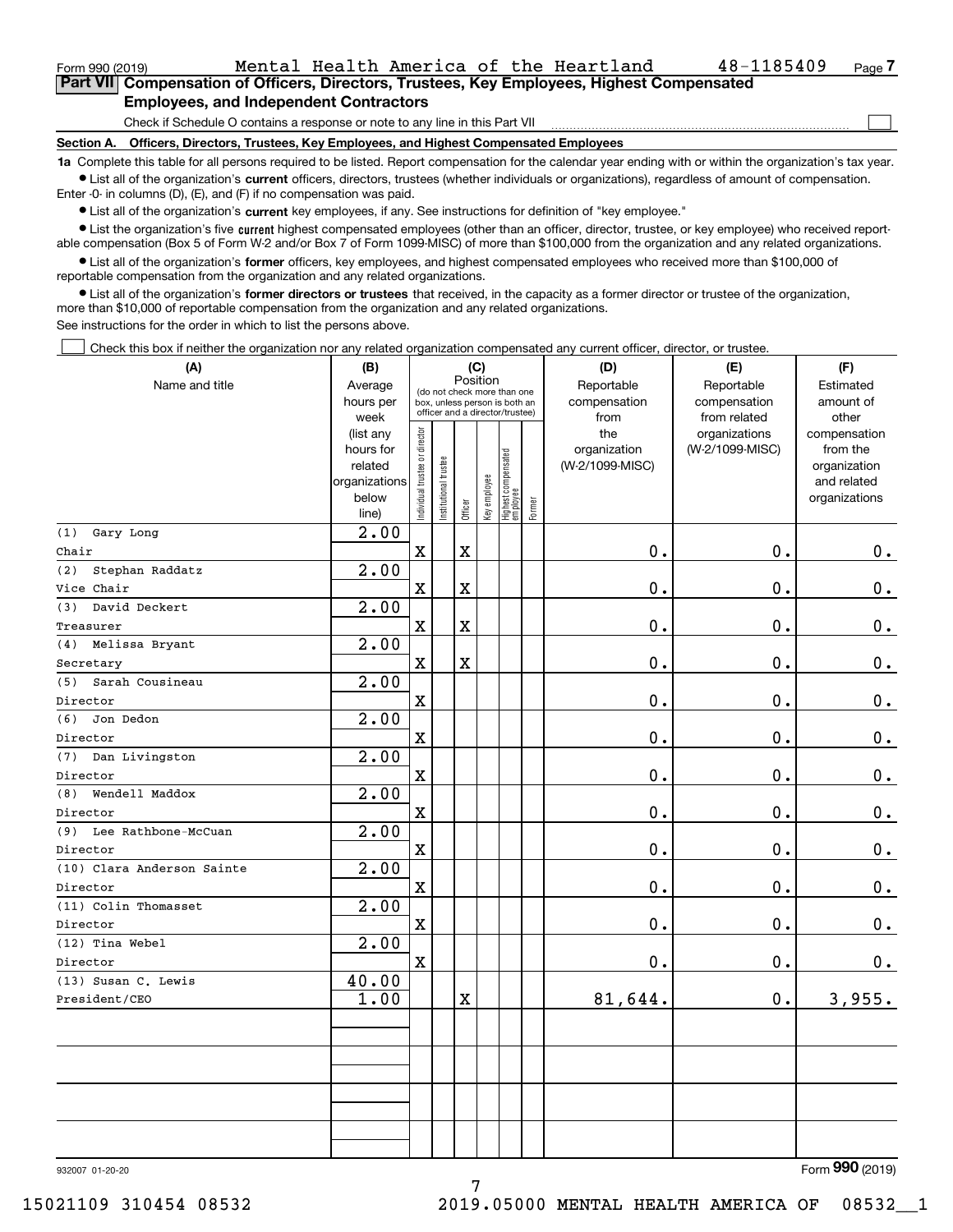|                 | Form 990 (2019) |                                                                                                                                                 |     |                        |  |                                |                       |          |              |                                  |        | Mental Health America of the Heartland | 48-1185409      |       |     |                          | Page 8 |
|-----------------|-----------------|-------------------------------------------------------------------------------------------------------------------------------------------------|-----|------------------------|--|--------------------------------|-----------------------|----------|--------------|----------------------------------|--------|----------------------------------------|-----------------|-------|-----|--------------------------|--------|
| <b>Part VII</b> |                 | Section A. Officers, Directors, Trustees, Key Employees, and Highest Compensated Employees (continued)                                          |     |                        |  |                                |                       |          |              |                                  |        |                                        |                 |       |     |                          |        |
|                 |                 | (A)                                                                                                                                             |     | (B)                    |  |                                |                       | (C)      |              |                                  |        | (D)                                    | (E)             |       |     | (F)                      |        |
|                 |                 | Name and title                                                                                                                                  |     | Average                |  |                                |                       | Position |              | (do not check more than one      |        | Reportable                             | Reportable      |       |     | Estimated                |        |
|                 |                 |                                                                                                                                                 |     | hours per              |  |                                |                       |          |              | box, unless person is both an    |        | compensation                           | compensation    |       |     | amount of                |        |
|                 |                 |                                                                                                                                                 |     | week                   |  |                                |                       |          |              | officer and a director/trustee)  |        | from                                   | from related    |       |     | other                    |        |
|                 |                 |                                                                                                                                                 |     | (list any<br>hours for |  |                                |                       |          |              |                                  |        | the                                    | organizations   |       |     | compensation             |        |
|                 |                 |                                                                                                                                                 |     | related                |  | Individual trustee or director |                       |          |              |                                  |        | organization<br>(W-2/1099-MISC)        | (W-2/1099-MISC) |       |     | from the<br>organization |        |
|                 |                 |                                                                                                                                                 |     | organizations          |  |                                | Institutional trustee |          |              |                                  |        |                                        |                 |       |     | and related              |        |
|                 |                 |                                                                                                                                                 |     | below                  |  |                                |                       |          | Key employee |                                  |        |                                        |                 |       |     | organizations            |        |
|                 |                 |                                                                                                                                                 |     | line)                  |  |                                |                       | Officer  |              | Highest compensated<br> employee | Former |                                        |                 |       |     |                          |        |
|                 |                 |                                                                                                                                                 |     |                        |  |                                |                       |          |              |                                  |        |                                        |                 |       |     |                          |        |
|                 |                 |                                                                                                                                                 |     |                        |  |                                |                       |          |              |                                  |        |                                        |                 |       |     |                          |        |
|                 |                 |                                                                                                                                                 |     |                        |  |                                |                       |          |              |                                  |        |                                        |                 |       |     |                          |        |
|                 |                 |                                                                                                                                                 |     |                        |  |                                |                       |          |              |                                  |        |                                        |                 |       |     |                          |        |
|                 |                 |                                                                                                                                                 |     |                        |  |                                |                       |          |              |                                  |        |                                        |                 |       |     |                          |        |
|                 |                 |                                                                                                                                                 |     |                        |  |                                |                       |          |              |                                  |        |                                        |                 |       |     |                          |        |
|                 |                 |                                                                                                                                                 |     |                        |  |                                |                       |          |              |                                  |        |                                        |                 |       |     |                          |        |
|                 |                 |                                                                                                                                                 |     |                        |  |                                |                       |          |              |                                  |        |                                        |                 |       |     |                          |        |
|                 |                 |                                                                                                                                                 |     |                        |  |                                |                       |          |              |                                  |        |                                        |                 |       |     |                          |        |
|                 |                 |                                                                                                                                                 |     |                        |  |                                |                       |          |              |                                  |        |                                        |                 |       |     |                          |        |
|                 |                 |                                                                                                                                                 |     |                        |  |                                |                       |          |              |                                  |        |                                        |                 |       |     |                          |        |
|                 |                 |                                                                                                                                                 |     |                        |  |                                |                       |          |              |                                  |        |                                        |                 |       |     |                          |        |
|                 |                 |                                                                                                                                                 |     |                        |  |                                |                       |          |              |                                  |        |                                        |                 |       |     |                          |        |
|                 |                 |                                                                                                                                                 |     |                        |  |                                |                       |          |              |                                  |        |                                        |                 |       |     |                          |        |
|                 |                 |                                                                                                                                                 |     |                        |  |                                |                       |          |              |                                  |        |                                        |                 |       |     |                          |        |
|                 |                 |                                                                                                                                                 |     |                        |  |                                |                       |          |              |                                  |        |                                        |                 |       |     |                          |        |
|                 |                 |                                                                                                                                                 |     |                        |  |                                |                       |          |              |                                  |        |                                        |                 |       |     |                          |        |
|                 |                 |                                                                                                                                                 |     |                        |  |                                |                       |          |              |                                  |        |                                        |                 |       |     |                          |        |
|                 |                 |                                                                                                                                                 |     |                        |  |                                |                       |          |              |                                  |        | 81,644.                                |                 | 0.    |     | 3,955.                   |        |
|                 |                 | c Total from continuation sheets to Part VII, Section A                                                                                         |     |                        |  |                                |                       |          |              |                                  |        | 0.                                     |                 | $0$ . |     |                          | 0.     |
|                 |                 |                                                                                                                                                 |     |                        |  |                                |                       |          |              |                                  |        | 81,644.                                |                 | 0.    |     | 3,955.                   |        |
| $\mathbf{2}$    |                 | Total number of individuals (including but not limited to those listed above) who received more than \$100,000 of reportable                    |     |                        |  |                                |                       |          |              |                                  |        |                                        |                 |       |     |                          | 0      |
|                 |                 | compensation from the organization $\blacktriangleright$                                                                                        |     |                        |  |                                |                       |          |              |                                  |        |                                        |                 |       |     | Yes                      | No     |
|                 |                 |                                                                                                                                                 |     |                        |  |                                |                       |          |              |                                  |        |                                        |                 |       |     |                          |        |
| 3               |                 | Did the organization list any former officer, director, trustee, key employee, or highest compensated employee on                               |     |                        |  |                                |                       |          |              |                                  |        |                                        |                 |       |     |                          | х      |
|                 |                 | line 1a? If "Yes," complete Schedule J for such individual manufactured contained and the 1a? If "Yes," complete Schedule J for such individual |     |                        |  |                                |                       |          |              |                                  |        |                                        |                 |       | 3   |                          |        |
|                 |                 | For any individual listed on line 1a, is the sum of reportable compensation and other compensation from the organization                        |     |                        |  |                                |                       |          |              |                                  |        |                                        |                 |       |     |                          | х      |
| 5               |                 | Did any person listed on line 1a receive or accrue compensation from any unrelated organization or individual for services                      |     |                        |  |                                |                       |          |              |                                  |        |                                        |                 |       | 4   |                          |        |
|                 |                 |                                                                                                                                                 |     |                        |  |                                |                       |          |              |                                  |        |                                        |                 |       | 5   |                          | х      |
|                 |                 | <b>Section B. Independent Contractors</b>                                                                                                       |     |                        |  |                                |                       |          |              |                                  |        |                                        |                 |       |     |                          |        |
| 1               |                 | Complete this table for your five highest compensated independent contractors that received more than \$100,000 of compensation from            |     |                        |  |                                |                       |          |              |                                  |        |                                        |                 |       |     |                          |        |
|                 |                 | the organization. Report compensation for the calendar year ending with or within the organization's tax year.                                  |     |                        |  |                                |                       |          |              |                                  |        |                                        |                 |       |     |                          |        |
|                 |                 |                                                                                                                                                 | (A) |                        |  |                                |                       |          |              |                                  |        | (B)                                    |                 |       | (C) |                          |        |
|                 |                 | Name and business address                                                                                                                       |     |                        |  |                                | <b>NONE</b>           |          |              |                                  |        | Description of services                |                 |       |     | Compensation             |        |
|                 |                 |                                                                                                                                                 |     |                        |  |                                |                       |          |              |                                  |        |                                        |                 |       |     |                          |        |
|                 |                 |                                                                                                                                                 |     |                        |  |                                |                       |          |              |                                  |        |                                        |                 |       |     |                          |        |
|                 |                 |                                                                                                                                                 |     |                        |  |                                |                       |          |              |                                  |        |                                        |                 |       |     |                          |        |
|                 |                 |                                                                                                                                                 |     |                        |  |                                |                       |          |              |                                  |        |                                        |                 |       |     |                          |        |
|                 |                 |                                                                                                                                                 |     |                        |  |                                |                       |          |              |                                  |        |                                        |                 |       |     |                          |        |
|                 |                 |                                                                                                                                                 |     |                        |  |                                |                       |          |              |                                  |        |                                        |                 |       |     |                          |        |
|                 |                 |                                                                                                                                                 |     |                        |  |                                |                       |          |              |                                  |        |                                        |                 |       |     |                          |        |
|                 |                 |                                                                                                                                                 |     |                        |  |                                |                       |          |              |                                  |        |                                        |                 |       |     |                          |        |
|                 |                 |                                                                                                                                                 |     |                        |  |                                |                       |          |              |                                  |        |                                        |                 |       |     |                          |        |
|                 |                 |                                                                                                                                                 |     |                        |  |                                |                       |          |              |                                  |        |                                        |                 |       |     |                          |        |
| 2               |                 | Total number of independent contractors (including but not limited to those listed above) who received more than                                |     |                        |  |                                |                       |          |              |                                  |        |                                        |                 |       |     |                          |        |
|                 |                 | \$100,000 of compensation from the organization                                                                                                 |     |                        |  |                                |                       |          | 0            |                                  |        |                                        |                 |       |     |                          |        |
|                 |                 |                                                                                                                                                 |     |                        |  |                                |                       |          |              |                                  |        |                                        |                 |       |     | Form 990 (2019)          |        |

932008 01-20-20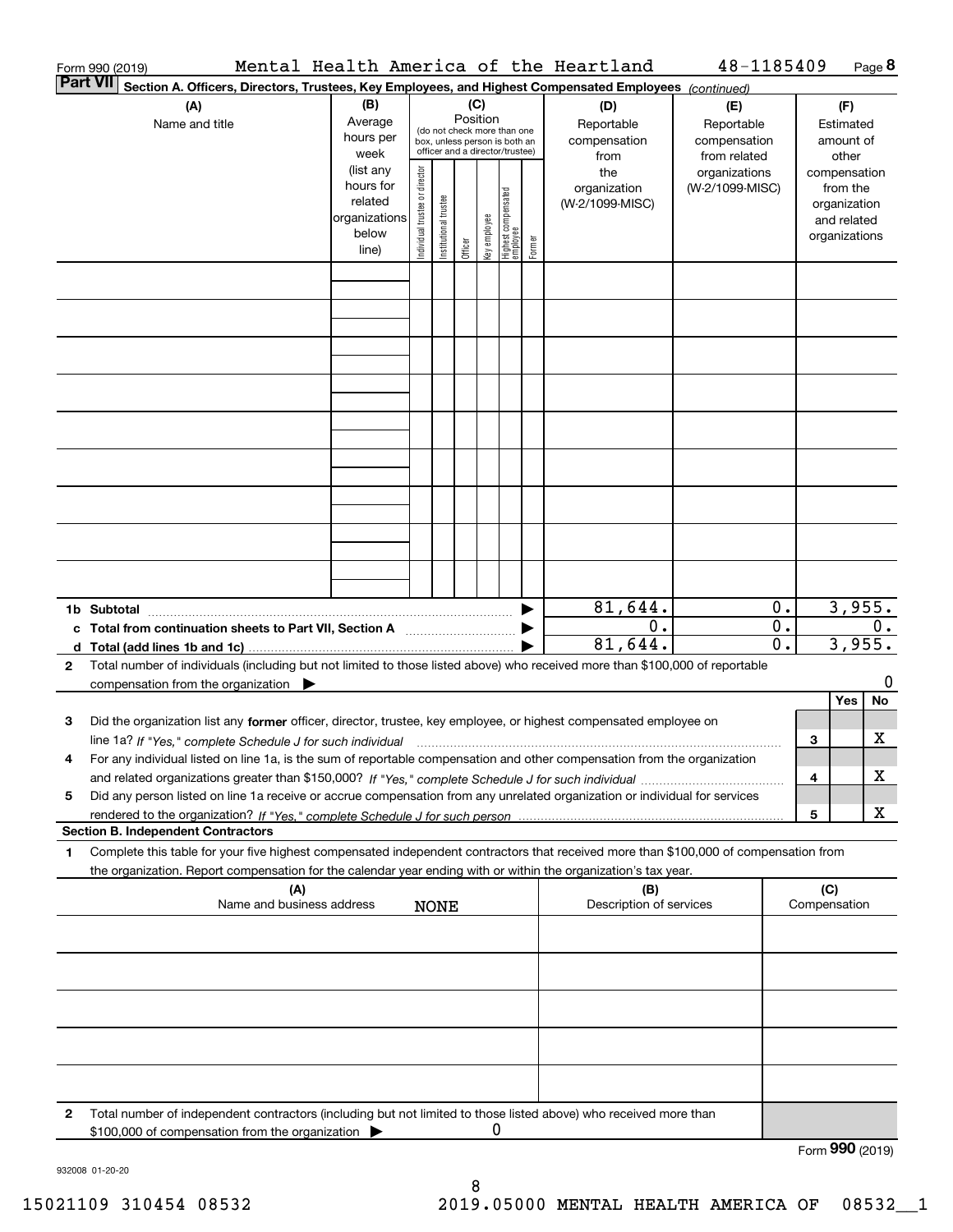|                                                           |                  |        | Form 990 (2019)                                                               |    |                    |                       | Mental Health America of the Heartland |                                              | 48-1185409                                         | Page 9                                                          |
|-----------------------------------------------------------|------------------|--------|-------------------------------------------------------------------------------|----|--------------------|-----------------------|----------------------------------------|----------------------------------------------|----------------------------------------------------|-----------------------------------------------------------------|
|                                                           | <b>Part VIII</b> |        | <b>Statement of Revenue</b>                                                   |    |                    |                       |                                        |                                              |                                                    |                                                                 |
|                                                           |                  |        | Check if Schedule O contains a response or note to any line in this Part VIII |    |                    |                       |                                        |                                              |                                                    |                                                                 |
|                                                           |                  |        |                                                                               |    |                    |                       | (A)<br>Total revenue                   | (B)<br>Related or exempt<br>function revenue | $\overline{(C)}$<br>Unrelated<br> business revenue | (D)<br>Revenue excluded<br>from tax under<br>sections 512 - 514 |
|                                                           |                  |        | 1 a Federated campaigns                                                       |    | 1a                 | 75,473.               |                                        |                                              |                                                    |                                                                 |
| Contributions, Gifts, Grants<br>and Other Similar Amounts |                  |        | <b>b</b> Membership dues                                                      |    | 1 <sub>b</sub>     | 40.                   |                                        |                                              |                                                    |                                                                 |
|                                                           |                  |        | c Fundraising events                                                          |    | 1c                 |                       |                                        |                                              |                                                    |                                                                 |
|                                                           |                  |        | d Related organizations                                                       |    | 1 <sub>d</sub>     |                       |                                        |                                              |                                                    |                                                                 |
|                                                           |                  |        | e Government grants (contributions)                                           |    | 1e                 | 545,991.              |                                        |                                              |                                                    |                                                                 |
|                                                           |                  |        | f All other contributions, gifts, grants, and                                 |    |                    |                       |                                        |                                              |                                                    |                                                                 |
|                                                           |                  |        | similar amounts not included above                                            |    | 1f                 | 187,492.              |                                        |                                              |                                                    |                                                                 |
|                                                           |                  |        | Noncash contributions included in lines 1a-1f                                 |    | $1g$ $\frac{1}{3}$ |                       |                                        |                                              |                                                    |                                                                 |
|                                                           |                  |        |                                                                               |    |                    |                       | 808,996.                               |                                              |                                                    |                                                                 |
|                                                           |                  |        |                                                                               |    |                    | <b>Business Code</b>  |                                        |                                              |                                                    |                                                                 |
|                                                           |                  |        | 2a Housing Rental                                                             |    |                    | 531110                | 109,765.                               | 109,765.                                     |                                                    |                                                                 |
| Program Service<br>Revenue                                |                  |        | b Program Service Fees                                                        |    |                    | 624100                | 12,309.<br>6,951.                      | 12,309.<br>6,951.                            |                                                    |                                                                 |
|                                                           |                  |        | c Administrative Service<br>d Fees for Services                               |    |                    | 532000<br>624100      | 300.                                   | 300.                                         |                                                    |                                                                 |
|                                                           |                  |        |                                                                               |    |                    |                       |                                        |                                              |                                                    |                                                                 |
|                                                           |                  | е<br>f | All other program service revenue                                             |    |                    |                       |                                        |                                              |                                                    |                                                                 |
|                                                           |                  | a      |                                                                               |    |                    |                       | 129, 325.                              |                                              |                                                    |                                                                 |
|                                                           | З                |        | Investment income (including dividends, interest, and                         |    |                    |                       |                                        |                                              |                                                    |                                                                 |
|                                                           |                  |        |                                                                               |    |                    |                       | 30.                                    |                                              |                                                    | 30.                                                             |
|                                                           | 4                |        | Income from investment of tax-exempt bond proceeds                            |    |                    |                       |                                        |                                              |                                                    |                                                                 |
|                                                           | 5                |        |                                                                               |    |                    |                       |                                        |                                              |                                                    |                                                                 |
|                                                           |                  |        |                                                                               |    | (i) Real           | (ii) Personal         |                                        |                                              |                                                    |                                                                 |
|                                                           |                  |        | 6 a Gross rents<br>.                                                          | 6а |                    |                       |                                        |                                              |                                                    |                                                                 |
|                                                           |                  |        | <b>b</b> Less: rental expenses $\ldots$                                       | 6b |                    |                       |                                        |                                              |                                                    |                                                                 |
|                                                           |                  |        | c Rental income or (loss)                                                     | 6с |                    |                       |                                        |                                              |                                                    |                                                                 |
|                                                           |                  |        | <b>d</b> Net rental income or (loss)                                          |    |                    |                       |                                        |                                              |                                                    |                                                                 |
|                                                           |                  |        | 7 a Gross amount from sales of                                                |    | (i) Securities     | (ii) Other            |                                        |                                              |                                                    |                                                                 |
|                                                           |                  |        | assets other than inventory                                                   | 7a |                    |                       |                                        |                                              |                                                    |                                                                 |
|                                                           |                  |        | <b>b</b> Less: cost or other basis                                            |    |                    |                       |                                        |                                              |                                                    |                                                                 |
| evenue                                                    |                  |        | and sales expenses                                                            | 7b |                    |                       |                                        |                                              |                                                    |                                                                 |
|                                                           |                  |        | c Gain or (loss)                                                              | 7c |                    |                       |                                        |                                              |                                                    |                                                                 |
|                                                           |                  |        |                                                                               |    |                    |                       |                                        |                                              |                                                    |                                                                 |
| Other R                                                   |                  |        | 8 a Gross income from fundraising events (not<br>including \$                 |    |                    |                       |                                        |                                              |                                                    |                                                                 |
|                                                           |                  |        | contributions reported on line 1c). See                                       |    |                    |                       |                                        |                                              |                                                    |                                                                 |
|                                                           |                  |        |                                                                               |    | 8a                 |                       |                                        |                                              |                                                    |                                                                 |
|                                                           |                  |        | <b>b</b> Less: direct expenses <i>manually contained</i>                      |    | 8b                 |                       |                                        |                                              |                                                    |                                                                 |
|                                                           |                  |        | c Net income or (loss) from fundraising events                                |    |                    |                       |                                        |                                              |                                                    |                                                                 |
|                                                           |                  |        | 9 a Gross income from gaming activities. See                                  |    |                    |                       |                                        |                                              |                                                    |                                                                 |
|                                                           |                  |        |                                                                               |    | 9a                 |                       |                                        |                                              |                                                    |                                                                 |
|                                                           |                  |        | <b>b</b> Less: direct expenses <b>manually</b>                                |    | 9 <sub>b</sub>     |                       |                                        |                                              |                                                    |                                                                 |
|                                                           |                  |        | c Net income or (loss) from gaming activities                                 |    |                    |                       |                                        |                                              |                                                    |                                                                 |
|                                                           |                  |        | 10 a Gross sales of inventory, less returns                                   |    | 10a                |                       |                                        |                                              |                                                    |                                                                 |
|                                                           |                  |        |                                                                               |    | 10 <sub>b</sub>    |                       |                                        |                                              |                                                    |                                                                 |
|                                                           |                  |        | c Net income or (loss) from sales of inventory                                |    |                    |                       |                                        |                                              |                                                    |                                                                 |
|                                                           |                  |        |                                                                               |    |                    | <b>Business Code</b>  |                                        |                                              |                                                    |                                                                 |
|                                                           |                  |        | 11 a Other Income                                                             |    |                    | 900099                | 1,532.                                 | 1,532.                                       |                                                    |                                                                 |
| Revenue                                                   |                  | b      | <u> 1989 - Jan Stein Stein, fransk politik (d. 1989)</u>                      |    |                    |                       |                                        |                                              |                                                    |                                                                 |
|                                                           |                  | c      |                                                                               |    |                    |                       |                                        |                                              |                                                    |                                                                 |
| Miscellaneous                                             |                  |        |                                                                               |    |                    |                       |                                        |                                              |                                                    |                                                                 |
|                                                           |                  |        |                                                                               |    |                    | $\blacktriangleright$ | 1,532.                                 |                                              |                                                    |                                                                 |
|                                                           | 12               |        | Total revenue. See instructions [                                             |    |                    |                       | 939,883.                               | 130,857.                                     | $0$ .                                              | $\overline{30}$ .                                               |
| 932009 01-20-20                                           |                  |        |                                                                               |    |                    |                       |                                        |                                              |                                                    | Form 990 (2019)                                                 |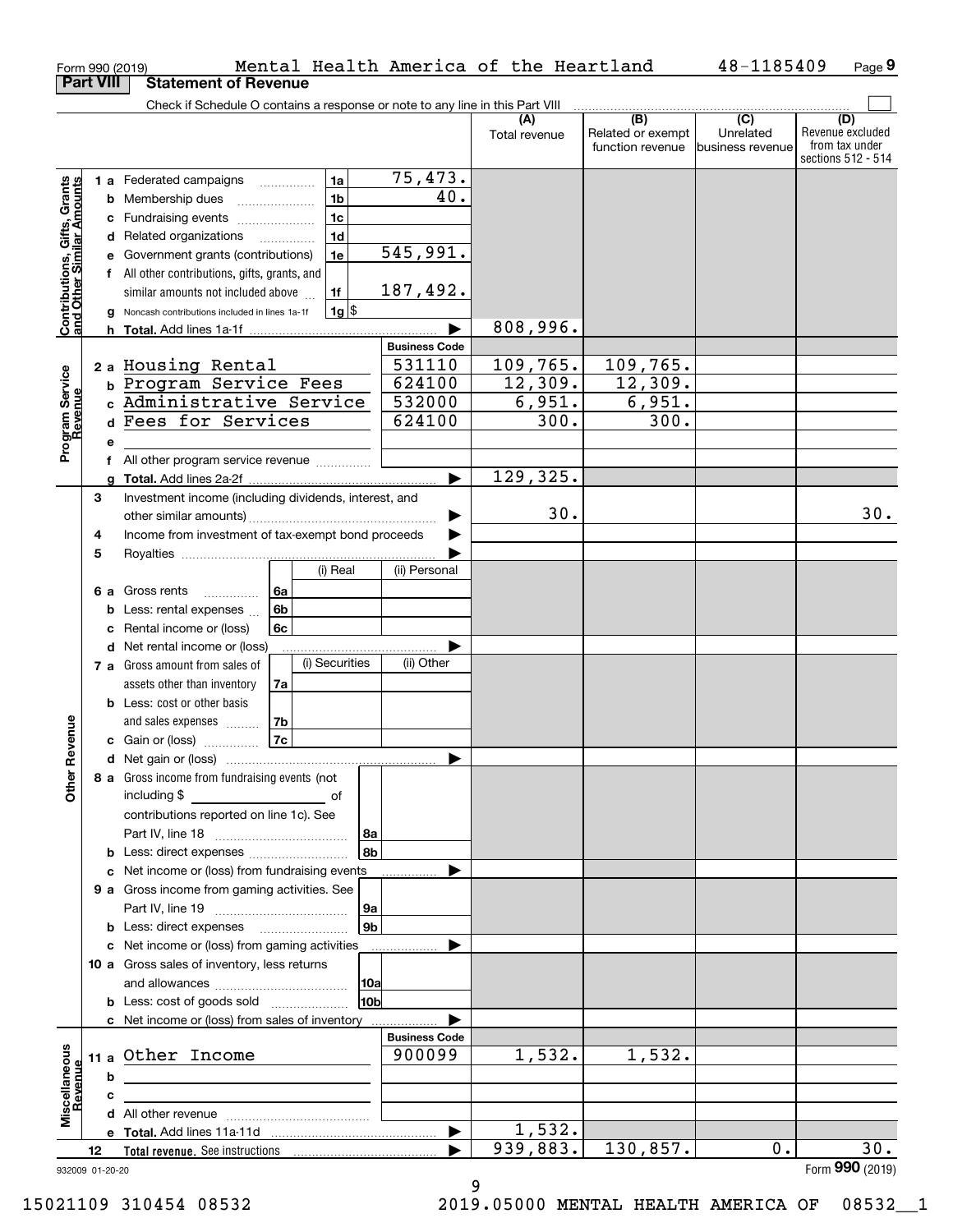$_{\rm Form}$   $_{990}$   $_{(2019)}$   $_{\rm Mental}$  Health America of the Heartland  $_{\rm 48-1185409}$   $_{\rm Page}$ 

|              | ורווח שפט (כו חזט)<br>mentar nearen maerrea<br>Part IX   Statement of Functional Expenses                                                                                                                  |                       | 110ar - 110ar                      |                                           | エエいシェップ<br>raye <b>I</b>       |
|--------------|------------------------------------------------------------------------------------------------------------------------------------------------------------------------------------------------------------|-----------------------|------------------------------------|-------------------------------------------|--------------------------------|
|              | Section 501(c)(3) and 501(c)(4) organizations must complete all columns. All other organizations must complete column (A).                                                                                 |                       |                                    |                                           |                                |
|              | Check if Schedule O contains a response or note to any line in this Part IX                                                                                                                                |                       |                                    |                                           |                                |
|              | Do not include amounts reported on lines 6b,<br>7b, 8b, 9b, and 10b of Part VIII.                                                                                                                          | (A)<br>Total expenses | (B)<br>Program service<br>expenses | (C)<br>Management and<br>general expenses | (D)<br>Fundraising<br>expenses |
| $\mathbf 1$  | Grants and other assistance to domestic organizations                                                                                                                                                      |                       |                                    |                                           |                                |
|              | and domestic governments. See Part IV, line 21                                                                                                                                                             |                       |                                    |                                           |                                |
| $\mathbf{2}$ | Grants and other assistance to domestic                                                                                                                                                                    |                       |                                    |                                           |                                |
|              | individuals. See Part IV, line 22                                                                                                                                                                          | 92,164.               | 92,164.                            |                                           |                                |
| 3            | Grants and other assistance to foreign                                                                                                                                                                     |                       |                                    |                                           |                                |
|              | organizations, foreign governments, and foreign                                                                                                                                                            |                       |                                    |                                           |                                |
|              | individuals. See Part IV, lines 15 and 16                                                                                                                                                                  |                       |                                    |                                           |                                |
| 4            | Benefits paid to or for members                                                                                                                                                                            |                       |                                    |                                           |                                |
| 5            | Compensation of current officers, directors,                                                                                                                                                               |                       |                                    |                                           |                                |
|              |                                                                                                                                                                                                            | 81,644.               | 57,584.                            | 22,436.                                   | 1,624.                         |
| 6            | Compensation not included above to disqualified                                                                                                                                                            |                       |                                    |                                           |                                |
|              | persons (as defined under section 4958(f)(1)) and                                                                                                                                                          |                       |                                    |                                           |                                |
| 7            | persons described in section 4958(c)(3)(B)                                                                                                                                                                 | 333,226.              | 235,043.                           | 91,564.                                   | 6,619.                         |
| 8            | Pension plan accruals and contributions (include                                                                                                                                                           |                       |                                    |                                           |                                |
|              | section 401(k) and 403(b) employer contributions)                                                                                                                                                          |                       |                                    |                                           |                                |
| 9            |                                                                                                                                                                                                            | 37,142.               | 21,055.                            | 15,697.                                   | 390.                           |
| 10           |                                                                                                                                                                                                            | 29,249.               | 20,646.                            | 7,992.                                    | 611.                           |
| 11           | Fees for services (nonemployees):                                                                                                                                                                          |                       |                                    |                                           |                                |
|              |                                                                                                                                                                                                            |                       |                                    |                                           |                                |
| b            |                                                                                                                                                                                                            | 4,028.                | 876.                               | 3,152.                                    |                                |
|              |                                                                                                                                                                                                            | 13,540.               | 11, 165.                           | 2,375.                                    |                                |
| d            |                                                                                                                                                                                                            |                       |                                    |                                           |                                |
| е            | Professional fundraising services. See Part IV, line 17                                                                                                                                                    |                       |                                    |                                           |                                |
| f            | Investment management fees                                                                                                                                                                                 |                       |                                    |                                           |                                |
| q            | Other. (If line 11g amount exceeds 10% of line 25,                                                                                                                                                         |                       |                                    |                                           |                                |
|              | column (A) amount, list line 11g expenses on Sch O.)                                                                                                                                                       | 35, 163.              | 17,155.                            | 13,908.                                   | 4,100.                         |
| 12           |                                                                                                                                                                                                            | 7,399.                | 3,210.                             | 3,992.                                    | 197.                           |
| 13           |                                                                                                                                                                                                            |                       |                                    |                                           |                                |
| 14<br>15     |                                                                                                                                                                                                            |                       |                                    |                                           |                                |
| 16           |                                                                                                                                                                                                            | 111, 712.             | 67,184.                            | 44,528.                                   |                                |
| 17           | Travel                                                                                                                                                                                                     | 20, 195.              | 19,437.                            | 735.                                      | $\overline{23}$ .              |
| 18           | Payments of travel or entertainment expenses                                                                                                                                                               |                       |                                    |                                           |                                |
|              | for any federal, state, or local public officials                                                                                                                                                          |                       |                                    |                                           |                                |
| 19           | Conferences, conventions, and meetings                                                                                                                                                                     |                       |                                    |                                           |                                |
| 20           | Interest                                                                                                                                                                                                   | 8, 255.               | $\overline{14}$ .                  | 8, 241.                                   |                                |
| 21           |                                                                                                                                                                                                            |                       |                                    |                                           |                                |
| 22           | Depreciation, depletion, and amortization                                                                                                                                                                  | 56,124.               | 56,124.                            |                                           |                                |
| 23           | Insurance                                                                                                                                                                                                  | 35,840.               | 21,687.                            | 14, 153.                                  |                                |
| 24           | Other expenses. Itemize expenses not covered<br>above (List miscellaneous expenses on line 24e. If<br>line 24e amount exceeds 10% of line 25, column (A)<br>amount, list line 24e expenses on Schedule O.) |                       |                                    |                                           |                                |
|              | Other program expenses                                                                                                                                                                                     | 25,511.               | 25,050.                            | 461.                                      |                                |
| b            | Miscellaneous                                                                                                                                                                                              | 15,765.               | 8,535.                             | 7,230.                                    |                                |
|              | Bad debt expense                                                                                                                                                                                           | 12,832.               |                                    | 12,832.                                   |                                |
| d            | Dues and subscriptions                                                                                                                                                                                     | 9,386.                | 2,405.                             | 3,432.                                    | 3,549.                         |
|              | e All other expenses                                                                                                                                                                                       | 2,350.                | 725.                               | 1,625.                                    |                                |
| 25           | Total functional expenses. Add lines 1 through 24e                                                                                                                                                         | 931,525.              | 660,059.                           | 254,353.                                  | 17, 113.                       |
| 26           | Joint costs. Complete this line only if the organization                                                                                                                                                   |                       |                                    |                                           |                                |
|              | reported in column (B) joint costs from a combined                                                                                                                                                         |                       |                                    |                                           |                                |
|              | educational campaign and fundraising solicitation.                                                                                                                                                         |                       |                                    |                                           |                                |

10

932010 01-20-20

Form (2019) **990**

 $\blacktriangleright$   $\Box$ 

 $\frac{1}{2}$  if following SOP 98-2 (ASC 958-720)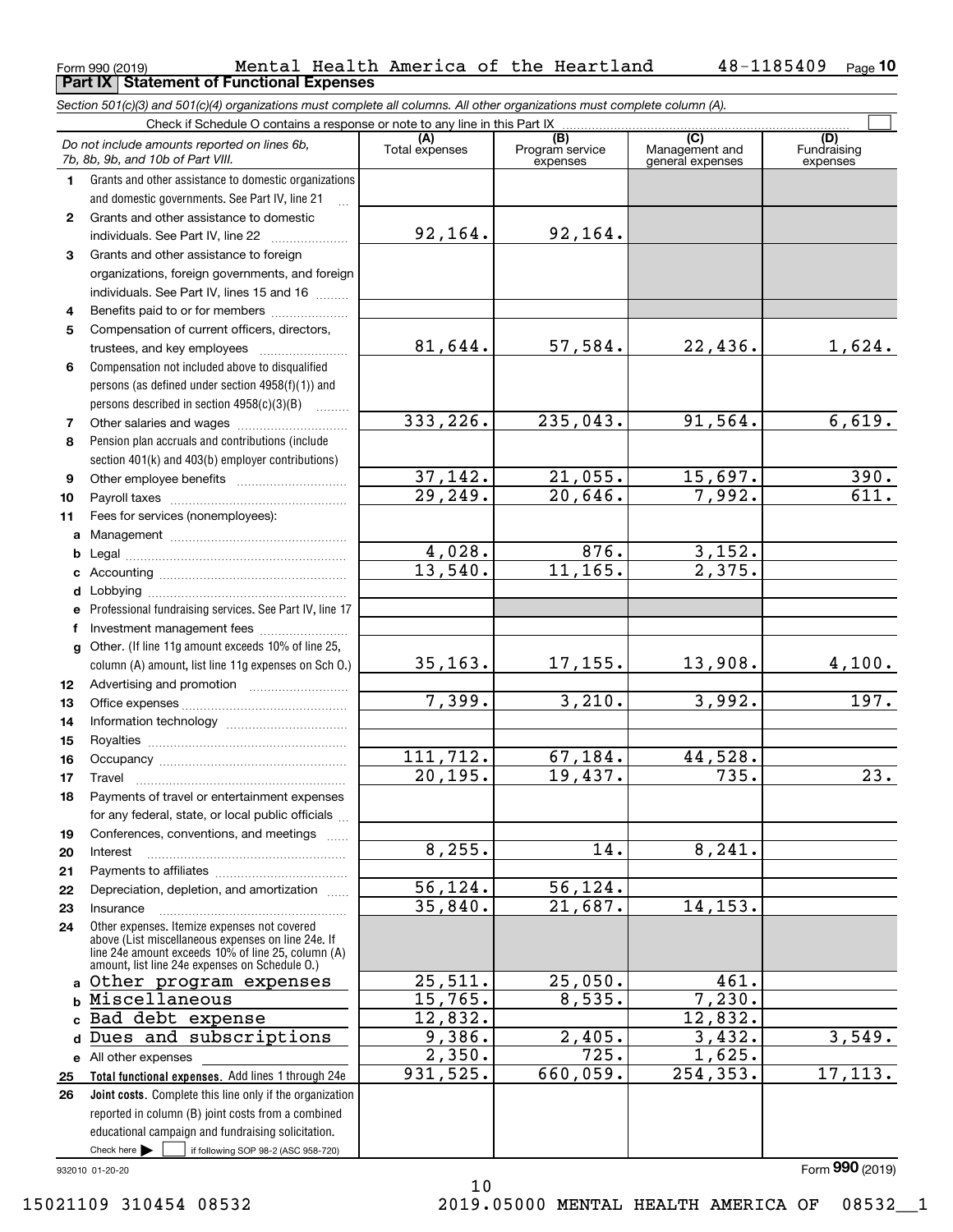|                             |    |                                                                                                                                                                                                                                |                    |              | (A)<br>Beginning of year |                         | (B)<br>End of year          |
|-----------------------------|----|--------------------------------------------------------------------------------------------------------------------------------------------------------------------------------------------------------------------------------|--------------------|--------------|--------------------------|-------------------------|-----------------------------|
|                             | 1. |                                                                                                                                                                                                                                |                    |              | 276, 713.                | $\blacksquare$          | 367,812.                    |
|                             | 2  |                                                                                                                                                                                                                                |                    |              |                          | $\mathbf{2}$            |                             |
|                             | 3  |                                                                                                                                                                                                                                |                    |              | 97,090.                  | $\mathbf{3}$            | 47,563.                     |
|                             | 4  |                                                                                                                                                                                                                                |                    |              | 2,406.                   | $\overline{\mathbf{4}}$ | 3,237.                      |
|                             | 5  | Loans and other receivables from any current or former officer, director,                                                                                                                                                      |                    |              |                          |                         |                             |
|                             |    | trustee, key employee, creator or founder, substantial contributor, or 35%                                                                                                                                                     |                    |              |                          |                         |                             |
|                             |    | controlled entity or family member of any of these persons                                                                                                                                                                     |                    |              |                          | 5                       |                             |
|                             | 6  | Loans and other receivables from other disqualified persons (as defined                                                                                                                                                        |                    |              |                          |                         |                             |
|                             |    | under section $4958(f)(1)$ , and persons described in section $4958(c)(3)(B)$                                                                                                                                                  |                    | $\sim$       |                          | 6                       |                             |
|                             | 7  |                                                                                                                                                                                                                                |                    |              |                          | $\overline{7}$          |                             |
| Assets                      | 8  |                                                                                                                                                                                                                                |                    |              |                          | 8                       |                             |
|                             | 9  | Prepaid expenses and deferred charges                                                                                                                                                                                          | $\overline{544}$ . | $\mathbf{9}$ | 544.                     |                         |                             |
|                             |    | <b>10a</b> Land, buildings, and equipment: cost or other                                                                                                                                                                       |                    |              |                          |                         |                             |
|                             |    |                                                                                                                                                                                                                                |                    |              |                          |                         |                             |
|                             |    | <b>b</b> Less: accumulated depreciation                                                                                                                                                                                        |                    |              | 758,429.                 | 10 <sub>c</sub>         | 718,804.                    |
|                             | 11 |                                                                                                                                                                                                                                |                    |              |                          | 11                      |                             |
|                             | 12 |                                                                                                                                                                                                                                |                    |              | 12                       |                         |                             |
|                             | 13 |                                                                                                                                                                                                                                |                    |              | 13                       |                         |                             |
|                             | 14 |                                                                                                                                                                                                                                |                    |              | 14                       |                         |                             |
|                             | 15 |                                                                                                                                                                                                                                |                    |              |                          | 15                      |                             |
|                             | 16 |                                                                                                                                                                                                                                |                    |              | 1, 135, 182.             | 16                      | 1,137,960.                  |
|                             | 17 |                                                                                                                                                                                                                                |                    |              | 37,918.                  | 17                      | 46,379.                     |
|                             | 18 |                                                                                                                                                                                                                                |                    |              |                          | 18                      |                             |
|                             | 19 | Deferred revenue manual contracts and contracts are all the contracts and contracts are contracted and contracts are contracted and contract are contracted and contract are contracted and contract are contracted and contra |                    |              | 19                       |                         |                             |
|                             | 20 |                                                                                                                                                                                                                                |                    | 20           |                          |                         |                             |
|                             | 21 | Escrow or custodial account liability. Complete Part IV of Schedule D                                                                                                                                                          |                    | 21           |                          |                         |                             |
|                             | 22 | Loans and other payables to any current or former officer, director,                                                                                                                                                           |                    |              |                          |                         |                             |
| Liabilities                 |    | trustee, key employee, creator or founder, substantial contributor, or 35%                                                                                                                                                     |                    |              |                          |                         |                             |
|                             |    | controlled entity or family member of any of these persons                                                                                                                                                                     |                    |              |                          | 22                      |                             |
|                             | 23 | Secured mortgages and notes payable to unrelated third parties                                                                                                                                                                 |                    |              | 169,251.                 | 23                      | 156,618.                    |
|                             | 24 | Unsecured notes and loans payable to unrelated third parties                                                                                                                                                                   |                    |              |                          | 24                      |                             |
|                             | 25 | Other liabilities (including federal income tax, payables to related third                                                                                                                                                     |                    |              |                          |                         |                             |
|                             |    | parties, and other liabilities not included on lines 17-24). Complete Part X                                                                                                                                                   |                    |              |                          |                         |                             |
|                             |    | of Schedule D                                                                                                                                                                                                                  |                    |              | 14,606.                  | 25                      | 10,334.                     |
|                             | 26 |                                                                                                                                                                                                                                |                    |              | $\overline{221,775}$ .   | 26                      | $\overline{213,331}$        |
|                             |    | Organizations that follow FASB ASC 958, check here $\blacktriangleright \boxed{\text{X}}$                                                                                                                                      |                    |              |                          |                         |                             |
|                             |    | and complete lines 27, 28, 32, and 33.                                                                                                                                                                                         |                    |              |                          |                         |                             |
|                             | 27 | Net assets without donor restrictions                                                                                                                                                                                          |                    |              | 756,513.<br>156,894.     | 27                      | <u>767,734.</u><br>156,895. |
|                             | 28 |                                                                                                                                                                                                                                |                    |              |                          | 28                      |                             |
|                             |    | Organizations that do not follow FASB ASC 958, check here $\blacktriangleright$                                                                                                                                                |                    |              |                          |                         |                             |
|                             |    | and complete lines 29 through 33.                                                                                                                                                                                              |                    |              |                          |                         |                             |
|                             | 29 |                                                                                                                                                                                                                                |                    | 29           |                          |                         |                             |
|                             | 30 | Paid-in or capital surplus, or land, building, or equipment fund                                                                                                                                                               |                    |              | 30                       |                         |                             |
| Net Assets or Fund Balances | 31 | Retained earnings, endowment, accumulated income, or other funds                                                                                                                                                               |                    |              | 913,407.                 | 31                      | 924,629.                    |
|                             | 32 | Total net assets or fund balances                                                                                                                                                                                              |                    |              | 1,135,182.               | 32<br>33                | 1,137,960.                  |
|                             | 33 |                                                                                                                                                                                                                                |                    |              |                          |                         | Form 990 (2019)             |

 $_{\rm Form}$   $_{990}$   $_{(2019)}$   $_{\rm Mental}$  Health America of the Heartland  $_{\rm 48-1185409}$   $_{\rm Page}$ 

Check if Schedule O contains a response or note to any line in this Part X

**11**

 $\mathcal{L}^{\text{max}}$ 

| Form 990 (2019)               |  |  |
|-------------------------------|--|--|
| <b>Part X   Balance Sheet</b> |  |  |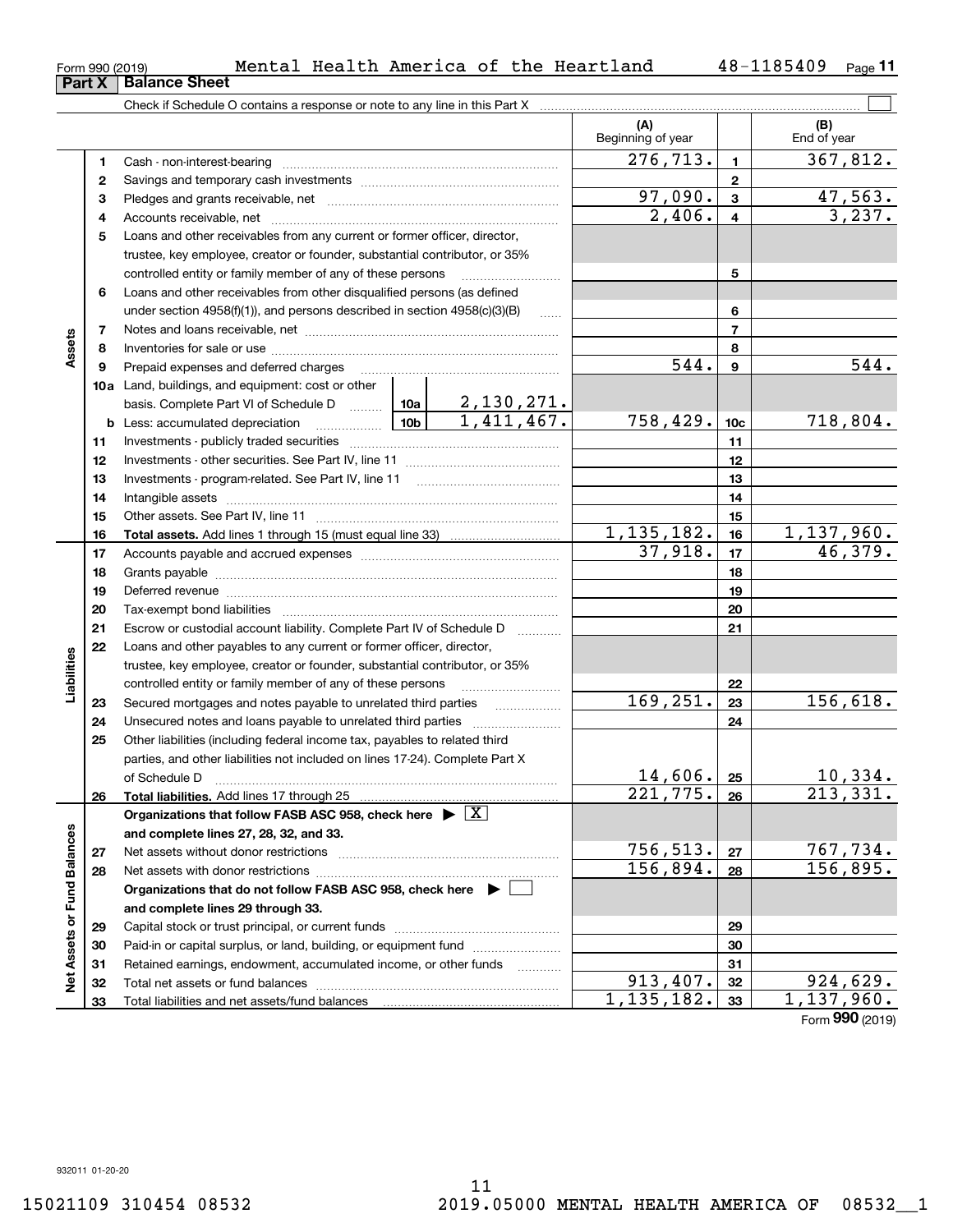|    | Mental Health America of the Heartland<br>Form 990 (2019)                                                                       |                | 48-1185409     |            | Page $12$ |  |  |
|----|---------------------------------------------------------------------------------------------------------------------------------|----------------|----------------|------------|-----------|--|--|
|    | <b>Reconciliation of Net Assets</b><br>Part XI                                                                                  |                |                |            |           |  |  |
|    |                                                                                                                                 |                |                |            |           |  |  |
|    |                                                                                                                                 |                |                |            |           |  |  |
| 1  | Total revenue (must equal Part VIII, column (A), line 12)                                                                       | $\mathbf{1}$   | 939,883.       |            |           |  |  |
| 2  |                                                                                                                                 | $\overline{2}$ | 931,525.       |            |           |  |  |
| з  | Revenue less expenses. Subtract line 2 from line 1                                                                              | 3              |                |            | 8,358.    |  |  |
| 4  |                                                                                                                                 | 4              | 913,407.       |            |           |  |  |
| 5  | Net unrealized gains (losses) on investments with an annumerous contract and a set of the set of the set of the                 | 5              |                |            |           |  |  |
| 6  |                                                                                                                                 | 6              |                |            |           |  |  |
| 7  | Investment expenses www.communication.com/www.communication.com/www.communication.com/www.com                                   | $\overline{7}$ |                |            |           |  |  |
| 8  | Prior period adjustments                                                                                                        | 8              |                |            | 2,864.    |  |  |
| 9  | Other changes in net assets or fund balances (explain on Schedule O)                                                            | 9              |                |            | 0.        |  |  |
| 10 | Net assets or fund balances at end of year. Combine lines 3 through 9 (must equal Part X, line 32,                              |                |                |            |           |  |  |
|    | column (B))                                                                                                                     | 10             | 924,629.       |            |           |  |  |
|    | Part XII Financial Statements and Reporting                                                                                     |                |                |            |           |  |  |
|    |                                                                                                                                 |                |                |            |           |  |  |
|    |                                                                                                                                 |                |                | <b>Yes</b> | <b>No</b> |  |  |
| 1  | $ X $ Accrual<br>Accounting method used to prepare the Form 990: <u>June</u> Cash<br>Other                                      |                |                |            |           |  |  |
|    | If the organization changed its method of accounting from a prior year or checked "Other," explain in Schedule O.               |                |                |            |           |  |  |
|    | 2a Were the organization's financial statements compiled or reviewed by an independent accountant?                              |                |                |            |           |  |  |
|    | If "Yes," check a box below to indicate whether the financial statements for the year were compiled or reviewed on a            |                |                |            |           |  |  |
|    | separate basis, consolidated basis, or both:                                                                                    |                |                |            |           |  |  |
|    | Separate basis<br><b>Consolidated basis</b><br>Both consolidated and separate basis                                             |                |                |            |           |  |  |
|    | <b>b</b> Were the organization's financial statements audited by an independent accountant?                                     |                | 2 <sub>b</sub> | х          |           |  |  |
|    | If "Yes," check a box below to indicate whether the financial statements for the year were audited on a separate basis,         |                |                |            |           |  |  |
|    | consolidated basis, or both:                                                                                                    |                |                |            |           |  |  |
|    | $ \mathbf{X} $ Separate basis<br><b>Consolidated basis</b><br>Both consolidated and separate basis                              |                |                |            |           |  |  |
|    | c If "Yes" to line 2a or 2b, does the organization have a committee that assumes responsibility for oversight of the audit,     |                |                |            |           |  |  |
|    |                                                                                                                                 |                | 2c             | x          |           |  |  |
|    | If the organization changed either its oversight process or selection process during the tax year, explain on Schedule O.       |                |                |            |           |  |  |
|    | 3a As a result of a federal award, was the organization required to undergo an audit or audits as set forth in the Single Audit |                |                |            |           |  |  |
|    |                                                                                                                                 |                | За             |            | x         |  |  |
|    | b If "Yes," did the organization undergo the required audit or audits? If the organization did not undergo the required audit   |                |                |            |           |  |  |
|    | or audits, explain why on Schedule O and describe any steps taken to undergo such audits                                        |                | 3b             |            |           |  |  |

Form (2019) **990**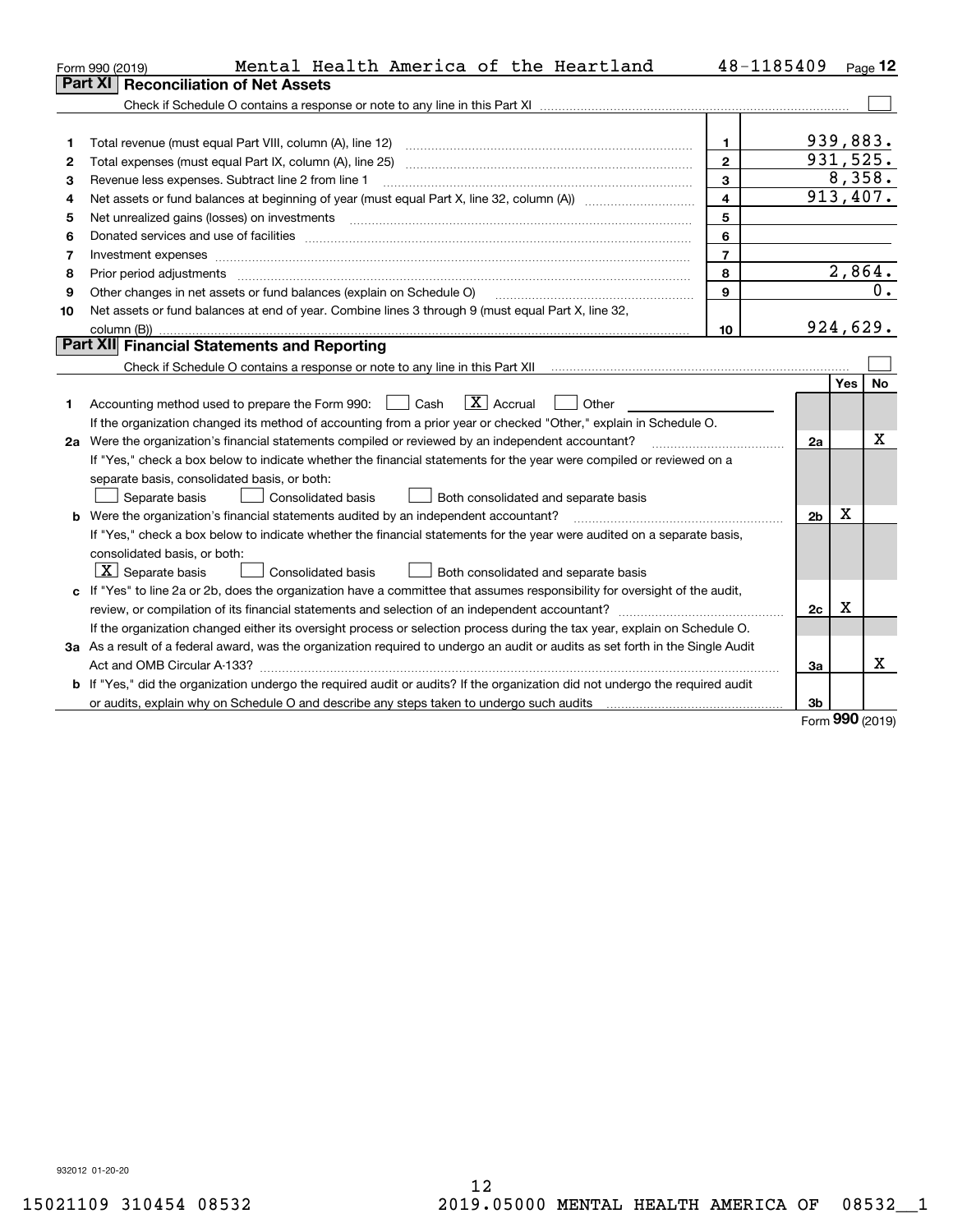| <b>SCHEDULE A</b> |
|-------------------|
|-------------------|

|  |  | (Form 990 or 990-EZ) |
|--|--|----------------------|
|  |  |                      |

# **Public Charity Status and Public Support**

**Complete if the organization is a section 501(c)(3) organization or a section 4947(a)(1) nonexempt charitable trust.**

| OMB No. 1545-0047                 |
|-----------------------------------|
| 2019                              |
| <b>Open to Public</b><br>anaatian |

|        |       | Department of the Treasury<br>Internal Revenue Service                                                                      |  |                                                                        | Attach to Form 990 or Form 990-EZ.                                                                                                                                                                                                            |     |                                                                |                            |  | <b>Open to Public</b><br>Inspection   |
|--------|-------|-----------------------------------------------------------------------------------------------------------------------------|--|------------------------------------------------------------------------|-----------------------------------------------------------------------------------------------------------------------------------------------------------------------------------------------------------------------------------------------|-----|----------------------------------------------------------------|----------------------------|--|---------------------------------------|
|        |       |                                                                                                                             |  |                                                                        | Go to www.irs.gov/Form990 for instructions and the latest information.                                                                                                                                                                        |     |                                                                |                            |  |                                       |
|        |       | Name of the organization                                                                                                    |  |                                                                        |                                                                                                                                                                                                                                               |     |                                                                |                            |  | <b>Employer identification number</b> |
| Part I |       |                                                                                                                             |  |                                                                        | Mental Health America of the Heartland<br>Reason for Public Charity Status (All organizations must complete this part.) See instructions.                                                                                                     |     |                                                                |                            |  | 48-1185409                            |
|        |       |                                                                                                                             |  |                                                                        |                                                                                                                                                                                                                                               |     |                                                                |                            |  |                                       |
|        |       |                                                                                                                             |  |                                                                        | The organization is not a private foundation because it is: (For lines 1 through 12, check only one box.)                                                                                                                                     |     |                                                                |                            |  |                                       |
| 1      |       |                                                                                                                             |  |                                                                        | A church, convention of churches, or association of churches described in section 170(b)(1)(A)(i).                                                                                                                                            |     |                                                                |                            |  |                                       |
| 2      |       |                                                                                                                             |  |                                                                        | A school described in section 170(b)(1)(A)(ii). (Attach Schedule E (Form 990 or 990-EZ).)                                                                                                                                                     |     |                                                                |                            |  |                                       |
| 3      |       |                                                                                                                             |  |                                                                        | A hospital or a cooperative hospital service organization described in section 170(b)(1)(A)(iii).                                                                                                                                             |     |                                                                |                            |  |                                       |
| 4      |       |                                                                                                                             |  |                                                                        | A medical research organization operated in conjunction with a hospital described in section 170(b)(1)(A)(iii). Enter the hospital's name,                                                                                                    |     |                                                                |                            |  |                                       |
|        |       | city, and state:                                                                                                            |  |                                                                        |                                                                                                                                                                                                                                               |     |                                                                |                            |  |                                       |
| 5      |       |                                                                                                                             |  | section 170(b)(1)(A)(iv). (Complete Part II.)                          | An organization operated for the benefit of a college or university owned or operated by a governmental unit described in                                                                                                                     |     |                                                                |                            |  |                                       |
| 6      |       |                                                                                                                             |  |                                                                        |                                                                                                                                                                                                                                               |     |                                                                |                            |  |                                       |
|        | 7   X |                                                                                                                             |  |                                                                        | A federal, state, or local government or governmental unit described in section 170(b)(1)(A)(v).<br>An organization that normally receives a substantial part of its support from a governmental unit or from the general public described in |     |                                                                |                            |  |                                       |
|        |       |                                                                                                                             |  | section 170(b)(1)(A)(vi). (Complete Part II.)                          |                                                                                                                                                                                                                                               |     |                                                                |                            |  |                                       |
| 8      |       |                                                                                                                             |  |                                                                        | A community trust described in section 170(b)(1)(A)(vi). (Complete Part II.)                                                                                                                                                                  |     |                                                                |                            |  |                                       |
| 9      |       |                                                                                                                             |  |                                                                        | An agricultural research organization described in section 170(b)(1)(A)(ix) operated in conjunction with a land-grant college                                                                                                                 |     |                                                                |                            |  |                                       |
|        |       |                                                                                                                             |  |                                                                        | or university or a non-land-grant college of agriculture (see instructions). Enter the name, city, and state of the college or                                                                                                                |     |                                                                |                            |  |                                       |
|        |       | university:                                                                                                                 |  |                                                                        |                                                                                                                                                                                                                                               |     |                                                                |                            |  |                                       |
| 10     |       |                                                                                                                             |  |                                                                        | An organization that normally receives: (1) more than 33 1/3% of its support from contributions, membership fees, and gross receipts from                                                                                                     |     |                                                                |                            |  |                                       |
|        |       |                                                                                                                             |  |                                                                        | activities related to its exempt functions - subject to certain exceptions, and (2) no more than 33 1/3% of its support from gross investment                                                                                                 |     |                                                                |                            |  |                                       |
|        |       |                                                                                                                             |  |                                                                        | income and unrelated business taxable income (less section 511 tax) from businesses acquired by the organization after June 30, 1975.                                                                                                         |     |                                                                |                            |  |                                       |
|        |       |                                                                                                                             |  | See section 509(a)(2). (Complete Part III.)                            |                                                                                                                                                                                                                                               |     |                                                                |                            |  |                                       |
| 11     |       |                                                                                                                             |  |                                                                        | An organization organized and operated exclusively to test for public safety. See section 509(a)(4).                                                                                                                                          |     |                                                                |                            |  |                                       |
| 12     |       |                                                                                                                             |  |                                                                        | An organization organized and operated exclusively for the benefit of, to perform the functions of, or to carry out the purposes of one or                                                                                                    |     |                                                                |                            |  |                                       |
|        |       |                                                                                                                             |  |                                                                        | more publicly supported organizations described in section 509(a)(1) or section 509(a)(2). See section 509(a)(3). Check the box in                                                                                                            |     |                                                                |                            |  |                                       |
|        |       |                                                                                                                             |  |                                                                        | lines 12a through 12d that describes the type of supporting organization and complete lines 12e, 12f, and 12g.                                                                                                                                |     |                                                                |                            |  |                                       |
| а      |       | Type I. A supporting organization operated, supervised, or controlled by its supported organization(s), typically by giving |  |                                                                        |                                                                                                                                                                                                                                               |     |                                                                |                            |  |                                       |
|        |       |                                                                                                                             |  |                                                                        | the supported organization(s) the power to regularly appoint or elect a majority of the directors or trustees of the supporting                                                                                                               |     |                                                                |                            |  |                                       |
|        |       |                                                                                                                             |  | organization. You must complete Part IV, Sections A and B.             |                                                                                                                                                                                                                                               |     |                                                                |                            |  |                                       |
| b      |       |                                                                                                                             |  |                                                                        | Type II. A supporting organization supervised or controlled in connection with its supported organization(s), by having                                                                                                                       |     |                                                                |                            |  |                                       |
|        |       |                                                                                                                             |  |                                                                        | control or management of the supporting organization vested in the same persons that control or manage the supported                                                                                                                          |     |                                                                |                            |  |                                       |
|        |       |                                                                                                                             |  |                                                                        | organization(s). You must complete Part IV, Sections A and C.                                                                                                                                                                                 |     |                                                                |                            |  |                                       |
| с      |       |                                                                                                                             |  |                                                                        | Type III functionally integrated. A supporting organization operated in connection with, and functionally integrated with,                                                                                                                    |     |                                                                |                            |  |                                       |
|        |       |                                                                                                                             |  |                                                                        | its supported organization(s) (see instructions). You must complete Part IV, Sections A, D, and E.                                                                                                                                            |     |                                                                |                            |  |                                       |
| d      |       |                                                                                                                             |  |                                                                        | Type III non-functionally integrated. A supporting organization operated in connection with its supported organization(s)                                                                                                                     |     |                                                                |                            |  |                                       |
|        |       |                                                                                                                             |  |                                                                        | that is not functionally integrated. The organization generally must satisfy a distribution requirement and an attentiveness                                                                                                                  |     |                                                                |                            |  |                                       |
|        |       |                                                                                                                             |  |                                                                        | requirement (see instructions). You must complete Part IV, Sections A and D, and Part V.                                                                                                                                                      |     |                                                                |                            |  |                                       |
| е      |       |                                                                                                                             |  |                                                                        | Check this box if the organization received a written determination from the IRS that it is a Type I, Type II, Type III                                                                                                                       |     |                                                                |                            |  |                                       |
|        |       |                                                                                                                             |  |                                                                        | functionally integrated, or Type III non-functionally integrated supporting organization.                                                                                                                                                     |     |                                                                |                            |  |                                       |
|        |       | <b>f</b> Enter the number of supported organizations                                                                        |  | Provide the following information about the supported organization(s). |                                                                                                                                                                                                                                               |     |                                                                |                            |  |                                       |
|        |       | (i) Name of supported                                                                                                       |  | (ii) EIN                                                               | (iii) Type of organization                                                                                                                                                                                                                    |     | (iv) Is the organization listed<br>in your governing document? | (v) Amount of monetary     |  | (vi) Amount of other                  |
|        |       | organization                                                                                                                |  |                                                                        | (described on lines 1-10<br>above (see instructions))                                                                                                                                                                                         | Yes | No                                                             | support (see instructions) |  | support (see instructions)            |
|        |       |                                                                                                                             |  |                                                                        |                                                                                                                                                                                                                                               |     |                                                                |                            |  |                                       |
|        |       |                                                                                                                             |  |                                                                        |                                                                                                                                                                                                                                               |     |                                                                |                            |  |                                       |
|        |       |                                                                                                                             |  |                                                                        |                                                                                                                                                                                                                                               |     |                                                                |                            |  |                                       |
|        |       |                                                                                                                             |  |                                                                        |                                                                                                                                                                                                                                               |     |                                                                |                            |  |                                       |
|        |       |                                                                                                                             |  |                                                                        |                                                                                                                                                                                                                                               |     |                                                                |                            |  |                                       |
|        |       |                                                                                                                             |  |                                                                        |                                                                                                                                                                                                                                               |     |                                                                |                            |  |                                       |
|        |       |                                                                                                                             |  |                                                                        |                                                                                                                                                                                                                                               |     |                                                                |                            |  |                                       |
|        |       |                                                                                                                             |  |                                                                        |                                                                                                                                                                                                                                               |     |                                                                |                            |  |                                       |
|        |       |                                                                                                                             |  |                                                                        |                                                                                                                                                                                                                                               |     |                                                                |                            |  |                                       |
|        |       |                                                                                                                             |  |                                                                        |                                                                                                                                                                                                                                               |     |                                                                |                            |  |                                       |

**Total**

LHA For Paperwork Reduction Act Notice, see the Instructions for Form 990 or 990-EZ. 932021 09-25-19 Schedule A (Form 990 or 990-EZ) 2019 13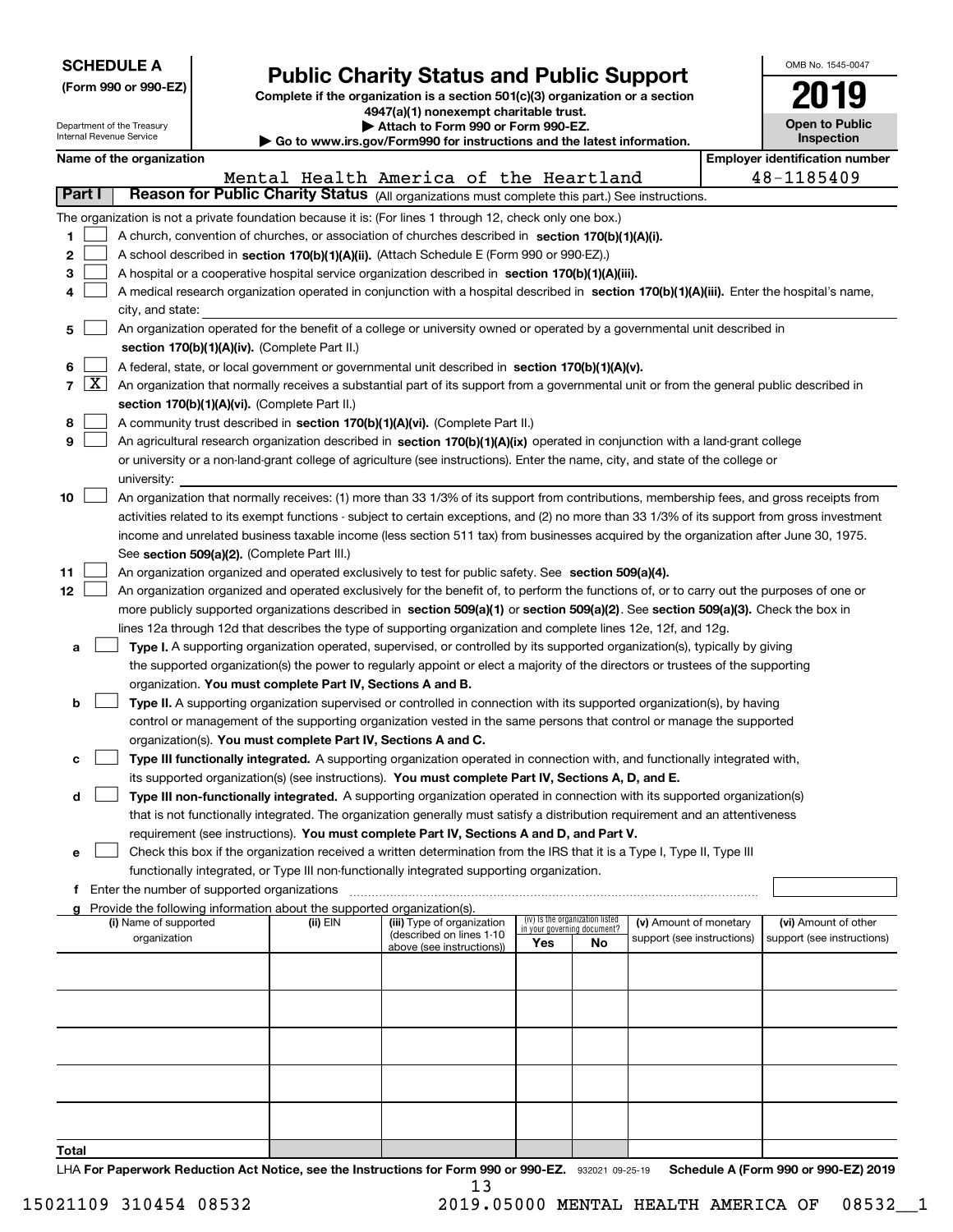#### **2** Schedule A (Form 990 or 990-EZ) 2019 <code>Mental Health America of the Heartland 48-1185409</code> Page **Part II Support Schedule for Organizations Described in Sections 170(b)(1)(A)(iv) and 170(b)(1)(A)(vi)** Mental Health America of the Heartland 48-1185409

(Complete only if you checked the box on line 5, 7, or 8 of Part I or if the organization failed to qualify under Part III. If the organization fails to qualify under the tests listed below, please complete Part III.)

|    | <b>Section A. Public Support</b>                                                                                                           |          |            |                         |            |                                      |                                          |  |  |  |
|----|--------------------------------------------------------------------------------------------------------------------------------------------|----------|------------|-------------------------|------------|--------------------------------------|------------------------------------------|--|--|--|
|    | Calendar year (or fiscal year beginning in) $\blacktriangleright$                                                                          | (a) 2015 | $(b)$ 2016 | $(c)$ 2017              | $(d)$ 2018 | (e) 2019                             | (f) Total                                |  |  |  |
|    | <b>1</b> Gifts, grants, contributions, and                                                                                                 |          |            |                         |            |                                      |                                          |  |  |  |
|    | membership fees received. (Do not                                                                                                          |          |            |                         |            |                                      |                                          |  |  |  |
|    | include any "unusual grants.")                                                                                                             | 900,036. | 831,657.   | 582,228.                | 719,260.   | 808,996.                             | 3842177.                                 |  |  |  |
|    | 2 Tax revenues levied for the organ-                                                                                                       |          |            |                         |            |                                      |                                          |  |  |  |
|    | ization's benefit and either paid to                                                                                                       |          |            |                         |            |                                      |                                          |  |  |  |
|    | or expended on its behalf                                                                                                                  |          |            |                         |            |                                      |                                          |  |  |  |
|    | 3 The value of services or facilities                                                                                                      |          |            |                         |            |                                      |                                          |  |  |  |
|    | furnished by a governmental unit to                                                                                                        |          |            |                         |            |                                      |                                          |  |  |  |
|    | the organization without charge                                                                                                            |          |            |                         |            |                                      |                                          |  |  |  |
|    | 4 Total. Add lines 1 through 3                                                                                                             | 900,036. | 831,657.   | 582,228.                | 719,260.   | 808,996.                             | 3842177.                                 |  |  |  |
| 5. | The portion of total contributions                                                                                                         |          |            |                         |            |                                      |                                          |  |  |  |
|    | by each person (other than a                                                                                                               |          |            |                         |            |                                      |                                          |  |  |  |
|    | governmental unit or publicly                                                                                                              |          |            |                         |            |                                      |                                          |  |  |  |
|    | supported organization) included                                                                                                           |          |            |                         |            |                                      |                                          |  |  |  |
|    | on line 1 that exceeds 2% of the                                                                                                           |          |            |                         |            |                                      |                                          |  |  |  |
|    | amount shown on line 11,                                                                                                                   |          |            |                         |            |                                      |                                          |  |  |  |
|    | column (f)                                                                                                                                 |          |            |                         |            |                                      | 521, 385.                                |  |  |  |
|    | 6 Public support. Subtract line 5 from line 4.                                                                                             |          |            |                         |            |                                      | 3320792.                                 |  |  |  |
|    | <b>Section B. Total Support</b>                                                                                                            |          |            |                         |            |                                      |                                          |  |  |  |
|    | Calendar year (or fiscal year beginning in) $\blacktriangleright$                                                                          | (a) 2015 | $(b)$ 2016 | $(c)$ 2017              | $(d)$ 2018 | (e) 2019                             | (f) Total                                |  |  |  |
|    | <b>7</b> Amounts from line 4                                                                                                               | 900,036. | 831,657.   | $\overline{582}$ , 228. | 719,260.   | 808,996.                             | 3842177.                                 |  |  |  |
|    | 8 Gross income from interest,                                                                                                              |          |            |                         |            |                                      |                                          |  |  |  |
|    | dividends, payments received on                                                                                                            |          |            |                         |            |                                      |                                          |  |  |  |
|    | securities loans, rents, royalties,                                                                                                        |          |            |                         |            |                                      |                                          |  |  |  |
|    | and income from similar sources                                                                                                            | 24.      | 131.       | 24.                     |            | 30.                                  | 209.                                     |  |  |  |
|    | 9 Net income from unrelated business                                                                                                       |          |            |                         |            |                                      |                                          |  |  |  |
|    | activities, whether or not the                                                                                                             |          |            |                         |            |                                      |                                          |  |  |  |
|    | business is regularly carried on                                                                                                           |          |            |                         |            |                                      |                                          |  |  |  |
|    | <b>10</b> Other income. Do not include gain                                                                                                |          |            |                         |            |                                      |                                          |  |  |  |
|    | or loss from the sale of capital                                                                                                           |          |            |                         |            |                                      |                                          |  |  |  |
|    | assets (Explain in Part VI.)                                                                                                               | 5.       |            |                         | 577.       | 1,532.                               | 2,114.                                   |  |  |  |
|    | 11 Total support. Add lines 7 through 10                                                                                                   |          |            |                         |            |                                      | 3844500.                                 |  |  |  |
|    | <b>12</b> Gross receipts from related activities, etc. (see instructions)                                                                  |          |            |                         |            | 12                                   |                                          |  |  |  |
|    | 13 First five years. If the Form 990 is for the organization's first, second, third, fourth, or fifth tax year as a section 501(c)(3)      |          |            |                         |            |                                      |                                          |  |  |  |
|    | organization, check this box and stop here                                                                                                 |          |            |                         |            |                                      |                                          |  |  |  |
|    | <b>Section C. Computation of Public Support Percentage</b>                                                                                 |          |            |                         |            |                                      |                                          |  |  |  |
|    | 14 Public support percentage for 2019 (line 6, column (f) divided by line 11, column (f) <i>mummumumum</i>                                 |          |            |                         |            | 14                                   | 86.38<br>%                               |  |  |  |
|    |                                                                                                                                            |          |            |                         |            | 15                                   | 86.35<br>$\%$                            |  |  |  |
|    | 16a 33 1/3% support test - 2019. If the organization did not check the box on line 13, and line 14 is 33 1/3% or more, check this box and  |          |            |                         |            |                                      |                                          |  |  |  |
|    | stop here. The organization qualifies as a publicly supported organization                                                                 |          |            |                         |            |                                      | $\blacktriangleright$ $\boxed{\text{X}}$ |  |  |  |
|    | b 33 1/3% support test - 2018. If the organization did not check a box on line 13 or 16a, and line 15 is 33 1/3% or more, check this box   |          |            |                         |            |                                      |                                          |  |  |  |
|    | and stop here. The organization qualifies as a publicly supported organization                                                             |          |            |                         |            |                                      |                                          |  |  |  |
|    | 17a 10% -facts-and-circumstances test - 2019. If the organization did not check a box on line 13, 16a, or 16b, and line 14 is 10% or more, |          |            |                         |            |                                      |                                          |  |  |  |
|    | and if the organization meets the "facts-and-circumstances" test, check this box and stop here. Explain in Part VI how the organization    |          |            |                         |            |                                      |                                          |  |  |  |
|    | meets the "facts-and-circumstances" test. The organization qualifies as a publicly supported organization <i>manumumumumumum</i>           |          |            |                         |            |                                      |                                          |  |  |  |
|    | b 10% -facts-and-circumstances test - 2018. If the organization did not check a box on line 13, 16a, 16b, or 17a, and line 15 is 10% or    |          |            |                         |            |                                      |                                          |  |  |  |
|    | more, and if the organization meets the "facts-and-circumstances" test, check this box and stop here. Explain in Part VI how the           |          |            |                         |            |                                      |                                          |  |  |  |
|    | organization meets the "facts-and-circumstances" test. The organization qualifies as a publicly supported organization                     |          |            |                         |            |                                      |                                          |  |  |  |
|    | 18 Private foundation. If the organization did not check a box on line 13, 16a, 16b, 17a, or 17b, check this box and see instructions      |          |            |                         |            |                                      |                                          |  |  |  |
|    |                                                                                                                                            |          |            |                         |            | Schedule A (Form 990 or 990-F7) 2019 |                                          |  |  |  |

**Schedule A (Form 990 or 990-EZ) 2019**

932022 09-25-19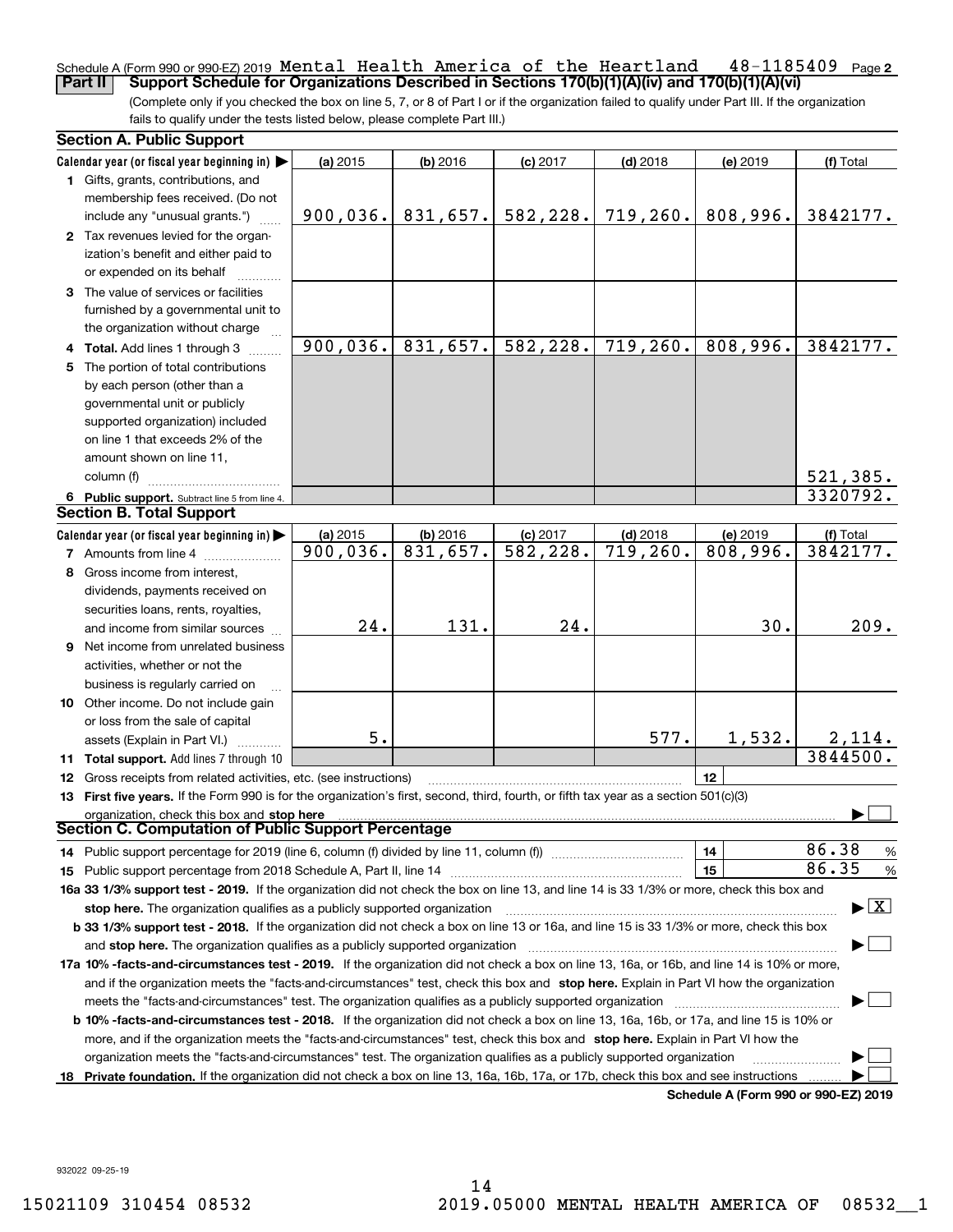#### Schedule A (Form 990 or 990-EZ) 2019 <code>Mental Health America of the Heartland 48-1185409</code> Page 3 **Part III | Support Schedule for Organizations Described in Section 509(a)(2)**

(Complete only if you checked the box on line 10 of Part I or if the organization failed to qualify under Part II. If the organization fails to qualify under the tests listed below, please complete Part II.)

|    | <b>Section A. Public Support</b>                                                                                                                                                         |          |            |            |            |          |                                      |
|----|------------------------------------------------------------------------------------------------------------------------------------------------------------------------------------------|----------|------------|------------|------------|----------|--------------------------------------|
|    | Calendar year (or fiscal year beginning in) $\blacktriangleright$                                                                                                                        | (a) 2015 | $(b)$ 2016 | $(c)$ 2017 | $(d)$ 2018 | (e) 2019 | (f) Total                            |
|    | 1 Gifts, grants, contributions, and                                                                                                                                                      |          |            |            |            |          |                                      |
|    | membership fees received. (Do not                                                                                                                                                        |          |            |            |            |          |                                      |
|    | include any "unusual grants.")                                                                                                                                                           |          |            |            |            |          |                                      |
|    | 2 Gross receipts from admissions,<br>merchandise sold or services per-<br>formed, or facilities furnished in<br>any activity that is related to the<br>organization's tax-exempt purpose |          |            |            |            |          |                                      |
|    | 3 Gross receipts from activities that                                                                                                                                                    |          |            |            |            |          |                                      |
|    | are not an unrelated trade or bus-                                                                                                                                                       |          |            |            |            |          |                                      |
|    | iness under section 513                                                                                                                                                                  |          |            |            |            |          |                                      |
|    | 4 Tax revenues levied for the organ-                                                                                                                                                     |          |            |            |            |          |                                      |
|    | ization's benefit and either paid to                                                                                                                                                     |          |            |            |            |          |                                      |
|    | or expended on its behalf<br>.                                                                                                                                                           |          |            |            |            |          |                                      |
|    | 5 The value of services or facilities<br>furnished by a governmental unit to                                                                                                             |          |            |            |            |          |                                      |
|    | the organization without charge                                                                                                                                                          |          |            |            |            |          |                                      |
|    | <b>6 Total.</b> Add lines 1 through 5                                                                                                                                                    |          |            |            |            |          |                                      |
|    | 7a Amounts included on lines 1, 2, and                                                                                                                                                   |          |            |            |            |          |                                      |
|    | 3 received from disqualified persons                                                                                                                                                     |          |            |            |            |          |                                      |
|    | <b>b</b> Amounts included on lines 2 and 3 received<br>from other than disqualified persons that<br>exceed the greater of \$5,000 or 1% of the<br>amount on line 13 for the year         |          |            |            |            |          |                                      |
|    | c Add lines 7a and 7b                                                                                                                                                                    |          |            |            |            |          |                                      |
|    | 8 Public support. (Subtract line 7c from line 6.)<br><b>Section B. Total Support</b>                                                                                                     |          |            |            |            |          |                                      |
|    | Calendar year (or fiscal year beginning in) $\blacktriangleright$                                                                                                                        | (a) 2015 | (b) 2016   | $(c)$ 2017 | $(d)$ 2018 | (e) 2019 | (f) Total                            |
|    | 9 Amounts from line 6                                                                                                                                                                    |          |            |            |            |          |                                      |
|    | 10a Gross income from interest,<br>dividends, payments received on<br>securities loans, rents, royalties,<br>and income from similar sources                                             |          |            |            |            |          |                                      |
|    | <b>b</b> Unrelated business taxable income                                                                                                                                               |          |            |            |            |          |                                      |
|    | (less section 511 taxes) from businesses                                                                                                                                                 |          |            |            |            |          |                                      |
|    | acquired after June 30, 1975                                                                                                                                                             |          |            |            |            |          |                                      |
|    | c Add lines 10a and 10b                                                                                                                                                                  |          |            |            |            |          |                                      |
|    | 11 Net income from unrelated business<br>activities not included in line 10b,<br>whether or not the business is<br>regularly carried on                                                  |          |            |            |            |          |                                      |
|    | 12 Other income. Do not include gain<br>or loss from the sale of capital<br>assets (Explain in Part VI.)                                                                                 |          |            |            |            |          |                                      |
|    | <b>13</b> Total support. (Add lines 9, 10c, 11, and 12.)                                                                                                                                 |          |            |            |            |          |                                      |
|    | 14 First five years. If the Form 990 is for the organization's first, second, third, fourth, or fifth tax year as a section 501(c)(3) organization,                                      |          |            |            |            |          |                                      |
|    | check this box and stop here measurements are constructed as the state of the state of the state of the state o                                                                          |          |            |            |            |          |                                      |
|    | Section C. Computation of Public Support Percentage                                                                                                                                      |          |            |            |            |          |                                      |
|    | 15 Public support percentage for 2019 (line 8, column (f), divided by line 13, column (f))                                                                                               |          |            |            |            | 15       | %                                    |
|    | 16 Public support percentage from 2018 Schedule A, Part III, line 15                                                                                                                     |          |            |            |            | 16       | %                                    |
|    | <b>Section D. Computation of Investment Income Percentage</b>                                                                                                                            |          |            |            |            |          |                                      |
|    | 17 Investment income percentage for 2019 (line 10c, column (f), divided by line 13, column (f))                                                                                          |          |            |            |            | 17       | %                                    |
|    | <b>18</b> Investment income percentage from <b>2018</b> Schedule A, Part III, line 17                                                                                                    |          |            |            |            | 18       | %                                    |
|    | 19a 33 1/3% support tests - 2019. If the organization did not check the box on line 14, and line 15 is more than 33 1/3%, and line 17 is not                                             |          |            |            |            |          |                                      |
|    | more than 33 1/3%, check this box and stop here. The organization qualifies as a publicly supported organization                                                                         |          |            |            |            |          | ▶                                    |
|    | b 33 1/3% support tests - 2018. If the organization did not check a box on line 14 or line 19a, and line 16 is more than 33 1/3%, and                                                    |          |            |            |            |          |                                      |
|    | line 18 is not more than 33 1/3%, check this box and stop here. The organization qualifies as a publicly supported organization                                                          |          |            |            |            |          |                                      |
| 20 | Private foundation. If the organization did not check a box on line 14, 19a, or 19b, check this box and see instructions                                                                 |          |            |            |            |          |                                      |
|    | 932023 09-25-19                                                                                                                                                                          |          | 15         |            |            |          | Schedule A (Form 990 or 990-EZ) 2019 |

 <sup>15021109 310454 08532 2019.05000</sup> MENTAL HEALTH AMERICA OF 08532\_\_1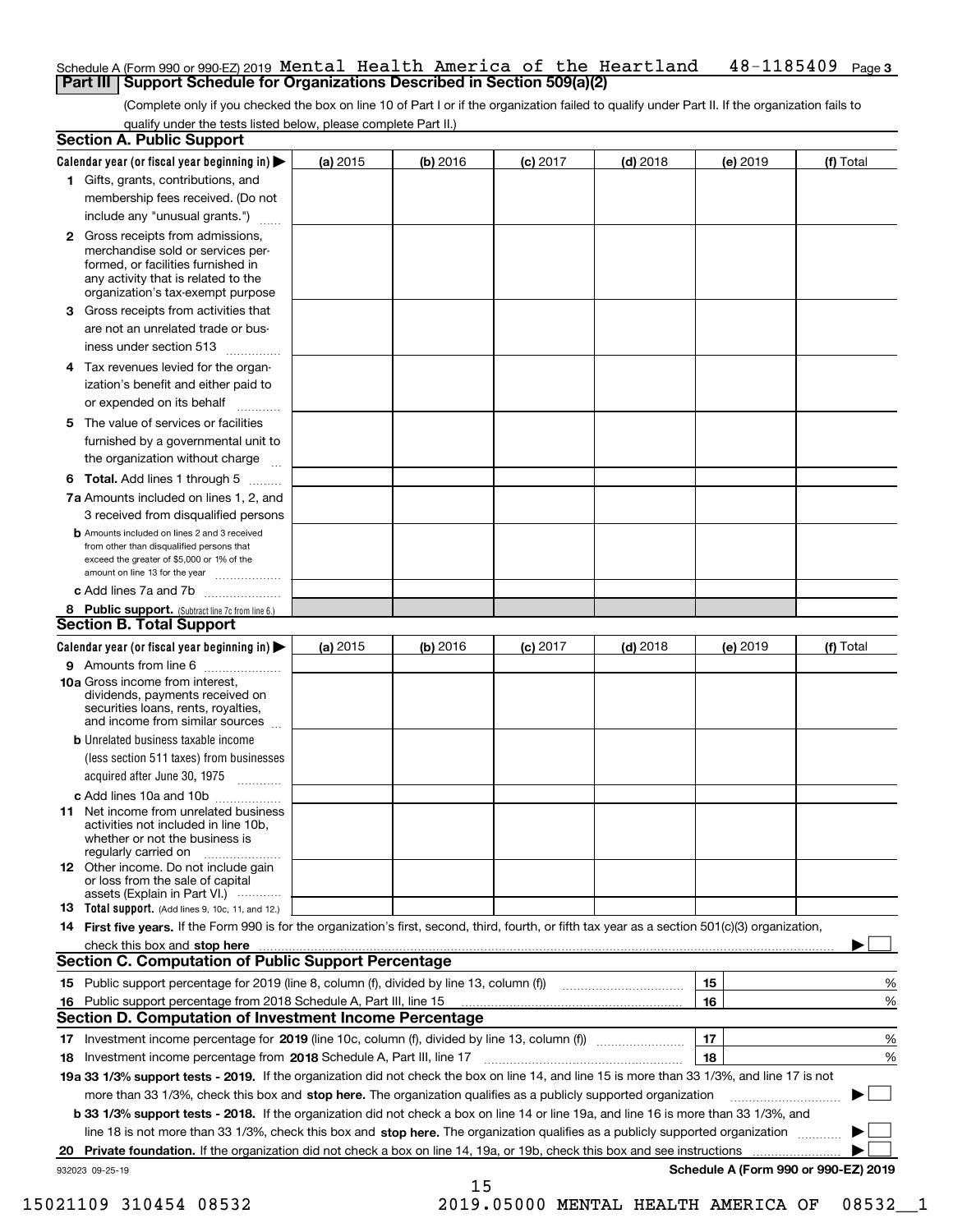#### Schedule A (Form 990 or 990-EZ) 2019 <code>Mental Health America of the Heartland 48-1185409 Page 4</code> **Part IV Supporting Organizations**

(Complete only if you checked a box in line 12 on Part I. If you checked 12a of Part I, complete Sections A and B. If you checked 12b of Part I, complete Sections A and C. If you checked 12c of Part I, complete Sections A, D, and E. If you checked 12d of Part I, complete Sections A and D, and complete Part V.)

#### **Section A. All Supporting Organizations**

- **1** Are all of the organization's supported organizations listed by name in the organization's governing documents? If "No," describe in **Part VI** how the supported organizations are designated. If designated by *class or purpose, describe the designation. If historic and continuing relationship, explain.*
- **2** Did the organization have any supported organization that does not have an IRS determination of status under section 509(a)(1) or (2)? If "Yes," explain in Part VI how the organization determined that the supported *organization was described in section 509(a)(1) or (2).*
- **3a** Did the organization have a supported organization described in section 501(c)(4), (5), or (6)? If "Yes," answer *(b) and (c) below.*
- **b** Did the organization confirm that each supported organization qualified under section 501(c)(4), (5), or (6) and satisfied the public support tests under section 509(a)(2)? If "Yes," describe in **Part VI** when and how the *organization made the determination.*
- **c**Did the organization ensure that all support to such organizations was used exclusively for section 170(c)(2)(B) purposes? If "Yes," explain in **Part VI** what controls the organization put in place to ensure such use.
- **4a***If* Was any supported organization not organized in the United States ("foreign supported organization")? *"Yes," and if you checked 12a or 12b in Part I, answer (b) and (c) below.*
- **b** Did the organization have ultimate control and discretion in deciding whether to make grants to the foreign supported organization? If "Yes," describe in **Part VI** how the organization had such control and discretion *despite being controlled or supervised by or in connection with its supported organizations.*
- **c** Did the organization support any foreign supported organization that does not have an IRS determination under sections 501(c)(3) and 509(a)(1) or (2)? If "Yes," explain in **Part VI** what controls the organization used *to ensure that all support to the foreign supported organization was used exclusively for section 170(c)(2)(B) purposes.*
- **5a** Did the organization add, substitute, or remove any supported organizations during the tax year? If "Yes," answer (b) and (c) below (if applicable). Also, provide detail in **Part VI,** including (i) the names and EIN *numbers of the supported organizations added, substituted, or removed; (ii) the reasons for each such action; (iii) the authority under the organization's organizing document authorizing such action; and (iv) how the action was accomplished (such as by amendment to the organizing document).*
- **b** Type I or Type II only. Was any added or substituted supported organization part of a class already designated in the organization's organizing document?
- **cSubstitutions only.**  Was the substitution the result of an event beyond the organization's control?
- **6** Did the organization provide support (whether in the form of grants or the provision of services or facilities) to **Part VI.** *If "Yes," provide detail in* support or benefit one or more of the filing organization's supported organizations? anyone other than (i) its supported organizations, (ii) individuals that are part of the charitable class benefited by one or more of its supported organizations, or (iii) other supporting organizations that also
- **7**Did the organization provide a grant, loan, compensation, or other similar payment to a substantial contributor *If "Yes," complete Part I of Schedule L (Form 990 or 990-EZ).* regard to a substantial contributor? (as defined in section 4958(c)(3)(C)), a family member of a substantial contributor, or a 35% controlled entity with
- **8** Did the organization make a loan to a disqualified person (as defined in section 4958) not described in line 7? *If "Yes," complete Part I of Schedule L (Form 990 or 990-EZ).*
- **9a** Was the organization controlled directly or indirectly at any time during the tax year by one or more in section 509(a)(1) or (2))? If "Yes," *provide detail in* <code>Part VI.</code> disqualified persons as defined in section 4946 (other than foundation managers and organizations described
- **b** Did one or more disqualified persons (as defined in line 9a) hold a controlling interest in any entity in which the supporting organization had an interest? If "Yes," provide detail in P**art VI**.
- **c**Did a disqualified person (as defined in line 9a) have an ownership interest in, or derive any personal benefit from, assets in which the supporting organization also had an interest? If "Yes," provide detail in P**art VI.**
- **10a** Was the organization subject to the excess business holdings rules of section 4943 because of section supporting organizations)? If "Yes," answer 10b below. 4943(f) (regarding certain Type II supporting organizations, and all Type III non-functionally integrated
- **b** Did the organization have any excess business holdings in the tax year? (Use Schedule C, Form 4720, to *determine whether the organization had excess business holdings.)*

16

932024 09-25-19

**123a3b3c4a4b4c5a 5b5c6789a 9b9c10a**

**YesNo**

**Schedule A (Form 990 or 990-EZ) 2019**

**10b**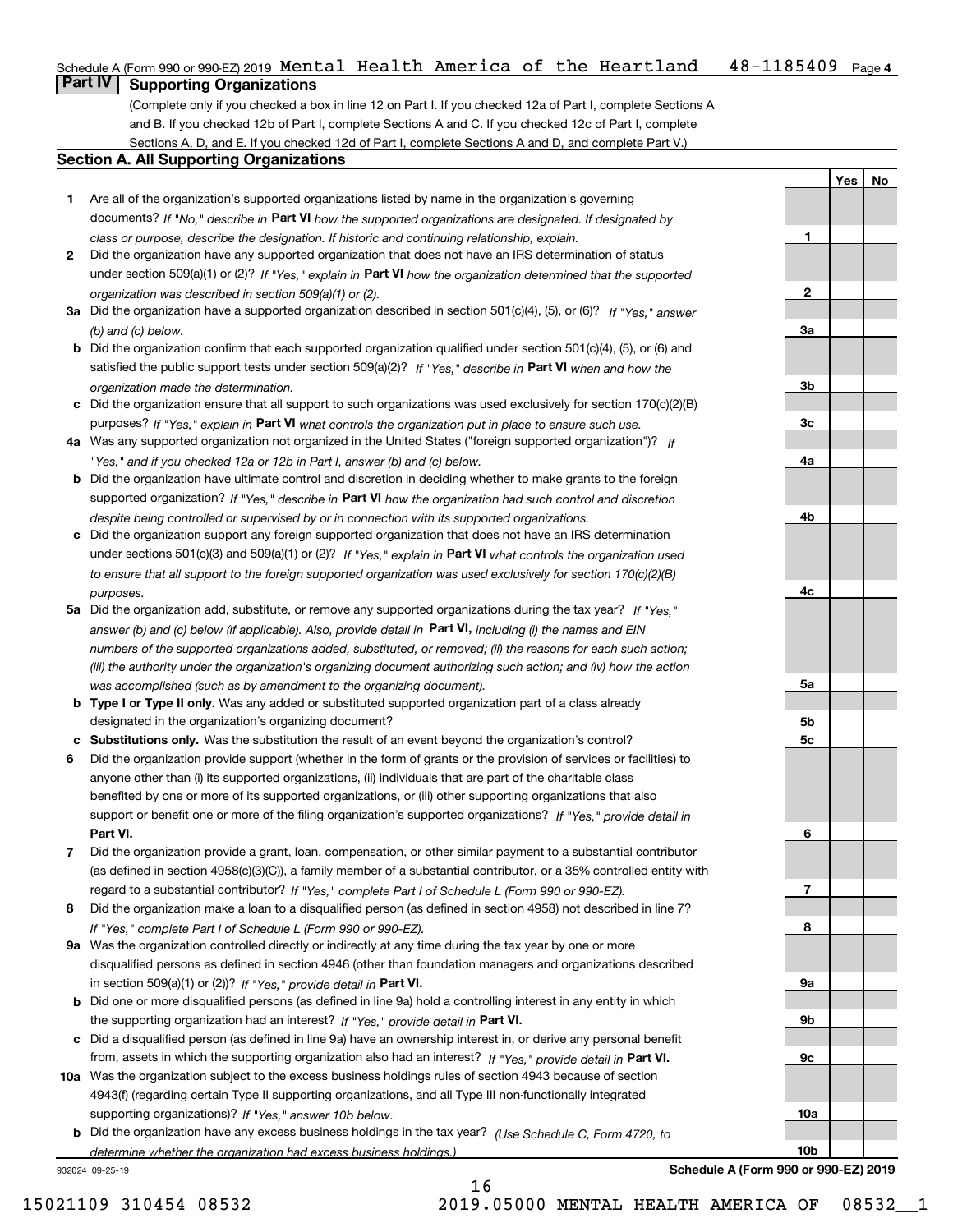## Schedule A (Form 990 or 990-EZ) 2019 <code>Mental Health America of the Heartland 48-1185409</code> Page 5 **Part IV Supporting Organizations** *(continued)*

|    |                                                                                                                                   |                 | Yes | No |
|----|-----------------------------------------------------------------------------------------------------------------------------------|-----------------|-----|----|
| 11 | Has the organization accepted a gift or contribution from any of the following persons?                                           |                 |     |    |
|    | a A person who directly or indirectly controls, either alone or together with persons described in (b) and (c)                    |                 |     |    |
|    | below, the governing body of a supported organization?                                                                            | 11a             |     |    |
|    | <b>b</b> A family member of a person described in (a) above?                                                                      | 11 <sub>b</sub> |     |    |
|    | c A 35% controlled entity of a person described in (a) or (b) above? If "Yes" to a, b, or c, provide detail in Part VI.           | 11c             |     |    |
|    | Section B. Type I Supporting Organizations                                                                                        |                 |     |    |
|    |                                                                                                                                   |                 | Yes | No |
| 1  | Did the directors, trustees, or membership of one or more supported organizations have the power to                               |                 |     |    |
|    | regularly appoint or elect at least a majority of the organization's directors or trustees at all times during the                |                 |     |    |
|    | tax year? If "No," describe in Part VI how the supported organization(s) effectively operated, supervised, or                     |                 |     |    |
|    | controlled the organization's activities. If the organization had more than one supported organization,                           |                 |     |    |
|    | describe how the powers to appoint and/or remove directors or trustees were allocated among the supported                         |                 |     |    |
|    | organizations and what conditions or restrictions, if any, applied to such powers during the tax year.                            | 1               |     |    |
| 2  | Did the organization operate for the benefit of any supported organization other than the supported                               |                 |     |    |
|    | organization(s) that operated, supervised, or controlled the supporting organization? If "Yes," explain in                        |                 |     |    |
|    | Part VI how providing such benefit carried out the purposes of the supported organization(s) that operated,                       |                 |     |    |
|    | supervised, or controlled the supporting organization.                                                                            | $\mathbf{2}$    |     |    |
|    | <b>Section C. Type II Supporting Organizations</b>                                                                                |                 |     |    |
|    |                                                                                                                                   |                 | Yes | No |
| 1  | Were a majority of the organization's directors or trustees during the tax year also a majority of the directors                  |                 |     |    |
|    | or trustees of each of the organization's supported organization(s)? If "No," describe in Part VI how control                     |                 |     |    |
|    | or management of the supporting organization was vested in the same persons that controlled or managed                            |                 |     |    |
|    | the supported organization(s).                                                                                                    | 1               |     |    |
|    | <b>Section D. All Type III Supporting Organizations</b>                                                                           |                 |     |    |
|    |                                                                                                                                   |                 | Yes | No |
| 1  | Did the organization provide to each of its supported organizations, by the last day of the fifth month of the                    |                 |     |    |
|    | organization's tax year, (i) a written notice describing the type and amount of support provided during the prior tax             |                 |     |    |
|    | year, (ii) a copy of the Form 990 that was most recently filed as of the date of notification, and (iii) copies of the            |                 |     |    |
|    | organization's governing documents in effect on the date of notification, to the extent not previously provided?                  | 1               |     |    |
| 2  | Were any of the organization's officers, directors, or trustees either (i) appointed or elected by the supported                  |                 |     |    |
|    | organization(s) or (ii) serving on the governing body of a supported organization? If "No," explain in Part VI how                |                 |     |    |
|    | the organization maintained a close and continuous working relationship with the supported organization(s).                       | $\mathbf{2}$    |     |    |
| 3  | By reason of the relationship described in (2), did the organization's supported organizations have a                             |                 |     |    |
|    | significant voice in the organization's investment policies and in directing the use of the organization's                        |                 |     |    |
|    | income or assets at all times during the tax year? If "Yes," describe in Part VI the role the organization's                      |                 |     |    |
|    | supported organizations played in this regard.                                                                                    | 3               |     |    |
|    | Section E. Type III Functionally Integrated Supporting Organizations                                                              |                 |     |    |
| 1  | Check the box next to the method that the organization used to satisfy the Integral Part Test during the year (see instructions). |                 |     |    |
| a  | The organization satisfied the Activities Test. Complete line 2 below.                                                            |                 |     |    |
| b  | The organization is the parent of each of its supported organizations. Complete line 3 below.                                     |                 |     |    |
| c  | The organization supported a governmental entity. Describe in Part VI how you supported a government entity (see instructions),   |                 |     |    |
| 2  | Activities Test. Answer (a) and (b) below.                                                                                        |                 | Yes | No |
| а  | Did substantially all of the organization's activities during the tax year directly further the exempt purposes of                |                 |     |    |
|    | the supported organization(s) to which the organization was responsive? If "Yes," then in Part VI identify                        |                 |     |    |
|    | those supported organizations and explain how these activities directly furthered their exempt purposes,                          |                 |     |    |
|    | how the organization was responsive to those supported organizations, and how the organization determined                         |                 |     |    |
|    | that these activities constituted substantially all of its activities.                                                            | 2a              |     |    |
|    | <b>b</b> Did the activities described in (a) constitute activities that, but for the organization's involvement, one or more      |                 |     |    |
|    | of the organization's supported organization(s) would have been engaged in? If "Yes," explain in Part VI the                      |                 |     |    |
|    | reasons for the organization's position that its supported organization(s) would have engaged in these                            |                 |     |    |
|    | activities but for the organization's involvement.                                                                                | 2b              |     |    |
| з  | Parent of Supported Organizations. Answer (a) and (b) below.                                                                      |                 |     |    |
|    | a Did the organization have the power to regularly appoint or elect a majority of the officers, directors, or                     |                 |     |    |
|    | trustees of each of the supported organizations? Provide details in Part VI.                                                      | За              |     |    |
|    | <b>b</b> Did the organization exercise a substantial degree of direction over the policies, programs, and activities of each      |                 |     |    |
|    | of its supported organizations? If "Yes," describe in Part VI the role played by the organization in this regard                  | 3b              |     |    |
|    | Schedule A (Form 990 or 990-EZ) 2019<br>932025 09-25-19                                                                           |                 |     |    |

17

15021109 310454 08532 2019.05000 MENTAL HEALTH AMERICA OF 08532\_\_1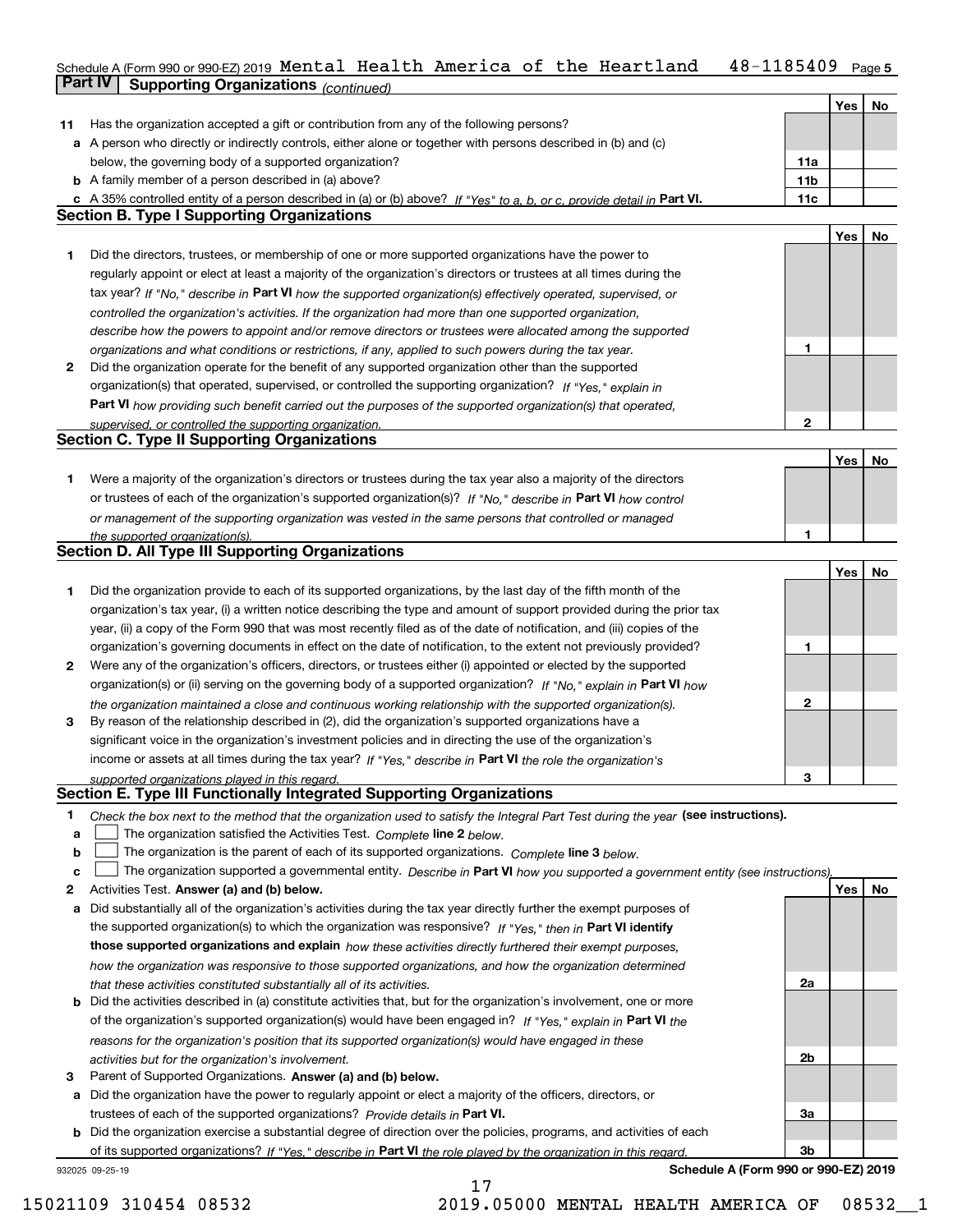|                | Schedule A (Form 990 or 990-EZ) 2019 Mental Health America of the Heartland                                                                       |                |                | 48-1185409<br>Page 6           |
|----------------|---------------------------------------------------------------------------------------------------------------------------------------------------|----------------|----------------|--------------------------------|
| <b>Part V</b>  | Type III Non-Functionally Integrated 509(a)(3) Supporting Organizations                                                                           |                |                |                                |
| 1              | Check here if the organization satisfied the Integral Part Test as a qualifying trust on Nov. 20, 1970 (explain in Part VI). See instructions. Al |                |                |                                |
|                | other Type III non-functionally integrated supporting organizations must complete Sections A through E.<br>Section A - Adjusted Net Income        |                | (A) Prior Year | (B) Current Year<br>(optional) |
| 1              | Net short-term capital gain                                                                                                                       | 1              |                |                                |
| 2              | Recoveries of prior-year distributions                                                                                                            | $\mathbf{2}$   |                |                                |
| з              | Other gross income (see instructions)                                                                                                             | 3              |                |                                |
| 4              | Add lines 1 through 3.                                                                                                                            | 4              |                |                                |
| 5              | Depreciation and depletion                                                                                                                        | 5              |                |                                |
| 6              | Portion of operating expenses paid or incurred for production or                                                                                  |                |                |                                |
|                | collection of gross income or for management, conservation, or                                                                                    |                |                |                                |
|                | maintenance of property held for production of income (see instructions)                                                                          | 6              |                |                                |
| 7              | Other expenses (see instructions)                                                                                                                 | $\overline{7}$ |                |                                |
| 8              | Adjusted Net Income (subtract lines 5, 6, and 7 from line 4)                                                                                      | 8              |                |                                |
|                | <b>Section B - Minimum Asset Amount</b>                                                                                                           |                | (A) Prior Year | (B) Current Year<br>(optional) |
| 1              | Aggregate fair market value of all non-exempt-use assets (see                                                                                     |                |                |                                |
|                | instructions for short tax year or assets held for part of year):                                                                                 |                |                |                                |
|                | <b>a</b> Average monthly value of securities                                                                                                      | 1a             |                |                                |
|                | <b>b</b> Average monthly cash balances                                                                                                            | 1b             |                |                                |
|                | c Fair market value of other non-exempt-use assets                                                                                                | 1c             |                |                                |
|                | d Total (add lines 1a, 1b, and 1c)                                                                                                                | 1d             |                |                                |
|                | <b>e</b> Discount claimed for blockage or other                                                                                                   |                |                |                                |
|                | factors (explain in detail in Part VI):                                                                                                           |                |                |                                |
| 2              | Acquisition indebtedness applicable to non-exempt-use assets                                                                                      | $\mathbf{2}$   |                |                                |
| 3              | Subtract line 2 from line 1d.                                                                                                                     | 3              |                |                                |
| 4              | Cash deemed held for exempt use. Enter 1-1/2% of line 3 (for greater amount,                                                                      |                |                |                                |
|                | see instructions).                                                                                                                                | 4              |                |                                |
| 5              | Net value of non-exempt-use assets (subtract line 4 from line 3)                                                                                  | 5              |                |                                |
| 6              | Multiply line 5 by .035.                                                                                                                          | 6              |                |                                |
| 7              | Recoveries of prior-year distributions                                                                                                            | $\overline{7}$ |                |                                |
| 8              | Minimum Asset Amount (add line 7 to line 6)                                                                                                       | 8              |                |                                |
|                | <b>Section C - Distributable Amount</b>                                                                                                           |                |                | <b>Current Year</b>            |
|                | Adjusted net income for prior year (from Section A, line 8, Column A)                                                                             | 1              |                |                                |
| 2              | Enter 85% of line 1.                                                                                                                              | 2              |                |                                |
| 3              | Minimum asset amount for prior year (from Section B, line 8, Column A)                                                                            | 3              |                |                                |
| 4              | Enter greater of line 2 or line 3.                                                                                                                | 4              |                |                                |
| 5              | Income tax imposed in prior year                                                                                                                  | 5              |                |                                |
| 6              | Distributable Amount. Subtract line 5 from line 4, unless subject to                                                                              |                |                |                                |
|                | emergency temporary reduction (see instructions).                                                                                                 | 6              |                |                                |
| $\overline{7}$ | Check here if the current year is the organization's first as a non-functionally integrated Type III supporting organization (see                 |                |                |                                |

instructions).

**Schedule A (Form 990 or 990-EZ) 2019**

932026 09-25-19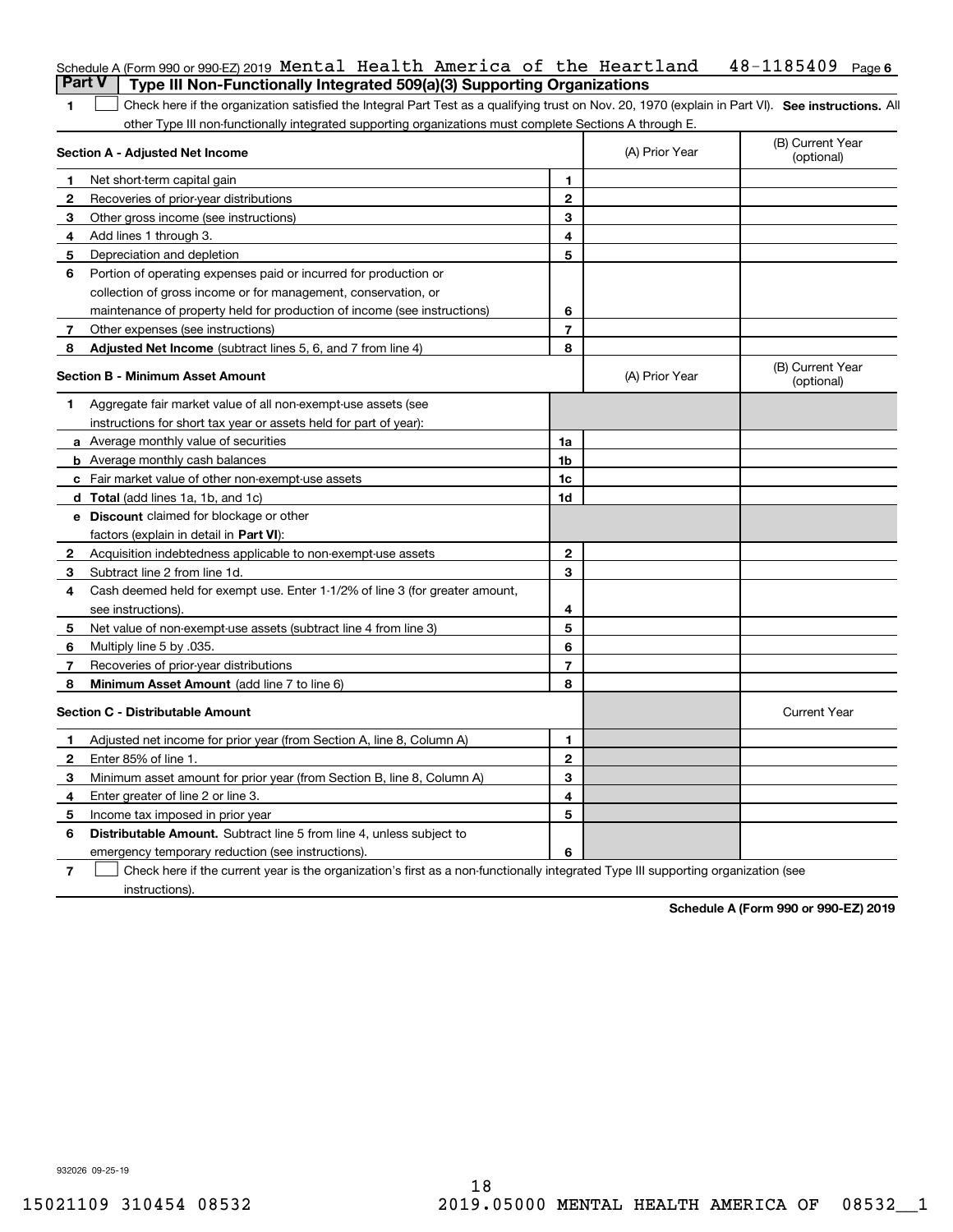#### Schedule A (Form 990 or 990-EZ) 2019 <code>Mental Health America of the Heartland 48-1185409 Page 7</code>

| <b>Part V</b> | Type III Non-Functionally Integrated 509(a)(3) Supporting Organizations                    |                                    | (continued)                                   |                                                         |
|---------------|--------------------------------------------------------------------------------------------|------------------------------------|-----------------------------------------------|---------------------------------------------------------|
|               | <b>Section D - Distributions</b>                                                           |                                    |                                               | <b>Current Year</b>                                     |
| 1.            | Amounts paid to supported organizations to accomplish exempt purposes                      |                                    |                                               |                                                         |
| 2             | Amounts paid to perform activity that directly furthers exempt purposes of supported       |                                    |                                               |                                                         |
|               | organizations, in excess of income from activity                                           |                                    |                                               |                                                         |
| 3             | Administrative expenses paid to accomplish exempt purposes of supported organizations      |                                    |                                               |                                                         |
| 4             | Amounts paid to acquire exempt-use assets                                                  |                                    |                                               |                                                         |
| 5             | Qualified set-aside amounts (prior IRS approval required)                                  |                                    |                                               |                                                         |
| 6             | Other distributions (describe in Part VI). See instructions.                               |                                    |                                               |                                                         |
| 7             | <b>Total annual distributions.</b> Add lines 1 through 6.                                  |                                    |                                               |                                                         |
| 8             | Distributions to attentive supported organizations to which the organization is responsive |                                    |                                               |                                                         |
|               | (provide details in Part VI). See instructions.                                            |                                    |                                               |                                                         |
| 9             | Distributable amount for 2019 from Section C, line 6                                       |                                    |                                               |                                                         |
| 10            | Line 8 amount divided by line 9 amount                                                     |                                    |                                               |                                                         |
|               | <b>Section E - Distribution Allocations</b> (see instructions)                             | (i)<br><b>Excess Distributions</b> | (ii)<br><b>Underdistributions</b><br>Pre-2019 | (iii)<br><b>Distributable</b><br><b>Amount for 2019</b> |
| 1.            | Distributable amount for 2019 from Section C, line 6                                       |                                    |                                               |                                                         |
| 2             | Underdistributions, if any, for years prior to 2019 (reason-                               |                                    |                                               |                                                         |
|               | able cause required-explain in Part VI). See instructions.                                 |                                    |                                               |                                                         |
| З             | Excess distributions carryover, if any, to 2019                                            |                                    |                                               |                                                         |
|               | <b>a</b> From 2014                                                                         |                                    |                                               |                                                         |
|               | <b>b</b> From $2015$                                                                       |                                    |                                               |                                                         |
|               | $c$ From 2016                                                                              |                                    |                                               |                                                         |
|               | <b>d</b> From 2017                                                                         |                                    |                                               |                                                         |
|               | e From 2018                                                                                |                                    |                                               |                                                         |
|               | Total of lines 3a through e                                                                |                                    |                                               |                                                         |
|               | <b>g</b> Applied to underdistributions of prior years                                      |                                    |                                               |                                                         |
|               | <b>h</b> Applied to 2019 distributable amount                                              |                                    |                                               |                                                         |
|               | Carryover from 2014 not applied (see instructions)                                         |                                    |                                               |                                                         |
|               | Remainder. Subtract lines 3g, 3h, and 3i from 3f.                                          |                                    |                                               |                                                         |
| 4             | Distributions for 2019 from Section D,                                                     |                                    |                                               |                                                         |
|               | line $7:$                                                                                  |                                    |                                               |                                                         |
|               | <b>a</b> Applied to underdistributions of prior years                                      |                                    |                                               |                                                         |
|               | <b>b</b> Applied to 2019 distributable amount                                              |                                    |                                               |                                                         |
| c             | Remainder. Subtract lines 4a and 4b from 4.                                                |                                    |                                               |                                                         |
| 5             | Remaining underdistributions for years prior to 2019, if                                   |                                    |                                               |                                                         |
|               | any. Subtract lines 3g and 4a from line 2. For result greater                              |                                    |                                               |                                                         |
|               | than zero, explain in Part VI. See instructions.                                           |                                    |                                               |                                                         |
| 6             | Remaining underdistributions for 2019. Subtract lines 3h                                   |                                    |                                               |                                                         |
|               | and 4b from line 1. For result greater than zero, explain in                               |                                    |                                               |                                                         |
|               | Part VI. See instructions.                                                                 |                                    |                                               |                                                         |
| 7             | Excess distributions carryover to 2020. Add lines 3j                                       |                                    |                                               |                                                         |
|               | and 4c.                                                                                    |                                    |                                               |                                                         |
| 8             | Breakdown of line 7:                                                                       |                                    |                                               |                                                         |
|               | a Excess from 2015                                                                         |                                    |                                               |                                                         |
|               | <b>b</b> Excess from 2016                                                                  |                                    |                                               |                                                         |
|               | c Excess from 2017                                                                         |                                    |                                               |                                                         |
|               | d Excess from 2018                                                                         |                                    |                                               |                                                         |
|               | e Excess from 2019                                                                         |                                    |                                               |                                                         |

**Schedule A (Form 990 or 990-EZ) 2019**

932027 09-25-19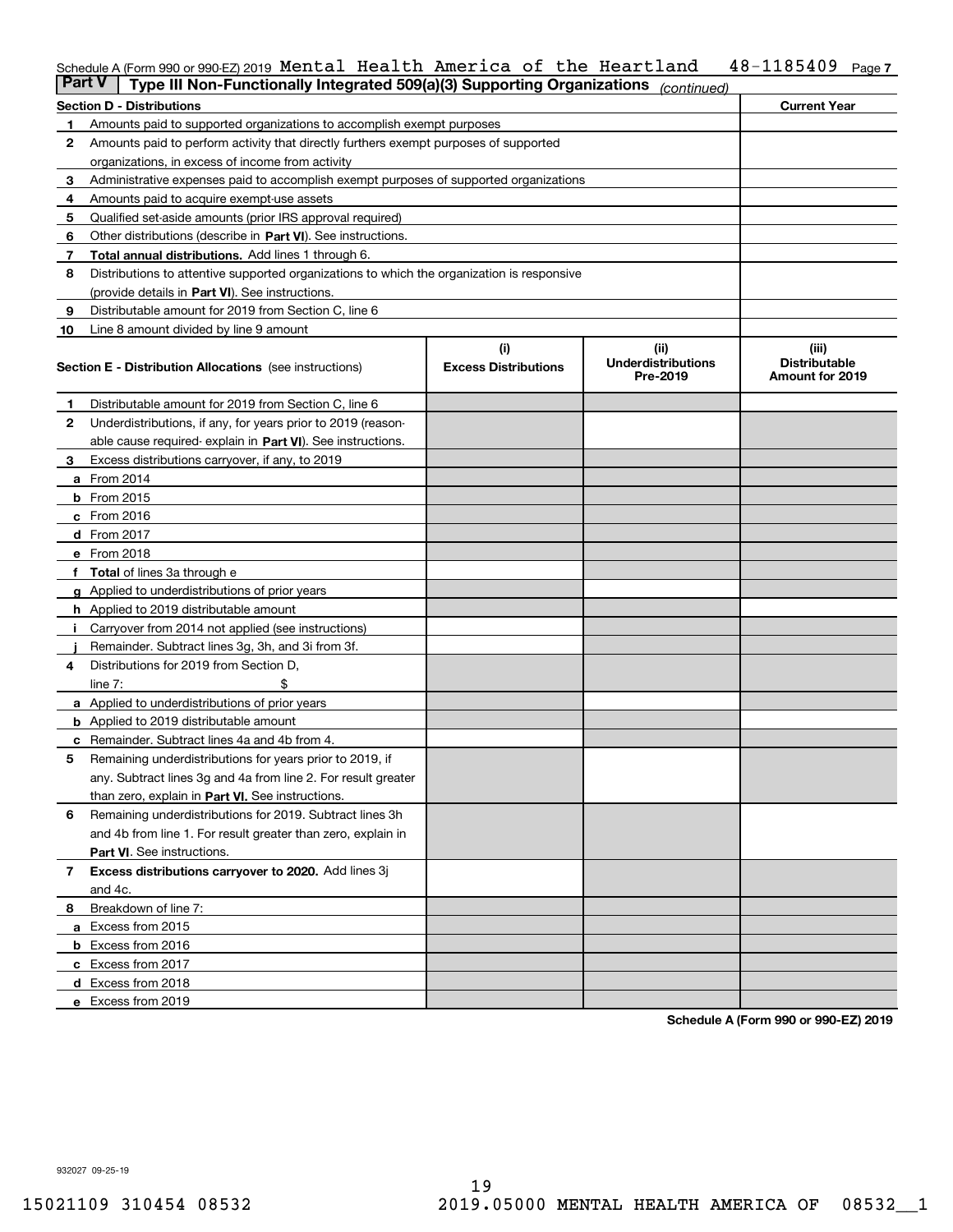|                 |                     |  |     | Schedule A (Form 990 or 990-EZ) 2019 Mental Health America of the Heartland                                                                                                                                                                                      | 48-1185409 Page 8                                                                                                                                                                                                                                                                                |
|-----------------|---------------------|--|-----|------------------------------------------------------------------------------------------------------------------------------------------------------------------------------------------------------------------------------------------------------------------|--------------------------------------------------------------------------------------------------------------------------------------------------------------------------------------------------------------------------------------------------------------------------------------------------|
| <b>Part VI</b>  |                     |  |     | Supplemental Information. Provide the explanations required by Part II, line 10; Part II, line 17a or 17b; Part III, line 12;<br>Section D, lines 5, 6, and 8; and Part V, Section E, lines 2, 5, and 6. Also complete this part for any additional information. | Part IV, Section A, lines 1, 2, 3b, 3c, 4b, 4c, 5a, 6, 9a, 9b, 9c, 11a, 11b, and 11c; Part IV, Section B, lines 1 and 2; Part IV, Section C,<br>line 1; Part IV, Section D, lines 2 and 3; Part IV, Section E, lines 1c, 2a, 2b, 3a, and 3b; Part V, line 1; Part V, Section B, line 1e; Part V, |
|                 | (See instructions.) |  |     |                                                                                                                                                                                                                                                                  |                                                                                                                                                                                                                                                                                                  |
|                 |                     |  |     |                                                                                                                                                                                                                                                                  |                                                                                                                                                                                                                                                                                                  |
|                 |                     |  |     |                                                                                                                                                                                                                                                                  |                                                                                                                                                                                                                                                                                                  |
|                 |                     |  |     |                                                                                                                                                                                                                                                                  |                                                                                                                                                                                                                                                                                                  |
|                 |                     |  |     |                                                                                                                                                                                                                                                                  |                                                                                                                                                                                                                                                                                                  |
|                 |                     |  |     |                                                                                                                                                                                                                                                                  |                                                                                                                                                                                                                                                                                                  |
|                 |                     |  |     |                                                                                                                                                                                                                                                                  |                                                                                                                                                                                                                                                                                                  |
|                 |                     |  |     |                                                                                                                                                                                                                                                                  |                                                                                                                                                                                                                                                                                                  |
|                 |                     |  |     |                                                                                                                                                                                                                                                                  |                                                                                                                                                                                                                                                                                                  |
|                 |                     |  |     |                                                                                                                                                                                                                                                                  |                                                                                                                                                                                                                                                                                                  |
|                 |                     |  |     |                                                                                                                                                                                                                                                                  |                                                                                                                                                                                                                                                                                                  |
|                 |                     |  |     |                                                                                                                                                                                                                                                                  |                                                                                                                                                                                                                                                                                                  |
|                 |                     |  |     |                                                                                                                                                                                                                                                                  |                                                                                                                                                                                                                                                                                                  |
|                 |                     |  |     |                                                                                                                                                                                                                                                                  |                                                                                                                                                                                                                                                                                                  |
|                 |                     |  |     |                                                                                                                                                                                                                                                                  |                                                                                                                                                                                                                                                                                                  |
|                 |                     |  |     |                                                                                                                                                                                                                                                                  |                                                                                                                                                                                                                                                                                                  |
|                 |                     |  |     |                                                                                                                                                                                                                                                                  |                                                                                                                                                                                                                                                                                                  |
|                 |                     |  |     |                                                                                                                                                                                                                                                                  |                                                                                                                                                                                                                                                                                                  |
|                 |                     |  |     |                                                                                                                                                                                                                                                                  |                                                                                                                                                                                                                                                                                                  |
|                 |                     |  |     |                                                                                                                                                                                                                                                                  |                                                                                                                                                                                                                                                                                                  |
|                 |                     |  |     |                                                                                                                                                                                                                                                                  |                                                                                                                                                                                                                                                                                                  |
|                 |                     |  |     |                                                                                                                                                                                                                                                                  |                                                                                                                                                                                                                                                                                                  |
|                 |                     |  |     |                                                                                                                                                                                                                                                                  |                                                                                                                                                                                                                                                                                                  |
|                 |                     |  |     |                                                                                                                                                                                                                                                                  |                                                                                                                                                                                                                                                                                                  |
|                 |                     |  |     |                                                                                                                                                                                                                                                                  |                                                                                                                                                                                                                                                                                                  |
|                 |                     |  |     |                                                                                                                                                                                                                                                                  |                                                                                                                                                                                                                                                                                                  |
|                 |                     |  |     |                                                                                                                                                                                                                                                                  |                                                                                                                                                                                                                                                                                                  |
|                 |                     |  |     |                                                                                                                                                                                                                                                                  |                                                                                                                                                                                                                                                                                                  |
|                 |                     |  |     |                                                                                                                                                                                                                                                                  |                                                                                                                                                                                                                                                                                                  |
|                 |                     |  |     |                                                                                                                                                                                                                                                                  |                                                                                                                                                                                                                                                                                                  |
|                 |                     |  |     |                                                                                                                                                                                                                                                                  |                                                                                                                                                                                                                                                                                                  |
|                 |                     |  |     |                                                                                                                                                                                                                                                                  |                                                                                                                                                                                                                                                                                                  |
|                 |                     |  |     |                                                                                                                                                                                                                                                                  |                                                                                                                                                                                                                                                                                                  |
|                 |                     |  |     |                                                                                                                                                                                                                                                                  |                                                                                                                                                                                                                                                                                                  |
| 932028 09-25-19 |                     |  | n n |                                                                                                                                                                                                                                                                  | Schedule A (Form 990 or 990-EZ) 2019                                                                                                                                                                                                                                                             |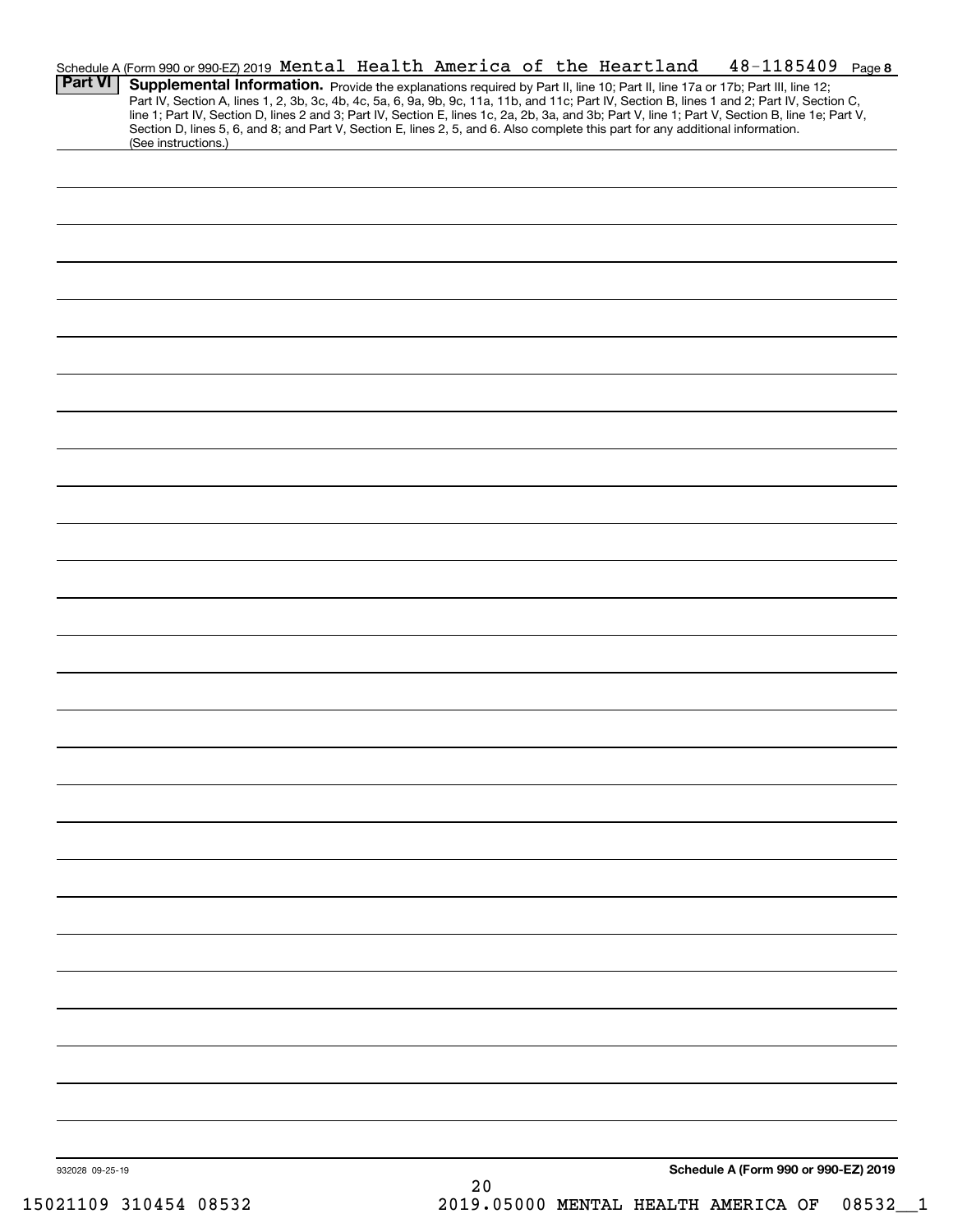923171 04-01-19

# **Identification of Excess Contributions Included on Part II, Line 5 Schedule A 2019**

# **\*\* Do Not File \*\* \*\*\* Not Open to Public Inspection \*\*\***

| <b>Contributor's Name</b>                                 | <b>Total</b><br>Contributions | <b>Excess</b><br><b>Contributions</b> |
|-----------------------------------------------------------|-------------------------------|---------------------------------------|
| Donor                                                     | 598,275.                      | 521,385.                              |
|                                                           |                               |                                       |
|                                                           |                               |                                       |
|                                                           |                               |                                       |
|                                                           |                               |                                       |
|                                                           |                               |                                       |
|                                                           |                               |                                       |
|                                                           |                               |                                       |
|                                                           |                               |                                       |
|                                                           |                               |                                       |
|                                                           |                               |                                       |
|                                                           |                               |                                       |
|                                                           |                               |                                       |
|                                                           |                               |                                       |
|                                                           |                               |                                       |
|                                                           |                               |                                       |
|                                                           |                               |                                       |
|                                                           |                               |                                       |
|                                                           |                               |                                       |
|                                                           |                               |                                       |
|                                                           |                               |                                       |
|                                                           |                               |                                       |
|                                                           |                               |                                       |
|                                                           |                               |                                       |
| Total Excess Contributions to Schedule A, Part II, Line 5 |                               | 521, 385.                             |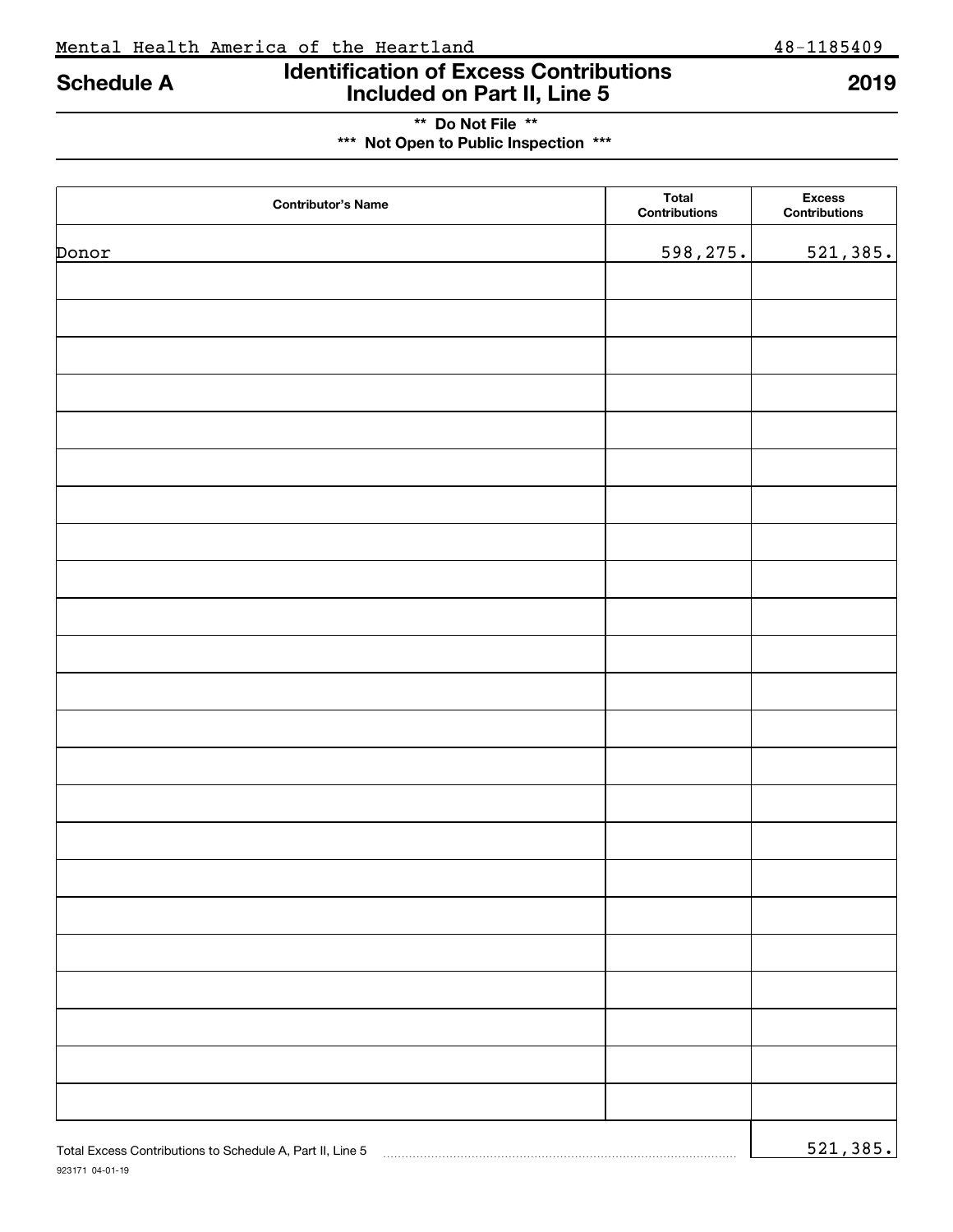Department of the Treasury Internal Revenue Service **(Form 990, 990-EZ, or 990-PF)**

Name of the organization

### \*\* PUBLIC DISCLOSURE COPY \*\*

# **Schedule B Schedule of Contributors**

**| Attach to Form 990, Form 990-EZ, or Form 990-PF. | Go to www.irs.gov/Form990 for the latest information.** OMB No. 1545-0047

# **2019**

**Employer identification number**

|                                       | Mental Health America of the Heartland                                                                                                                                                                                    | 48-1185409 |  |  |  |  |
|---------------------------------------|---------------------------------------------------------------------------------------------------------------------------------------------------------------------------------------------------------------------------|------------|--|--|--|--|
| <b>Organization type (check one):</b> |                                                                                                                                                                                                                           |            |  |  |  |  |
| Filers of:                            | Section:                                                                                                                                                                                                                  |            |  |  |  |  |
| Form 990 or 990-EZ                    | $501(c)$ $\left( 3 \right)$ (enter number) organization<br>  X                                                                                                                                                            |            |  |  |  |  |
|                                       | $4947(a)(1)$ nonexempt charitable trust <b>not</b> treated as a private foundation                                                                                                                                        |            |  |  |  |  |
|                                       | 527 political organization                                                                                                                                                                                                |            |  |  |  |  |
| Form 990-PF                           | 501(c)(3) exempt private foundation                                                                                                                                                                                       |            |  |  |  |  |
|                                       | 4947(a)(1) nonexempt charitable trust treated as a private foundation                                                                                                                                                     |            |  |  |  |  |
|                                       | 501(c)(3) taxable private foundation                                                                                                                                                                                      |            |  |  |  |  |
|                                       |                                                                                                                                                                                                                           |            |  |  |  |  |
|                                       | Check if your organization is covered by the General Rule or a Special Rule.<br>Note: Only a section 501(c)(7), (8), or (10) organization can check boxes for both the General Rule and a Special Rule. See instructions. |            |  |  |  |  |

#### **General Rule**

 $\mathcal{L}^{\text{max}}$ 

For an organization filing Form 990, 990-EZ, or 990-PF that received, during the year, contributions totaling \$5,000 or more (in money or property) from any one contributor. Complete Parts I and II. See instructions for determining a contributor's total contributions.

#### **Special Rules**

any one contributor, during the year, total contributions of the greater of  $\,$  (1) \$5,000; or **(2)** 2% of the amount on (i) Form 990, Part VIII, line 1h;  $\boxed{\textbf{X}}$  For an organization described in section 501(c)(3) filing Form 990 or 990-EZ that met the 33 1/3% support test of the regulations under sections 509(a)(1) and 170(b)(1)(A)(vi), that checked Schedule A (Form 990 or 990-EZ), Part II, line 13, 16a, or 16b, and that received from or (ii) Form 990-EZ, line 1. Complete Parts I and II.

year, total contributions of more than \$1,000 *exclusively* for religious, charitable, scientific, literary, or educational purposes, or for the For an organization described in section 501(c)(7), (8), or (10) filing Form 990 or 990-EZ that received from any one contributor, during the prevention of cruelty to children or animals. Complete Parts I, II, and III.  $\mathcal{L}^{\text{max}}$ 

purpose. Don't complete any of the parts unless the **General Rule** applies to this organization because it received *nonexclusively* year, contributions <sub>exclusively</sub> for religious, charitable, etc., purposes, but no such contributions totaled more than \$1,000. If this box is checked, enter here the total contributions that were received during the year for an  $\;$ exclusively religious, charitable, etc., For an organization described in section 501(c)(7), (8), or (10) filing Form 990 or 990-EZ that received from any one contributor, during the religious, charitable, etc., contributions totaling \$5,000 or more during the year  $\Box$ — $\Box$   $\Box$  $\mathcal{L}^{\text{max}}$ 

**Caution:**  An organization that isn't covered by the General Rule and/or the Special Rules doesn't file Schedule B (Form 990, 990-EZ, or 990-PF),  **must** but it answer "No" on Part IV, line 2, of its Form 990; or check the box on line H of its Form 990-EZ or on its Form 990-PF, Part I, line 2, to certify that it doesn't meet the filing requirements of Schedule B (Form 990, 990-EZ, or 990-PF).

**For Paperwork Reduction Act Notice, see the instructions for Form 990, 990-EZ, or 990-PF. Schedule B (Form 990, 990-EZ, or 990-PF) (2019)** LHA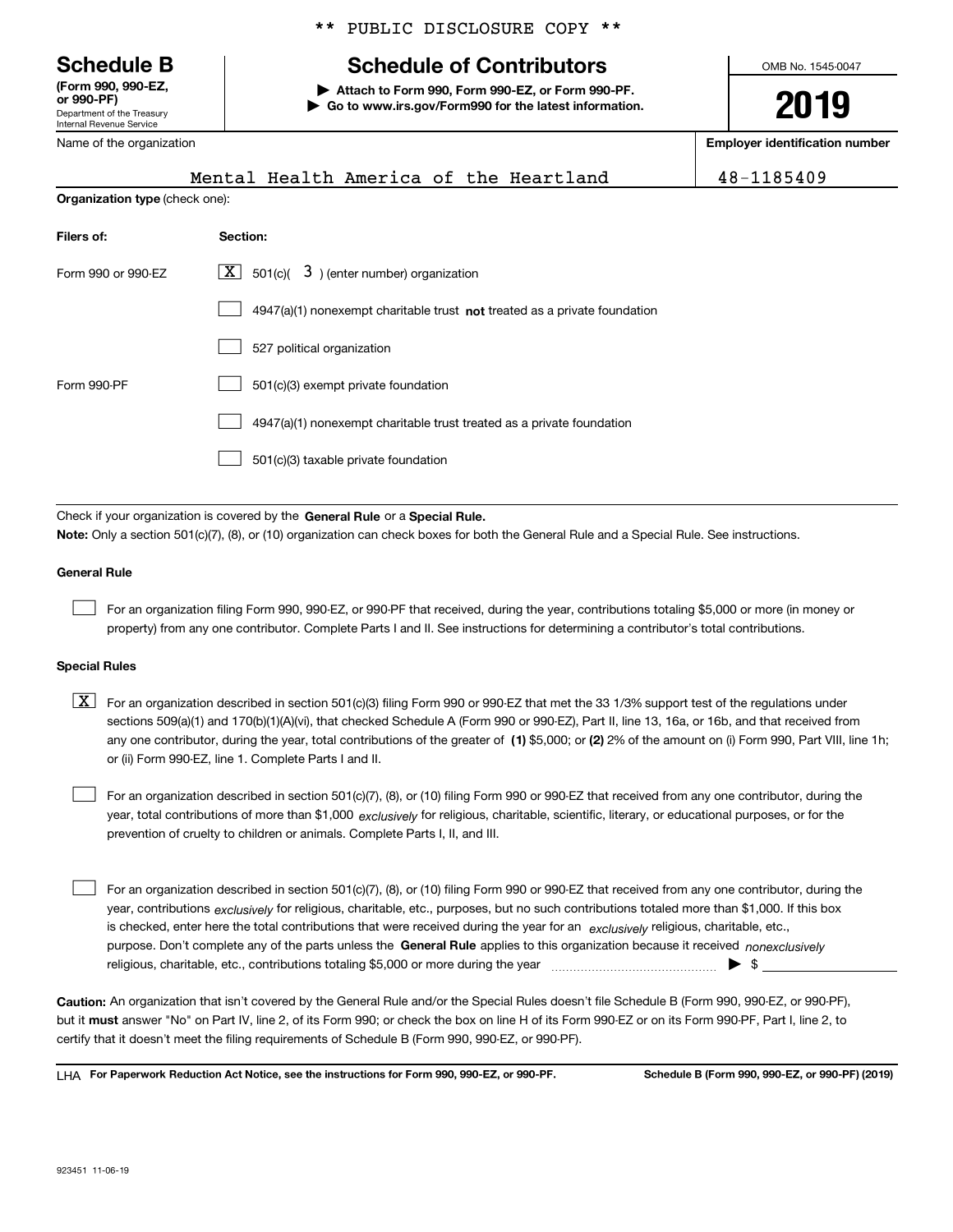#### Mental Health America of the Heartland 48-1185409

|                      | Schedule B (Form 990, 990-EZ, or 990-PF) (2019)                                                       |                                   | Page 2                                                                                                                              |
|----------------------|-------------------------------------------------------------------------------------------------------|-----------------------------------|-------------------------------------------------------------------------------------------------------------------------------------|
| Name of organization |                                                                                                       |                                   | <b>Employer identification number</b>                                                                                               |
|                      | Mental Health America of the Heartland                                                                |                                   | 48-1185409                                                                                                                          |
| Part I               | <b>Contributors</b> (see instructions). Use duplicate copies of Part I if additional space is needed. |                                   |                                                                                                                                     |
| (a)<br>No.           | (b)<br>Name, address, and ZIP + 4                                                                     | (c)<br><b>Total contributions</b> | (d)<br>Type of contribution                                                                                                         |
| 1                    |                                                                                                       | 110,025.<br>\$                    | $\overline{\mathbf{X}}$<br>Person<br>Payroll<br>Noncash<br>(Complete Part II for<br>noncash contributions.)                         |
| (a)<br>No.           | (b)<br>Name, address, and ZIP + 4                                                                     | (c)<br><b>Total contributions</b> | (d)<br>Type of contribution                                                                                                         |
| $\boldsymbol{2}$     |                                                                                                       | 23,000.<br>\$                     | $\overline{\mathbf{X}}$<br>Person<br>Payroll<br>Noncash<br>(Complete Part II for<br>noncash contributions.)                         |
| (a)<br>No.           | (b)<br>Name, address, and ZIP + 4                                                                     | (c)<br><b>Total contributions</b> | (d)<br>Type of contribution                                                                                                         |
|                      |                                                                                                       | \$                                | Person<br>Payroll<br>Noncash<br>(Complete Part II for<br>noncash contributions.)                                                    |
| (a)<br>No.           | (b)<br>Name, address, and ZIP + 4                                                                     | (c)<br><b>Total contributions</b> | (d)<br>Type of contribution                                                                                                         |
|                      |                                                                                                       | \$                                | Person<br>Payroll<br>Noncash<br>(Complete Part II for<br>noncash contributions.)                                                    |
| (a)<br>No.           | (b)<br>Name, address, and ZIP + 4                                                                     | (c)<br><b>Total contributions</b> | (d)<br>Type of contribution                                                                                                         |
|                      |                                                                                                       | \$                                | Person<br>Payroll<br>Noncash<br>(Complete Part II for<br>noncash contributions.)                                                    |
| (a)<br>No.           | (b)<br>Name, address, and ZIP + 4                                                                     | (c)<br><b>Total contributions</b> | (d)<br>Type of contribution                                                                                                         |
| 923452 11-06-19      |                                                                                                       | \$                                | Person<br>Payroll<br>Noncash<br>(Complete Part II for<br>noncash contributions.)<br>Schedule B (Form 990, 990-EZ, or 990-PF) (2019) |

23 15021109 310454 08532 2019.05000 MENTAL HEALTH AMERICA OF 08532\_\_1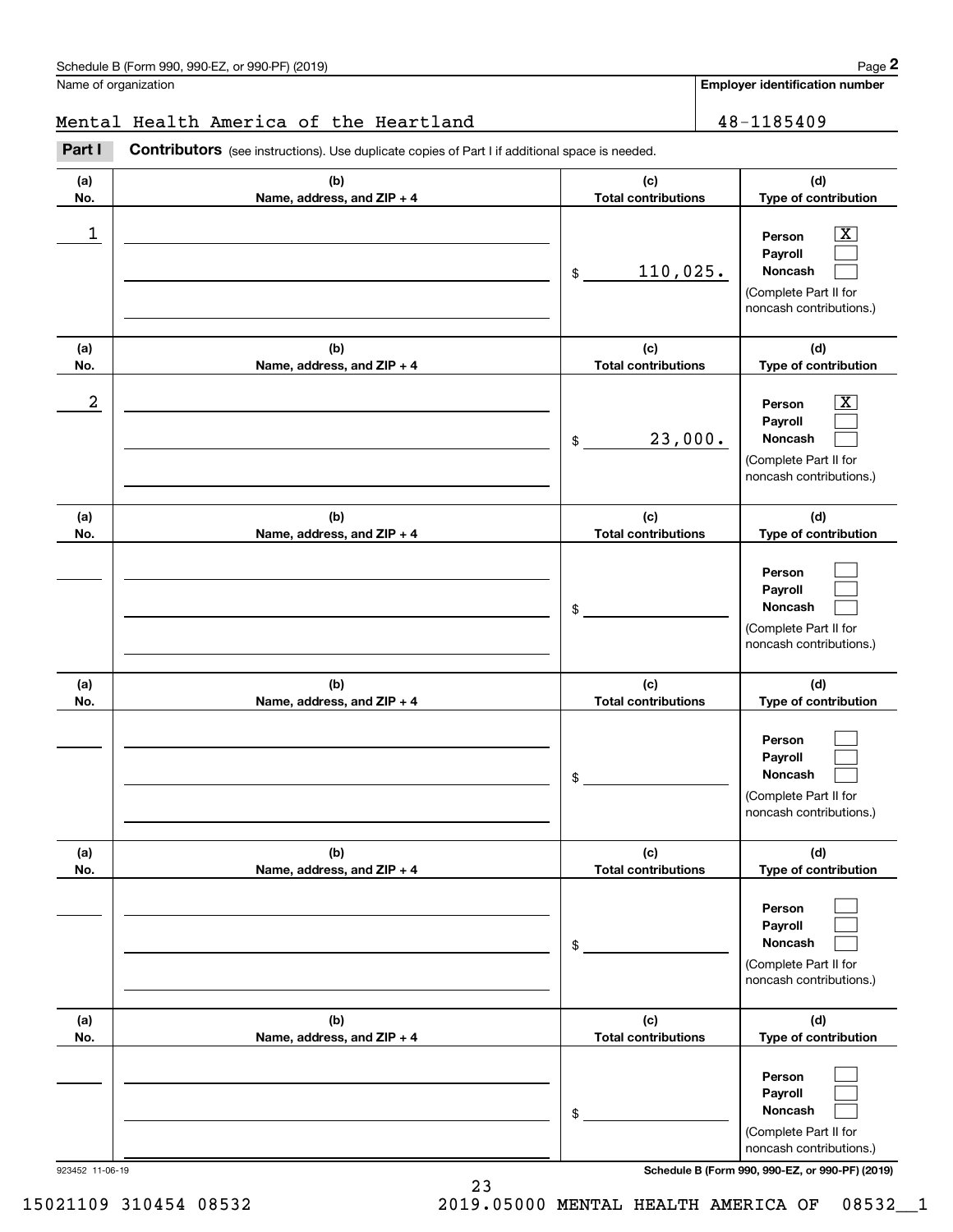|                              | Schedule B (Form 990, 990-EZ, or 990-PF) (2019)                                                     |                                                 | Page 3                                |
|------------------------------|-----------------------------------------------------------------------------------------------------|-------------------------------------------------|---------------------------------------|
| Name of organization         |                                                                                                     |                                                 | <b>Employer identification number</b> |
|                              | Mental Health America of the Heartland                                                              |                                                 | 48-1185409                            |
| Part II                      | Noncash Property (see instructions). Use duplicate copies of Part II if additional space is needed. |                                                 |                                       |
| (a)<br>No.<br>from<br>Part I | (b)<br>Description of noncash property given                                                        | (c)<br>FMV (or estimate)<br>(See instructions.) | (d)<br>Date received                  |
|                              |                                                                                                     | \$                                              |                                       |
| (a)<br>No.<br>from<br>Part I | (b)<br>Description of noncash property given                                                        | (c)<br>FMV (or estimate)<br>(See instructions.) | (d)<br>Date received                  |
|                              |                                                                                                     | \$                                              |                                       |
| (a)<br>No.<br>from<br>Part I | (b)<br>Description of noncash property given                                                        | (c)<br>FMV (or estimate)<br>(See instructions.) | (d)<br>Date received                  |
|                              |                                                                                                     | \$                                              |                                       |
| (a)<br>No.<br>from<br>Part I | (b)<br>Description of noncash property given                                                        | (c)<br>FMV (or estimate)<br>(See instructions.) | (d)<br>Date received                  |
|                              |                                                                                                     | \$                                              |                                       |
| (a)<br>No.<br>from<br>Part I | (b)<br>Description of noncash property given                                                        | (c)<br>FMV (or estimate)<br>(See instructions.) | (d)<br>Date received                  |
|                              |                                                                                                     | \$                                              |                                       |
| (a)<br>No.<br>from<br>Part I | (b)<br>Description of noncash property given                                                        | (c)<br>FMV (or estimate)<br>(See instructions.) | (d)<br>Date received                  |
|                              |                                                                                                     |                                                 |                                       |

#### 923453 11-06-19 **Schedule B (Form 990, 990-EZ, or 990-PF) (2019)**

24

15021109 310454 08532 2019.05000 MENTAL HEALTH AMERICA OF 08532\_\_1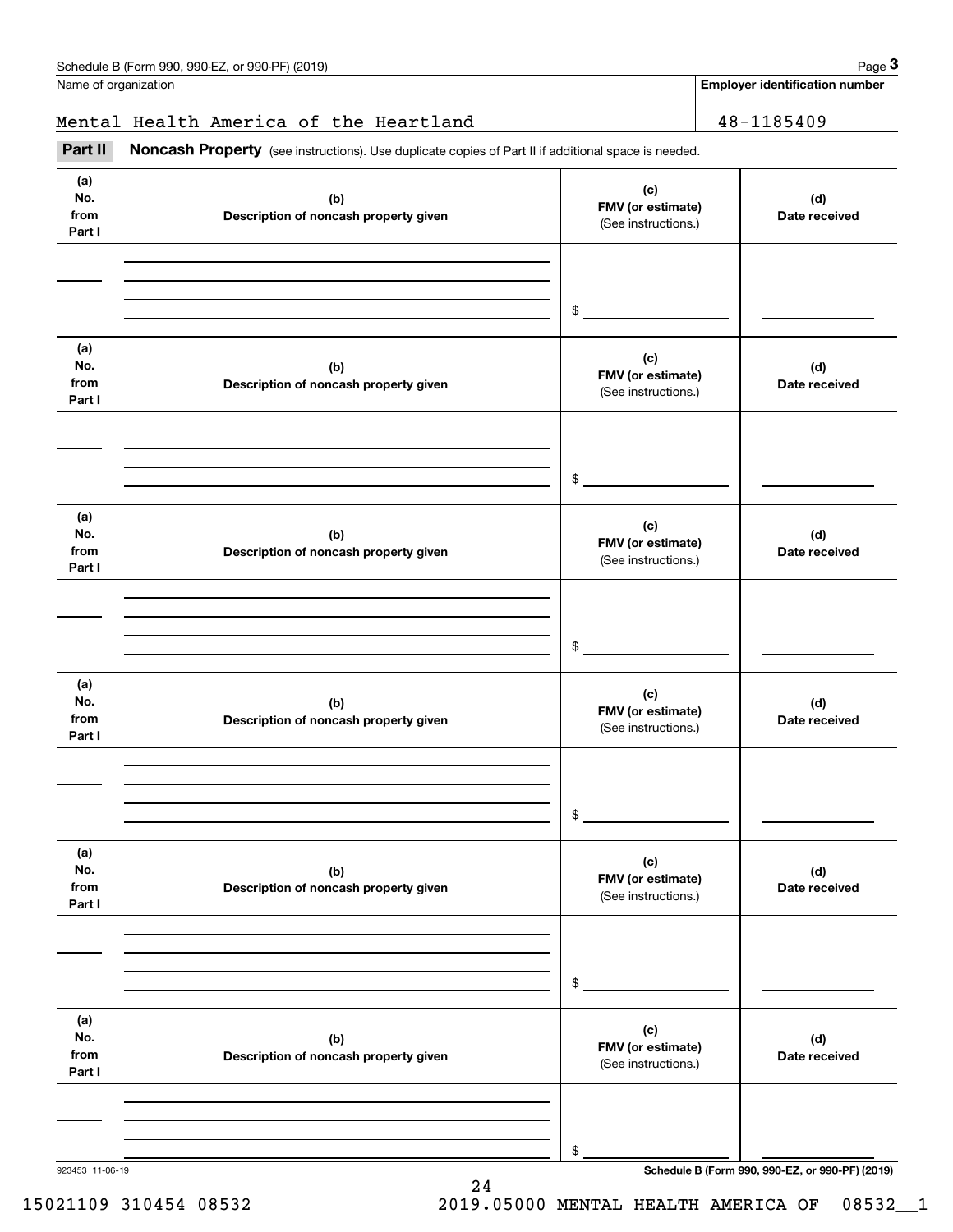|                           | Schedule B (Form 990, 990-EZ, or 990-PF) (2019)                                                                                                                                                                                                                                             |                      | Page 4                                                                                                                                                         |
|---------------------------|---------------------------------------------------------------------------------------------------------------------------------------------------------------------------------------------------------------------------------------------------------------------------------------------|----------------------|----------------------------------------------------------------------------------------------------------------------------------------------------------------|
| Name of organization      |                                                                                                                                                                                                                                                                                             |                      | <b>Employer identification number</b>                                                                                                                          |
|                           | Mental Health America of the Heartland                                                                                                                                                                                                                                                      |                      | 48-1185409                                                                                                                                                     |
| Part III                  |                                                                                                                                                                                                                                                                                             |                      | Exclusively religious, charitable, etc., contributions to organizations described in section 501(c)(7), (8), or (10) that total more than \$1,000 for the year |
|                           | from any one contributor. Complete columns (a) through (e) and the following line entry. For organizations<br>completing Part III, enter the total of exclusively religious, charitable, etc., contributions of $$1,000$ or less for the year. (Enter this info. once.) $\triangleright$ \$ |                      |                                                                                                                                                                |
|                           | Use duplicate copies of Part III if additional space is needed.                                                                                                                                                                                                                             |                      |                                                                                                                                                                |
| (a) No.<br>from<br>Part I | (b) Purpose of gift                                                                                                                                                                                                                                                                         | (c) Use of gift      | (d) Description of how gift is held                                                                                                                            |
|                           |                                                                                                                                                                                                                                                                                             |                      |                                                                                                                                                                |
|                           |                                                                                                                                                                                                                                                                                             |                      |                                                                                                                                                                |
|                           |                                                                                                                                                                                                                                                                                             | (e) Transfer of gift |                                                                                                                                                                |
|                           | Transferee's name, address, and ZIP + 4                                                                                                                                                                                                                                                     |                      | Relationship of transferor to transferee                                                                                                                       |
|                           |                                                                                                                                                                                                                                                                                             |                      |                                                                                                                                                                |
| (a) No.<br>from<br>Part I | (b) Purpose of gift                                                                                                                                                                                                                                                                         | (c) Use of gift      | (d) Description of how gift is held                                                                                                                            |
|                           |                                                                                                                                                                                                                                                                                             |                      |                                                                                                                                                                |
|                           |                                                                                                                                                                                                                                                                                             | (e) Transfer of gift |                                                                                                                                                                |
|                           | Transferee's name, address, and ZIP + 4                                                                                                                                                                                                                                                     |                      | Relationship of transferor to transferee                                                                                                                       |
|                           |                                                                                                                                                                                                                                                                                             |                      |                                                                                                                                                                |
| (a) No.<br>from<br>Part I | (b) Purpose of gift                                                                                                                                                                                                                                                                         | (c) Use of gift      | (d) Description of how gift is held                                                                                                                            |
|                           |                                                                                                                                                                                                                                                                                             |                      |                                                                                                                                                                |
|                           |                                                                                                                                                                                                                                                                                             |                      |                                                                                                                                                                |
|                           |                                                                                                                                                                                                                                                                                             | (e) Transfer of gift |                                                                                                                                                                |
|                           | Transferee's name, address, and $ZIP + 4$                                                                                                                                                                                                                                                   |                      | Relationship of transferor to transferee                                                                                                                       |
|                           |                                                                                                                                                                                                                                                                                             |                      |                                                                                                                                                                |
| (a) No.<br>from<br>Part I | (b) Purpose of gift                                                                                                                                                                                                                                                                         | (c) Use of gift      | (d) Description of how gift is held                                                                                                                            |
|                           |                                                                                                                                                                                                                                                                                             |                      |                                                                                                                                                                |
|                           |                                                                                                                                                                                                                                                                                             | (e) Transfer of gift |                                                                                                                                                                |
|                           | Transferee's name, address, and ZIP + 4                                                                                                                                                                                                                                                     |                      | Relationship of transferor to transferee                                                                                                                       |
|                           |                                                                                                                                                                                                                                                                                             |                      |                                                                                                                                                                |
|                           |                                                                                                                                                                                                                                                                                             |                      |                                                                                                                                                                |

25

923454 11-06-19

**Schedule B (Form 990, 990-EZ, or 990-PF) (2019)**

15021109 310454 08532 2019.05000 MENTAL HEALTH AMERICA OF 08532\_\_1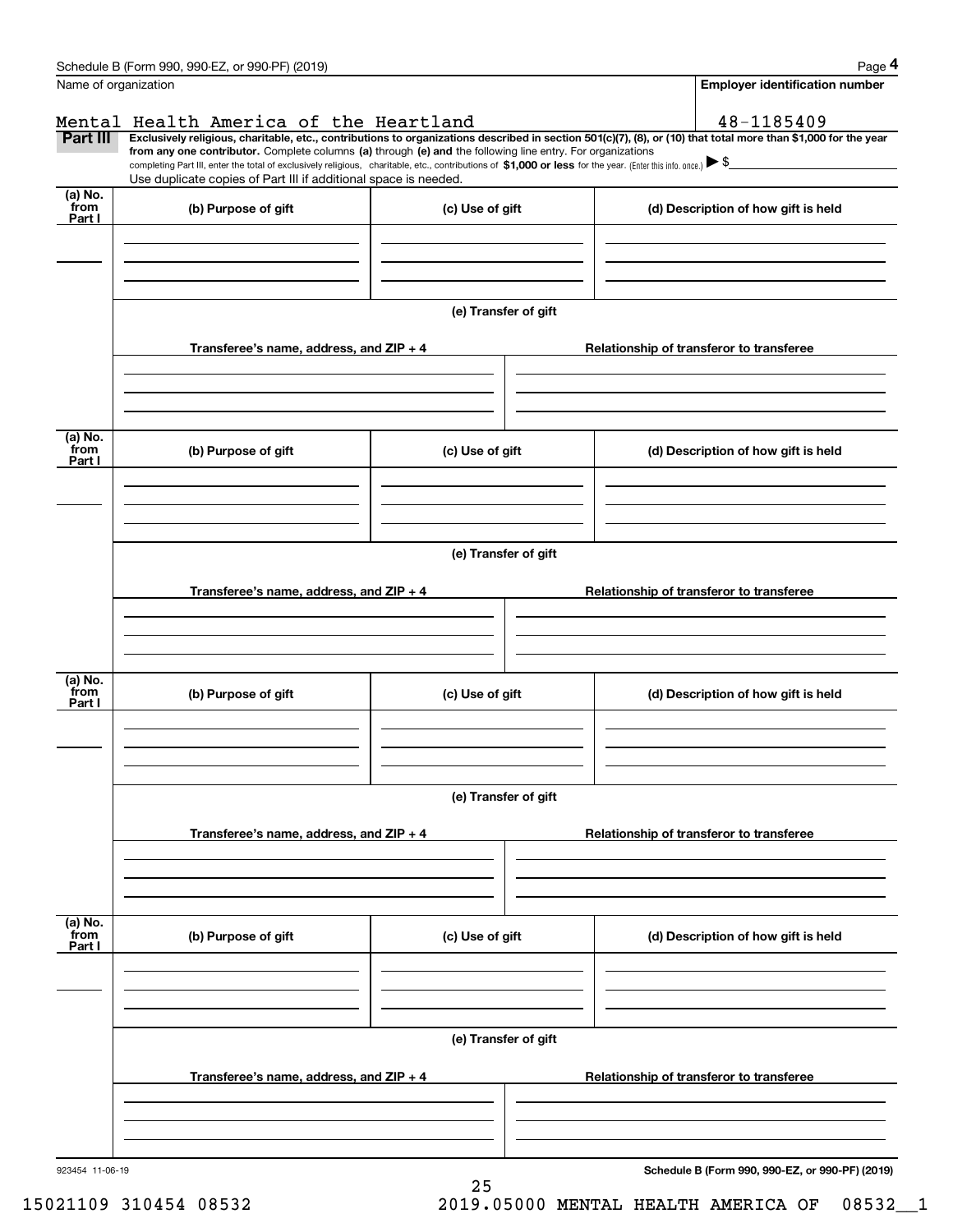| <b>SCHEDULE D</b> |  |
|-------------------|--|
|-------------------|--|

Department of the Treasury Internal Revenue Service

| (Form 990) |  |  |
|------------|--|--|
|------------|--|--|

# **SCHEDULE D Supplemental Financial Statements**

(Form 990)<br>
Pepartment of the Treasury<br>
Department of the Treasury<br>
Department of the Treasury<br>
Department of the Treasury<br> **Co to www.irs.gov/Form990 for instructions and the latest information.**<br> **Co to www.irs.gov/Form9** 

|  | Go to www.irs.gov/Form990 for instructions and the latest informati- |  |  |  |
|--|----------------------------------------------------------------------|--|--|--|
|  |                                                                      |  |  |  |



|  |  |  |  | Name of the organization |  |  |  |
|--|--|--|--|--------------------------|--|--|--|
|--|--|--|--|--------------------------|--|--|--|

**Name of the oriental conducts of the oriental conducts of the oriental conducts of the oriental conducts of the oriental conducts of the oriental conducts of the oriental conducts of the oriental conducts of the oriental** 

|         | Mental Health America of the Heartland                                                                                                                            | 48-1185409                                         |
|---------|-------------------------------------------------------------------------------------------------------------------------------------------------------------------|----------------------------------------------------|
| Part I  | Organizations Maintaining Donor Advised Funds or Other Similar Funds or Accounts. Complete if the                                                                 |                                                    |
|         | organization answered "Yes" on Form 990, Part IV, line 6.                                                                                                         |                                                    |
|         | (a) Donor advised funds                                                                                                                                           | (b) Funds and other accounts                       |
| 1       |                                                                                                                                                                   |                                                    |
| 2       | Aggregate value of contributions to (during year)                                                                                                                 |                                                    |
| з       | Aggregate value of grants from (during year)                                                                                                                      |                                                    |
| 4       |                                                                                                                                                                   |                                                    |
| 5       | Did the organization inform all donors and donor advisors in writing that the assets held in donor advised funds                                                  |                                                    |
|         |                                                                                                                                                                   | Yes<br>No                                          |
| 6       | Did the organization inform all grantees, donors, and donor advisors in writing that grant funds can be used only                                                 |                                                    |
|         | for charitable purposes and not for the benefit of the donor or donor advisor, or for any other purpose conferring                                                |                                                    |
|         | impermissible private benefit?                                                                                                                                    | Yes<br>No                                          |
| Part II | Conservation Easements. Complete if the organization answered "Yes" on Form 990, Part IV, line 7.                                                                 |                                                    |
| 1.      | Purpose(s) of conservation easements held by the organization (check all that apply).                                                                             |                                                    |
|         | Preservation of land for public use (for example, recreation or education)                                                                                        | Preservation of a historically important land area |
|         | Protection of natural habitat                                                                                                                                     | Preservation of a certified historic structure     |
|         | Preservation of open space                                                                                                                                        |                                                    |
| 2       | Complete lines 2a through 2d if the organization held a qualified conservation contribution in the form of a conservation easement on the last                    |                                                    |
|         | day of the tax year.                                                                                                                                              | Held at the End of the Tax Year                    |
|         |                                                                                                                                                                   | 2a                                                 |
|         | Total acreage restricted by conservation easements                                                                                                                | 2 <sub>b</sub>                                     |
|         | Number of conservation easements on a certified historic structure included in (a) <i>manumumumumum</i>                                                           | 2c                                                 |
|         | d Number of conservation easements included in (c) acquired after 7/25/06, and not on a historic structure                                                        |                                                    |
|         |                                                                                                                                                                   | 2d                                                 |
| 3       | Number of conservation easements modified, transferred, released, extinguished, or terminated by the organization during the tax                                  |                                                    |
|         | year                                                                                                                                                              |                                                    |
| 4       | Number of states where property subject to conservation easement is located >                                                                                     |                                                    |
| 5       | Does the organization have a written policy regarding the periodic monitoring, inspection, handling of                                                            |                                                    |
|         | violations, and enforcement of the conservation easements it holds?                                                                                               | Yes<br>No                                          |
| 6       | Staff and volunteer hours devoted to monitoring, inspecting, handling of violations, and enforcing conservation easements during the year                         |                                                    |
|         |                                                                                                                                                                   |                                                    |
| 7       | Amount of expenses incurred in monitoring, inspecting, handling of violations, and enforcing conservation easements during the year                               |                                                    |
|         | ► \$                                                                                                                                                              |                                                    |
| 8       | Does each conservation easement reported on line 2(d) above satisfy the requirements of section 170(h)(4)(B)(i)                                                   |                                                    |
|         |                                                                                                                                                                   | Yes<br>No                                          |
| 9       | In Part XIII, describe how the organization reports conservation easements in its revenue and expense statement and                                               |                                                    |
|         | balance sheet, and include, if applicable, the text of the footnote to the organization's financial statements that describes the                                 |                                                    |
|         | organization's accounting for conservation easements.<br>Organizations Maintaining Collections of Art, Historical Treasures, or Other Similar Assets.<br>Part III |                                                    |
|         | Complete if the organization answered "Yes" on Form 990, Part IV, line 8.                                                                                         |                                                    |
|         | 1a If the organization elected, as permitted under FASB ASC 958, not to report in its revenue statement and balance sheet works                                   |                                                    |
|         | of art, historical treasures, or other similar assets held for public exhibition, education, or research in furtherance of public                                 |                                                    |
|         | service, provide in Part XIII the text of the footnote to its financial statements that describes these items.                                                    |                                                    |
|         | <b>b</b> If the organization elected, as permitted under FASB ASC 958, to report in its revenue statement and balance sheet works of                              |                                                    |
|         | art, historical treasures, or other similar assets held for public exhibition, education, or research in furtherance of public service,                           |                                                    |
|         | provide the following amounts relating to these items:                                                                                                            |                                                    |
|         |                                                                                                                                                                   | \$                                                 |
|         | (ii) Assets included in Form 990, Part X                                                                                                                          | - \$                                               |
| 2       | If the organization received or held works of art, historical treasures, or other similar assets for financial gain, provide                                      |                                                    |
|         | the following amounts required to be reported under FASB ASC 958 relating to these items:                                                                         |                                                    |
|         |                                                                                                                                                                   | \$                                                 |
|         | <b>b</b> Assets included in Form 990, Part X                                                                                                                      | - \$                                               |
|         | LHA For Paperwork Reduction Act Notice, see the Instructions for Form 990.                                                                                        | Schedule D (Form 990) 2019                         |

932051 10-02-19

|   | 26 |        |               |  |
|---|----|--------|---------------|--|
| л | ⌒  | ^<br>- | $\sim$ $\sim$ |  |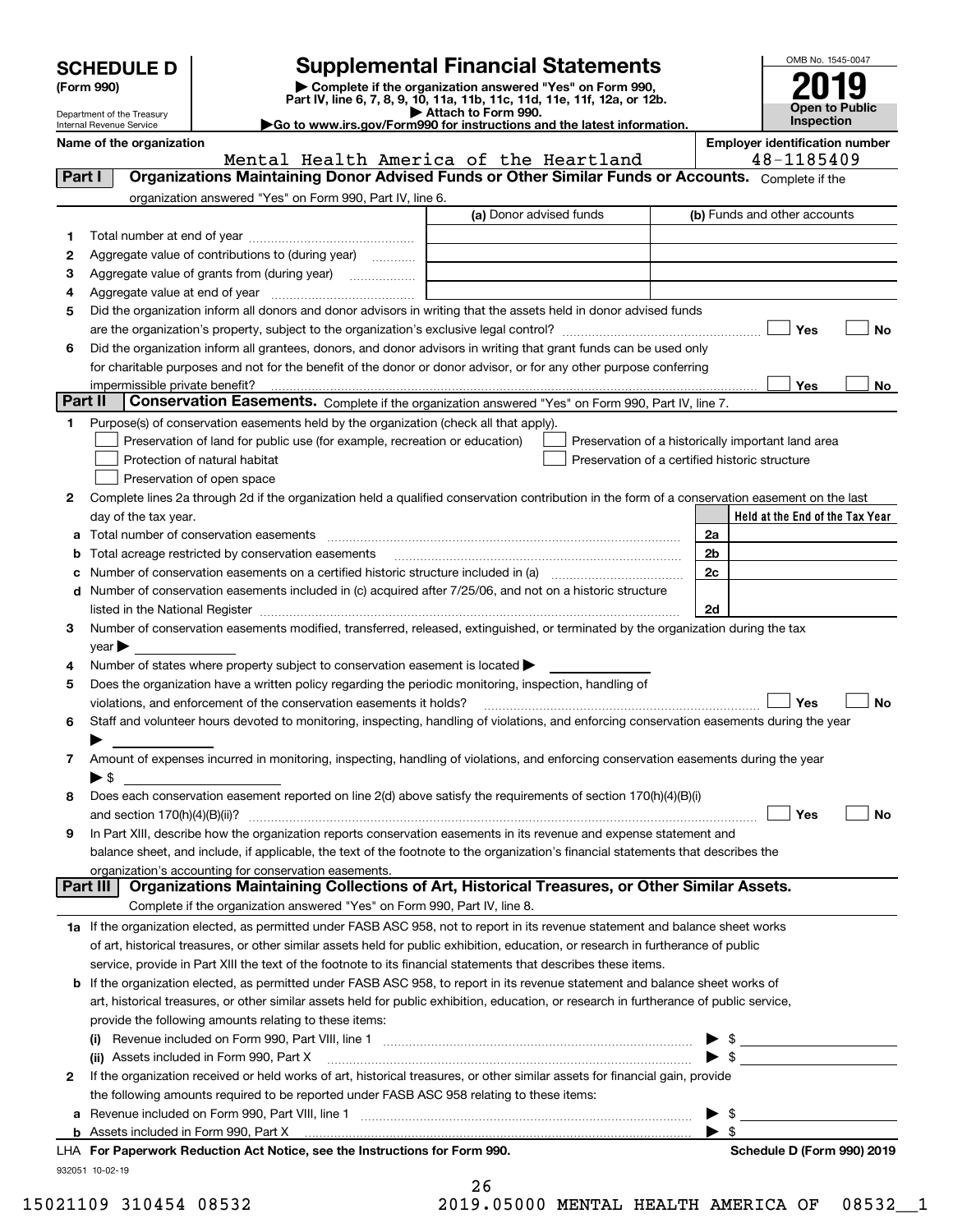|    | Schedule D (Form 990) 2019                                                                                                                                                                                                     | Mental Health America of the Heartland  |                |                                                                                                                                                                                                                               |                                 | 48-1185409 |                |          | Page 2 |
|----|--------------------------------------------------------------------------------------------------------------------------------------------------------------------------------------------------------------------------------|-----------------------------------------|----------------|-------------------------------------------------------------------------------------------------------------------------------------------------------------------------------------------------------------------------------|---------------------------------|------------|----------------|----------|--------|
|    | Organizations Maintaining Collections of Art, Historical Treasures, or Other Similar Assets (continued)<br>Part III                                                                                                            |                                         |                |                                                                                                                                                                                                                               |                                 |            |                |          |        |
| 3  | Using the organization's acquisition, accession, and other records, check any of the following that make significant use of its                                                                                                |                                         |                |                                                                                                                                                                                                                               |                                 |            |                |          |        |
|    | collection items (check all that apply):                                                                                                                                                                                       |                                         |                |                                                                                                                                                                                                                               |                                 |            |                |          |        |
| а  | Public exhibition                                                                                                                                                                                                              | d                                       |                | Loan or exchange program                                                                                                                                                                                                      |                                 |            |                |          |        |
| b  | Scholarly research                                                                                                                                                                                                             | e                                       |                | Other and the contract of the contract of the contract of the contract of the contract of the contract of the contract of the contract of the contract of the contract of the contract of the contract of the contract of the |                                 |            |                |          |        |
| c  | Preservation for future generations                                                                                                                                                                                            |                                         |                |                                                                                                                                                                                                                               |                                 |            |                |          |        |
| 4  | Provide a description of the organization's collections and explain how they further the organization's exempt purpose in Part XIII.                                                                                           |                                         |                |                                                                                                                                                                                                                               |                                 |            |                |          |        |
| 5  | During the year, did the organization solicit or receive donations of art, historical treasures, or other similar assets                                                                                                       |                                         |                |                                                                                                                                                                                                                               |                                 |            |                |          |        |
|    |                                                                                                                                                                                                                                |                                         |                |                                                                                                                                                                                                                               |                                 |            | Yes            |          | No     |
|    | Part IV<br>Escrow and Custodial Arrangements. Complete if the organization answered "Yes" on Form 990, Part IV, line 9, or<br>reported an amount on Form 990, Part X, line 21.                                                 |                                         |                |                                                                                                                                                                                                                               |                                 |            |                |          |        |
|    | 1a Is the organization an agent, trustee, custodian or other intermediary for contributions or other assets not included                                                                                                       |                                         |                |                                                                                                                                                                                                                               |                                 |            |                |          |        |
|    | on Form 990, Part X? [11] matter contracts and contracts and contracts are contracted to the contract of the contract of the contract of the contract of the contract of the contract of the contract of the contract of the c |                                         |                |                                                                                                                                                                                                                               |                                 |            | Yes            |          | No     |
|    | b If "Yes," explain the arrangement in Part XIII and complete the following table:                                                                                                                                             |                                         |                |                                                                                                                                                                                                                               |                                 |            |                |          |        |
|    |                                                                                                                                                                                                                                |                                         |                |                                                                                                                                                                                                                               |                                 |            | Amount         |          |        |
| c  | Beginning balance <b>contract to the contract of the contract of the contract of the contract of the contract of t</b>                                                                                                         |                                         |                |                                                                                                                                                                                                                               | 1c                              |            |                |          |        |
|    | d Additions during the year measurement contains and a container container and a container container and a container container and a container and a container container and a container container and a container container a |                                         |                |                                                                                                                                                                                                                               | 1d                              |            |                |          |        |
| е  | Distributions during the year measurement contains and all the state of the state of the state of the state of                                                                                                                 |                                         |                |                                                                                                                                                                                                                               | 1e                              |            |                |          |        |
| Ť. |                                                                                                                                                                                                                                |                                         |                |                                                                                                                                                                                                                               | 1f                              |            |                |          |        |
|    | 2a Did the organization include an amount on Form 990, Part X, line 21, for escrow or custodial account liability?                                                                                                             |                                         |                |                                                                                                                                                                                                                               |                                 |            | Yes            |          | No     |
|    | <b>b</b> If "Yes," explain the arrangement in Part XIII. Check here if the explanation has been provided on Part XIII                                                                                                          |                                         |                |                                                                                                                                                                                                                               |                                 |            |                |          |        |
|    | <b>Part V</b><br>Endowment Funds. Complete if the organization answered "Yes" on Form 990, Part IV, line 10.                                                                                                                   |                                         |                |                                                                                                                                                                                                                               |                                 |            |                |          |        |
|    |                                                                                                                                                                                                                                | (a) Current year                        | (b) Prior year | (c) Two years back $\vert$ (d) Three years back $\vert$ (e) Four years back                                                                                                                                                   |                                 |            |                |          |        |
|    | 1a Beginning of year balance                                                                                                                                                                                                   |                                         |                |                                                                                                                                                                                                                               |                                 |            |                |          |        |
| b  |                                                                                                                                                                                                                                |                                         |                |                                                                                                                                                                                                                               |                                 |            |                |          |        |
|    | Net investment earnings, gains, and losses                                                                                                                                                                                     |                                         |                |                                                                                                                                                                                                                               |                                 |            |                |          |        |
| d  |                                                                                                                                                                                                                                |                                         |                |                                                                                                                                                                                                                               |                                 |            |                |          |        |
|    | <b>e</b> Other expenditures for facilities                                                                                                                                                                                     |                                         |                |                                                                                                                                                                                                                               |                                 |            |                |          |        |
|    | and programs                                                                                                                                                                                                                   |                                         |                |                                                                                                                                                                                                                               |                                 |            |                |          |        |
|    |                                                                                                                                                                                                                                |                                         |                |                                                                                                                                                                                                                               |                                 |            |                |          |        |
| g  | End of year balance                                                                                                                                                                                                            |                                         |                |                                                                                                                                                                                                                               |                                 |            |                |          |        |
| 2  | Provide the estimated percentage of the current year end balance (line 1g, column (a)) held as:                                                                                                                                |                                         |                |                                                                                                                                                                                                                               |                                 |            |                |          |        |
| а  | Board designated or quasi-endowment >                                                                                                                                                                                          |                                         |                |                                                                                                                                                                                                                               |                                 |            |                |          |        |
| b  | Permanent endowment                                                                                                                                                                                                            | %                                       |                |                                                                                                                                                                                                                               |                                 |            |                |          |        |
|    | $\mathbf c$ Term endowment $\blacktriangleright$                                                                                                                                                                               | %                                       |                |                                                                                                                                                                                                                               |                                 |            |                |          |        |
|    | The percentages on lines 2a, 2b, and 2c should equal 100%.                                                                                                                                                                     |                                         |                |                                                                                                                                                                                                                               |                                 |            |                |          |        |
|    | 3a Are there endowment funds not in the possession of the organization that are held and administered for the organization                                                                                                     |                                         |                |                                                                                                                                                                                                                               |                                 |            |                |          |        |
|    | by:                                                                                                                                                                                                                            |                                         |                |                                                                                                                                                                                                                               |                                 |            |                | Yes      | No     |
|    | (i)                                                                                                                                                                                                                            |                                         |                |                                                                                                                                                                                                                               |                                 |            | 3a(i)          |          |        |
|    |                                                                                                                                                                                                                                |                                         |                |                                                                                                                                                                                                                               |                                 |            | 3a(ii)         |          |        |
|    |                                                                                                                                                                                                                                |                                         |                |                                                                                                                                                                                                                               |                                 |            | 3b             |          |        |
| 4  | Describe in Part XIII the intended uses of the organization's endowment funds.<br>Land, Buildings, and Equipment.                                                                                                              |                                         |                |                                                                                                                                                                                                                               |                                 |            |                |          |        |
|    | <b>Part VI</b>                                                                                                                                                                                                                 |                                         |                |                                                                                                                                                                                                                               |                                 |            |                |          |        |
|    | Complete if the organization answered "Yes" on Form 990, Part IV, line 11a. See Form 990, Part X, line 10.                                                                                                                     |                                         |                |                                                                                                                                                                                                                               |                                 |            |                |          |        |
|    | Description of property                                                                                                                                                                                                        | (a) Cost or other<br>basis (investment) |                | (b) Cost or other<br>basis (other)                                                                                                                                                                                            | (c) Accumulated<br>depreciation |            | (d) Book value |          |        |
|    |                                                                                                                                                                                                                                |                                         |                | 70,674.                                                                                                                                                                                                                       |                                 |            |                | 70,674.  |        |
|    |                                                                                                                                                                                                                                |                                         |                | 1,924,426.                                                                                                                                                                                                                    | 1,277,451.                      |            |                | 646,975. |        |
| c  |                                                                                                                                                                                                                                |                                         |                |                                                                                                                                                                                                                               |                                 |            |                |          |        |
|    |                                                                                                                                                                                                                                |                                         |                | 135,171.                                                                                                                                                                                                                      | 134,016.                        |            |                | 1,155.   |        |
|    |                                                                                                                                                                                                                                |                                         |                |                                                                                                                                                                                                                               |                                 |            |                |          |        |
|    |                                                                                                                                                                                                                                |                                         |                |                                                                                                                                                                                                                               |                                 | ▶          |                | 718,804. |        |

**Schedule D (Form 990) 2019**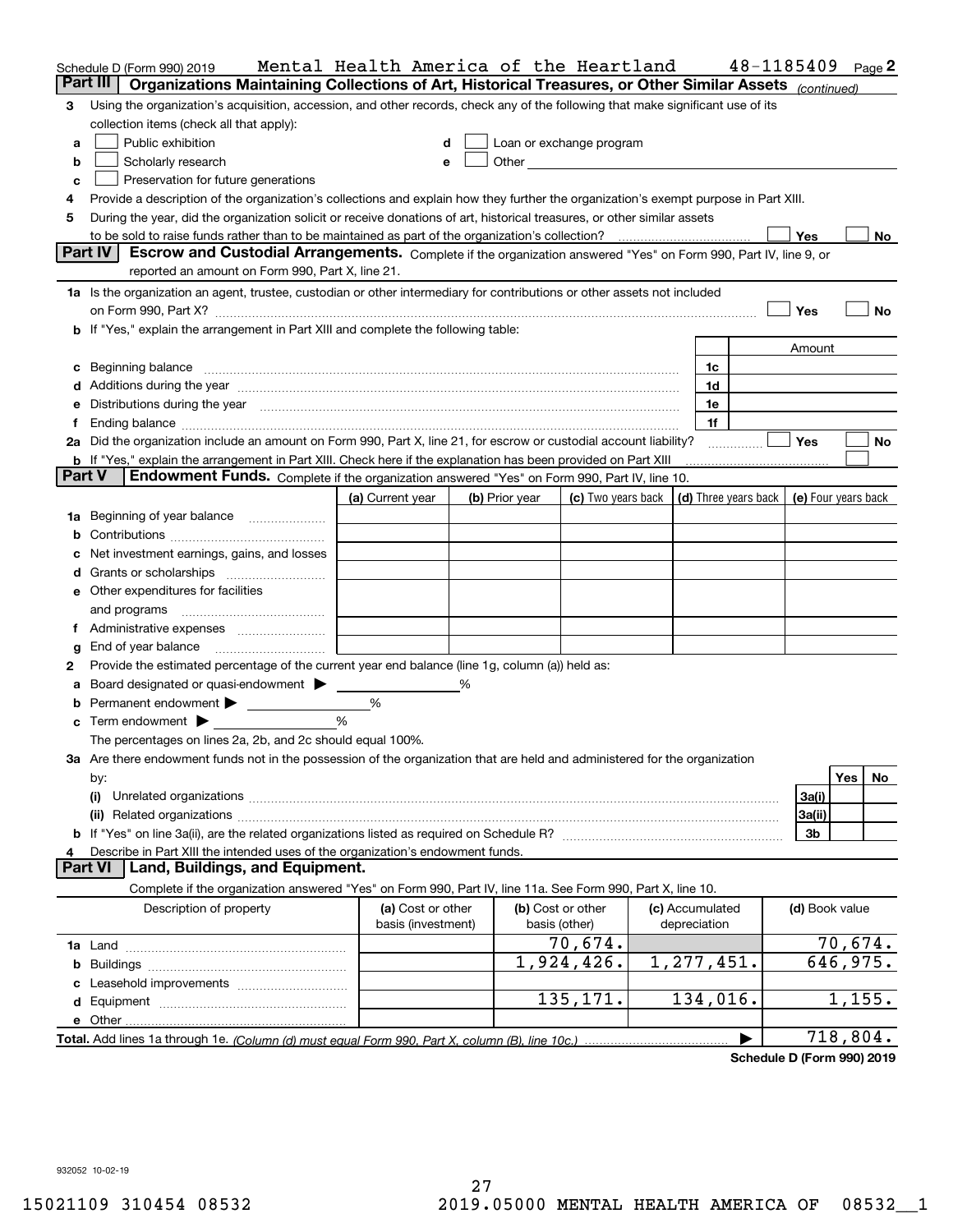| Complete if the organization answered "Yes" on Form 990, Part IV, line 11b. See Form 990, Part X, line 12.        |                 |                                                           |
|-------------------------------------------------------------------------------------------------------------------|-----------------|-----------------------------------------------------------|
| (a) Description of security or category (including name of security)                                              | (b) Book value  | (c) Method of valuation: Cost or end-of-year market value |
| (1) Financial derivatives                                                                                         |                 |                                                           |
| (2) Closely held equity interests                                                                                 |                 |                                                           |
| (3) Other                                                                                                         |                 |                                                           |
| (A)                                                                                                               |                 |                                                           |
| (B)                                                                                                               |                 |                                                           |
| (C)                                                                                                               |                 |                                                           |
| (D)                                                                                                               |                 |                                                           |
| (E)                                                                                                               |                 |                                                           |
| (F)                                                                                                               |                 |                                                           |
| (G)                                                                                                               |                 |                                                           |
| (H)                                                                                                               |                 |                                                           |
| Total. (Col. (b) must equal Form 990, Part X, col. (B) line 12.)                                                  |                 |                                                           |
| Part VIII Investments - Program Related.                                                                          |                 |                                                           |
| Complete if the organization answered "Yes" on Form 990, Part IV, line 11c. See Form 990, Part X, line 13.        |                 |                                                           |
| (a) Description of investment                                                                                     | (b) Book value  | (c) Method of valuation: Cost or end-of-year market value |
| (1)                                                                                                               |                 |                                                           |
| (2)                                                                                                               |                 |                                                           |
| (3)                                                                                                               |                 |                                                           |
| (4)                                                                                                               |                 |                                                           |
| (5)                                                                                                               |                 |                                                           |
| (6)                                                                                                               |                 |                                                           |
| (7)                                                                                                               |                 |                                                           |
| (8)                                                                                                               |                 |                                                           |
| (9)                                                                                                               |                 |                                                           |
| Total. (Col. (b) must equal Form 990, Part X, col. (B) line 13.)<br><b>Other Assets.</b><br>Part IX               |                 |                                                           |
|                                                                                                                   |                 |                                                           |
| Complete if the organization answered "Yes" on Form 990, Part IV, line 11d. See Form 990, Part X, line 15.        | (a) Description | (b) Book value                                            |
|                                                                                                                   |                 |                                                           |
| (1)                                                                                                               |                 |                                                           |
| (2)                                                                                                               |                 |                                                           |
| (3)                                                                                                               |                 |                                                           |
| (4)                                                                                                               |                 |                                                           |
| (5)                                                                                                               |                 |                                                           |
| (6)                                                                                                               |                 |                                                           |
| (7)                                                                                                               |                 |                                                           |
| (8)                                                                                                               |                 |                                                           |
| (9)                                                                                                               |                 |                                                           |
| Total. (Column (b) must equal Form 990. Part X, col. (B) line 15.)<br><b>Other Liabilities.</b><br>Part X         |                 |                                                           |
|                                                                                                                   |                 |                                                           |
|                                                                                                                   |                 |                                                           |
| Complete if the organization answered "Yes" on Form 990, Part IV, line 11e or 11f. See Form 990, Part X, line 25. |                 |                                                           |
| (a) Description of liability<br>1.                                                                                |                 | (b) Book value                                            |
| (1)<br>Federal income taxes                                                                                       |                 |                                                           |
| Security deposits held<br>(2)                                                                                     |                 | 10,334.                                                   |
| (3)                                                                                                               |                 |                                                           |
| (4)                                                                                                               |                 |                                                           |
| (5)                                                                                                               |                 |                                                           |
| (6)                                                                                                               |                 |                                                           |
| (7)                                                                                                               |                 |                                                           |
| (8)                                                                                                               |                 |                                                           |
| (9)<br>Total. (Column (b) must equal Form 990, Part X, col. (B) line 25.)                                         |                 | 10,334.                                                   |

organization's liability for uncertain tax positions under FASB ASC 740. Check here if the text of the footnote has been provided in Part XIII  $\,$  ...  $\overline{\rm X}$ 

# Schedule D (Form 990) 2019 – Mental Health America of the Heartland – 48-1185409 <sub>Page</sub> 3<br>| **Part VII** | Investments - Other Securities.

**Schedule D (Form 990) 2019**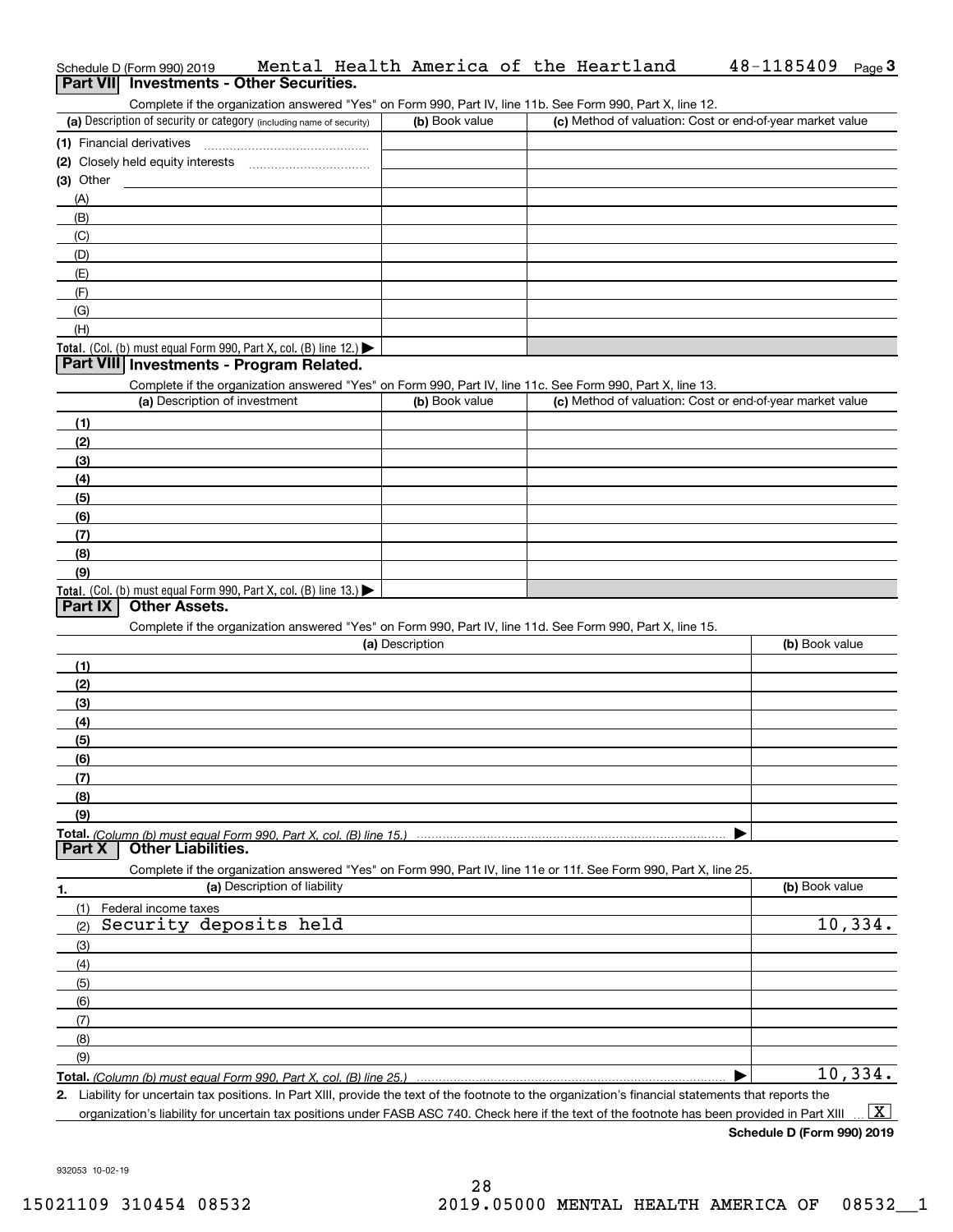|    | Mental Health America of the Heartland<br>Schedule D (Form 990) 2019                                                                                                                                                                |                |                 | $48 - 1185409$ Page 4 |
|----|-------------------------------------------------------------------------------------------------------------------------------------------------------------------------------------------------------------------------------------|----------------|-----------------|-----------------------|
|    | Reconciliation of Revenue per Audited Financial Statements With Revenue per Return.<br>Part XI                                                                                                                                      |                |                 |                       |
|    | Complete if the organization answered "Yes" on Form 990, Part IV, line 12a.                                                                                                                                                         |                |                 |                       |
| 1  | Total revenue, gains, and other support per audited financial statements                                                                                                                                                            |                | $\blacksquare$  | 939,883.              |
| 2  | Amounts included on line 1 but not on Form 990, Part VIII, line 12:                                                                                                                                                                 |                |                 |                       |
| a  | Net unrealized gains (losses) on investments [11] matter contracts and the unrealized gains (losses) on investments                                                                                                                 | 2a             |                 |                       |
|    |                                                                                                                                                                                                                                     | 2 <sub>b</sub> |                 |                       |
| с  |                                                                                                                                                                                                                                     | 2c             |                 |                       |
| d  | Other (Describe in Part XIII.) <b>Construction Construction</b> Chern Construction Chern Chern Chern Chern Chern Chern                                                                                                              | 2d             |                 |                       |
| е  | Add lines 2a through 2d <b>contained a contained a contained a contained a</b> contained a contained a contact the set                                                                                                              |                | <b>2e</b>       | 0.                    |
| 3  |                                                                                                                                                                                                                                     |                | $\mathbf{3}$    | 939,883.              |
| 4  | Amounts included on Form 990, Part VIII, line 12, but not on line 1:                                                                                                                                                                |                |                 |                       |
|    | Investment expenses not included on Form 990, Part VIII, line 7b [1000000000000000000000000000000000                                                                                                                                | 4a             |                 |                       |
| b  |                                                                                                                                                                                                                                     | 4 <sub>b</sub> |                 |                       |
| c. | Add lines 4a and 4b                                                                                                                                                                                                                 |                | 4с              | 0.                    |
| 5  |                                                                                                                                                                                                                                     |                | $5\overline{5}$ | 939,883.              |
|    | Part XII   Reconciliation of Expenses per Audited Financial Statements With Expenses per Return.                                                                                                                                    |                |                 |                       |
|    | Complete if the organization answered "Yes" on Form 990, Part IV, line 12a.                                                                                                                                                         |                |                 |                       |
| 1  | Total expenses and losses per audited financial statements [11] [11] Total expenses and losses per audited financial statements [11] [11] Total expenses and losses per audited financial statements                                |                | $\blacksquare$  | 931,525.              |
| 2  | Amounts included on line 1 but not on Form 990, Part IX, line 25:                                                                                                                                                                   |                |                 |                       |
| a  |                                                                                                                                                                                                                                     | 2a             |                 |                       |
| b  |                                                                                                                                                                                                                                     | 2 <sub>b</sub> |                 |                       |
| c. |                                                                                                                                                                                                                                     | 2c             |                 |                       |
|    |                                                                                                                                                                                                                                     | 2d             |                 |                       |
|    |                                                                                                                                                                                                                                     |                | <b>2e</b>       | 0.                    |
| 3  |                                                                                                                                                                                                                                     |                | 3               | 931,525.              |
| 4  | Amounts included on Form 990, Part IX, line 25, but not on line 1:                                                                                                                                                                  |                |                 |                       |
| a  | Investment expenses not included on Form 990, Part VIII, line 7b [100] [100] [100] [100] [100] [100] [100] [10                                                                                                                      | 4a             |                 |                       |
| b. | Other (Describe in Part XIII.) <b>Construction Contract Construction</b> Chemical Construction Chemical Chemical Chemical Chemical Chemical Chemical Chemical Chemical Chemical Chemical Chemical Chemical Chemical Chemical Chemic | 4b             |                 |                       |
|    | c Add lines 4a and 4b                                                                                                                                                                                                               |                | 4c              | Ο.                    |
|    |                                                                                                                                                                                                                                     |                | 5               | 931,525.              |
|    | Part XIII Supplemental Information.                                                                                                                                                                                                 |                |                 |                       |

Provide the descriptions required for Part II, lines 3, 5, and 9; Part III, lines 1a and 4; Part IV, lines 1b and 2b; Part V, line 4; Part X, line 2; Part XI, lines 2d and 4b; and Part XII, lines 2d and 4b. Also complete this part to provide any additional information.

## Part X, Line 2:

| The Organization follows GAAP related to uncertain tax positions. The    |
|--------------------------------------------------------------------------|
| Organization's accounting policy is to provide liabilities for uncertain |
| income tax provisions when a liability is probable and estimable.        |
| Management is not aware of any violation of its tax status as an         |
| organization exempt from income taxes. The Organization is no longer     |
| subject to audits for Federal or state purposes for years prior to 2015. |
|                                                                          |
|                                                                          |
|                                                                          |
|                                                                          |

29

**Schedule D (Form 990) 2019**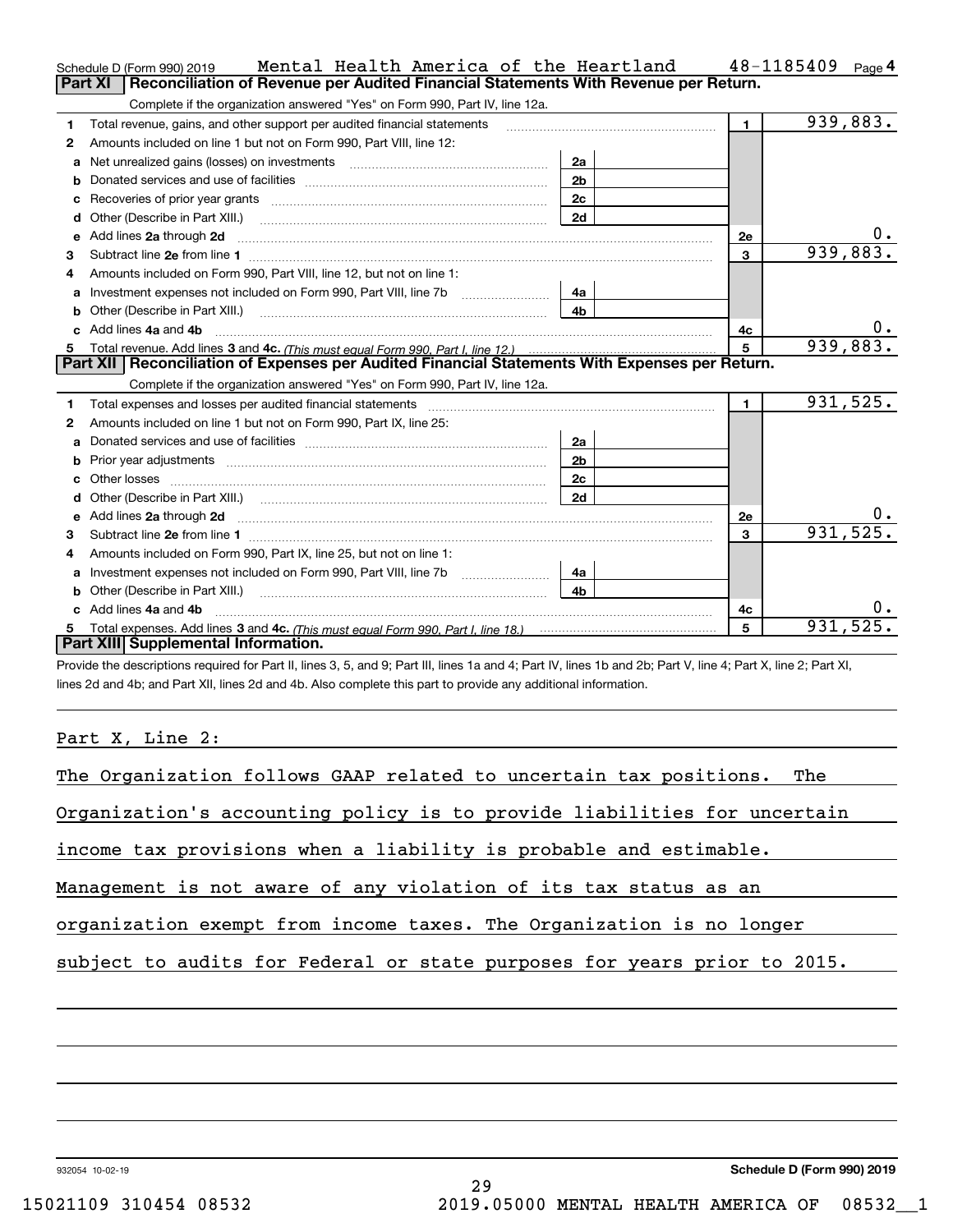| <b>SCHEDULE I</b><br>(Form 990)<br>Department of the Treasury<br>Internal Revenue Service                                                                                               | OMB No. 1545-0047<br>2019<br><b>Open to Public</b><br>Inspection |                                        |                                                       |                                         |                                               |                                          |                                       |
|-----------------------------------------------------------------------------------------------------------------------------------------------------------------------------------------|------------------------------------------------------------------|----------------------------------------|-------------------------------------------------------|-----------------------------------------|-----------------------------------------------|------------------------------------------|---------------------------------------|
| Name of the organization                                                                                                                                                                |                                                                  |                                        | Go to www.irs.gov/Form990 for the latest information. |                                         |                                               |                                          | <b>Employer identification number</b> |
|                                                                                                                                                                                         |                                                                  | Mental Health America of the Heartland |                                                       |                                         |                                               |                                          | 48-1185409                            |
| Part I<br><b>General Information on Grants and Assistance</b>                                                                                                                           |                                                                  |                                        |                                                       |                                         |                                               |                                          |                                       |
| Does the organization maintain records to substantiate the amount of the grants or assistance, the grantees' eligibility for the grants or assistance, and the selection<br>$\mathbf 1$ |                                                                  |                                        |                                                       |                                         |                                               |                                          | $\boxed{\text{X}}$ No<br>Yes          |
| Describe in Part IV the organization's procedures for monitoring the use of grant funds in the United States.<br>$\mathbf{2}$                                                           |                                                                  |                                        |                                                       |                                         |                                               |                                          |                                       |
| Part II<br>Grants and Other Assistance to Domestic Organizations and Domestic Governments. Complete if the organization answered "Yes" on Form 990, Part IV, line 21, for any           |                                                                  |                                        |                                                       |                                         |                                               |                                          |                                       |
| recipient that received more than \$5,000. Part II can be duplicated if additional space is needed.                                                                                     |                                                                  |                                        |                                                       |                                         | (f) Method of                                 |                                          |                                       |
| <b>1 (a)</b> Name and address of organization<br>or government                                                                                                                          | $(b)$ EIN                                                        | (c) IRC section<br>(if applicable)     | (d) Amount of<br>cash grant                           | (e) Amount of<br>non-cash<br>assistance | valuation (book,<br>FMV, appraisal,<br>other) | (g) Description of<br>noncash assistance | (h) Purpose of grant<br>or assistance |
|                                                                                                                                                                                         |                                                                  |                                        |                                                       |                                         |                                               |                                          |                                       |
|                                                                                                                                                                                         |                                                                  |                                        |                                                       |                                         |                                               |                                          |                                       |
|                                                                                                                                                                                         |                                                                  |                                        |                                                       |                                         |                                               |                                          |                                       |
|                                                                                                                                                                                         |                                                                  |                                        |                                                       |                                         |                                               |                                          |                                       |
|                                                                                                                                                                                         |                                                                  |                                        |                                                       |                                         |                                               |                                          |                                       |
|                                                                                                                                                                                         |                                                                  |                                        |                                                       |                                         |                                               |                                          |                                       |
| Enter total number of section $501(c)(3)$ and government organizations listed in the line 1 table<br>$\mathbf{2}$                                                                       |                                                                  |                                        |                                                       |                                         |                                               |                                          |                                       |
| Enter total number of other organizations listed in the line 1 table<br>3<br>LHA For Paperwork Reduction Act Notice, see the Instructions for Form 990.                                 |                                                                  |                                        |                                                       |                                         |                                               |                                          | Schedule I (Form 990) (2019)          |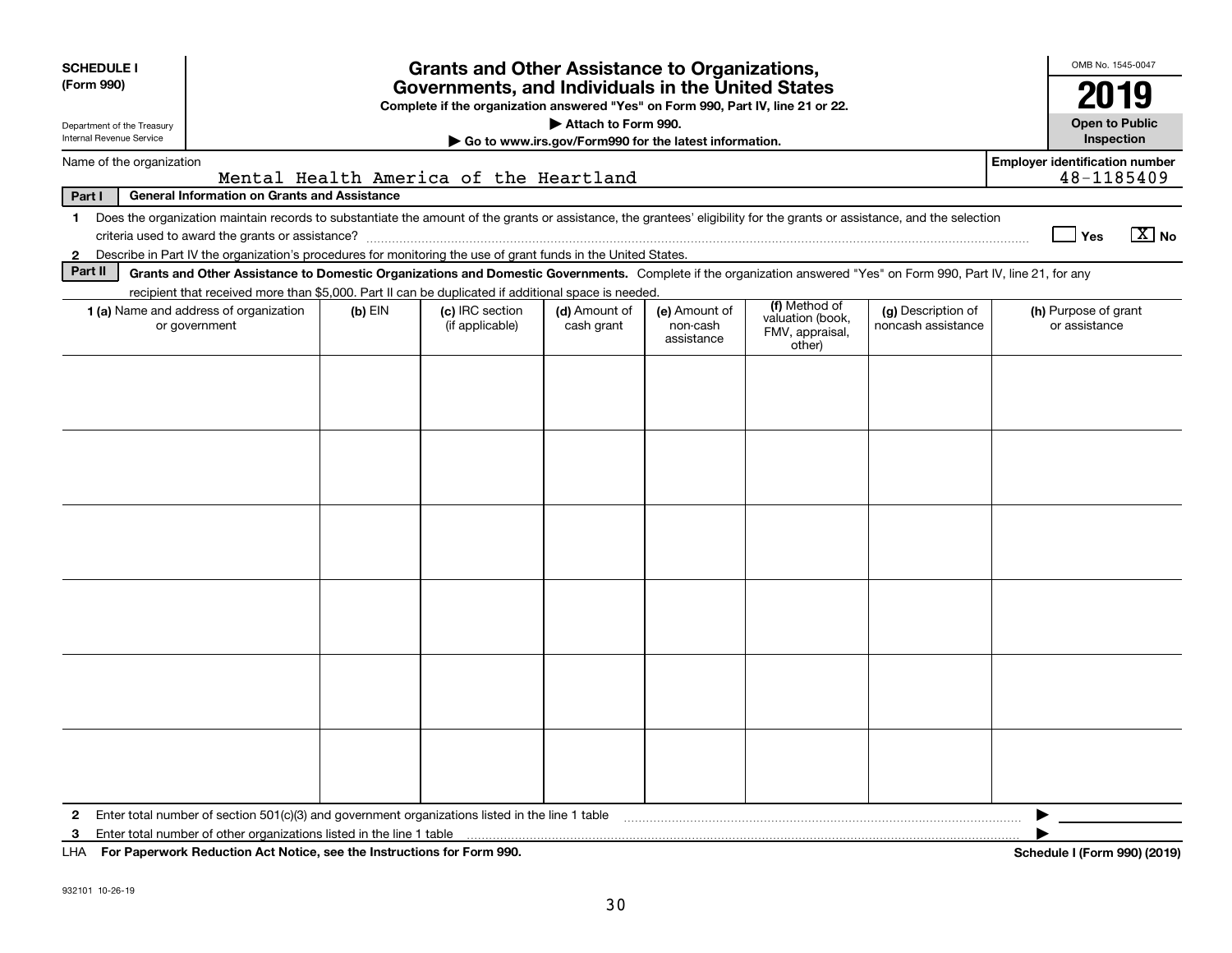#### Schedule I(Form 990)(2019) **Mental Health America of the Heartland 48-1185409** Page

**2**

**Part III | Grants and Other Assistance to Domestic Individuals. Complete if the organization answered "Yes" on Form 990, Part IV, line 22.** Part III can be duplicated if additional space is needed.

| (a) Type of grant or assistance            | (b) Number of<br>recipients | (c) Amount of<br>cash grant | (d) Amount of non-<br>cash assistance | (e) Method of valuation<br>(book, FMV, appraisal, other) | (f) Description of noncash assistance |
|--------------------------------------------|-----------------------------|-----------------------------|---------------------------------------|----------------------------------------------------------|---------------------------------------|
|                                            |                             |                             |                                       |                                                          |                                       |
| Housing support through rental and utility |                             |                             |                                       |                                                          |                                       |
| assistance                                 | 19                          | 92, 164.                    | $\mathbf{0}$ .                        |                                                          |                                       |
|                                            |                             |                             |                                       |                                                          |                                       |
|                                            |                             |                             |                                       |                                                          |                                       |
|                                            |                             |                             |                                       |                                                          |                                       |
|                                            |                             |                             |                                       |                                                          |                                       |
|                                            |                             |                             |                                       |                                                          |                                       |
|                                            |                             |                             |                                       |                                                          |                                       |
|                                            |                             |                             |                                       |                                                          |                                       |
|                                            |                             |                             |                                       |                                                          |                                       |
|                                            |                             |                             |                                       |                                                          |                                       |
|                                            |                             |                             |                                       |                                                          |                                       |
|                                            |                             |                             |                                       |                                                          |                                       |
|                                            |                             |                             |                                       |                                                          |                                       |
|                                            |                             |                             |                                       |                                                          |                                       |

Part IV | Supplemental Information. Provide the information required in Part I, line 2; Part III, column (b); and any other additional information.

Part I, line 2

Records of recipients of assistance are maintained by the Director of

Housing.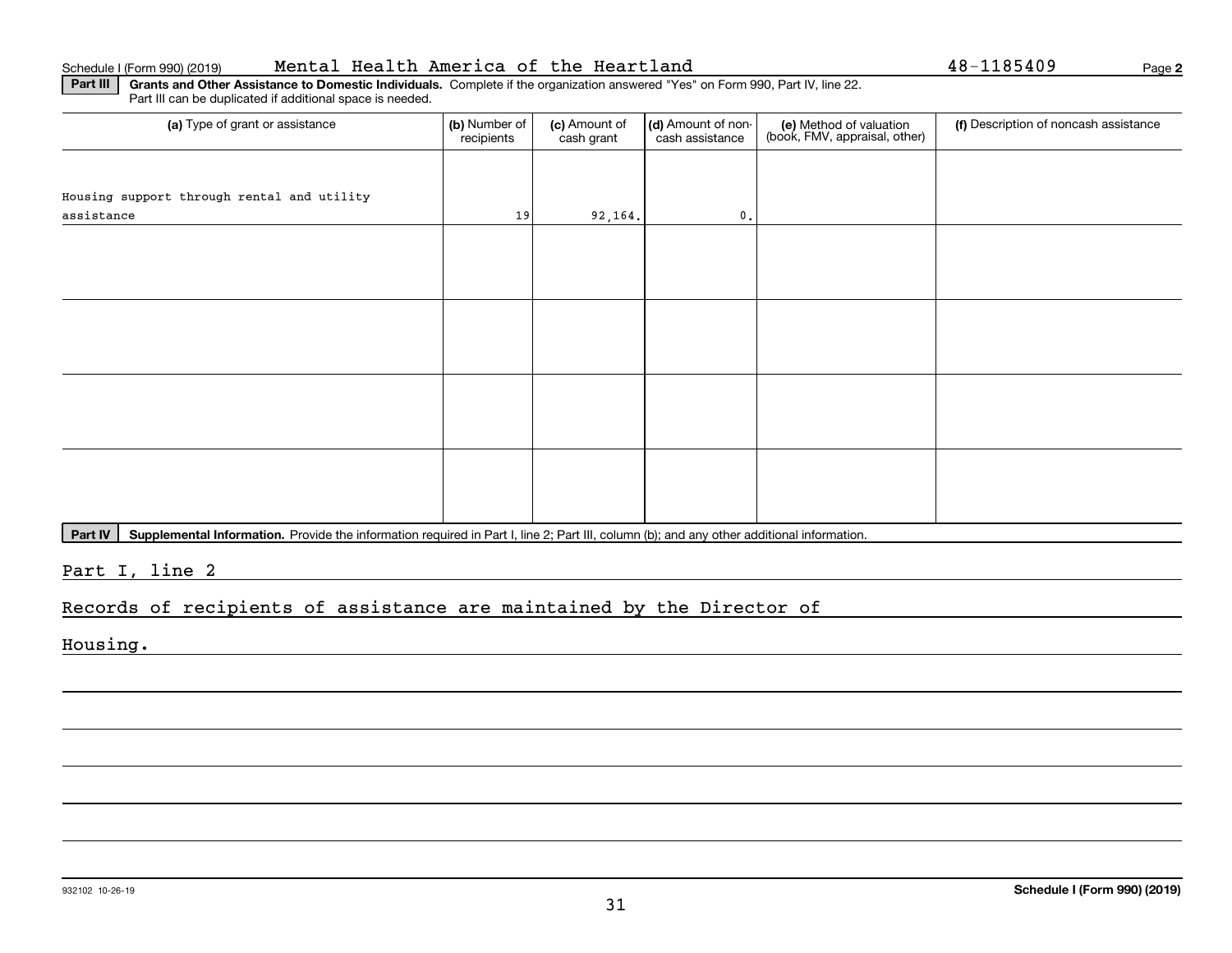**(Form 990 or 990-EZ)**



Mental Health America of the Heartland | 48-1185409

Form 990, Part I, Line 1, Description of Organization Mission:

community, and improving the quality of life of persons with mental

illness, through advocacy, education and support.

Form 990, Part VI, Section B, line 11b:

The President/CEO, Controller, and Executive Committee of the Board of

Directors review the Form 990 prior to submission to the IRS. The Form is

made available to the full Board prior to filing.

Form 990, Part VI, Section B, Line 12c:

The Organization regularly and consistently monitors and reinforces

compliance with the conflict of interest policy.

Form 990, Part VI, Section B, Line 15a:

The President/CEO and top management are given performance reviews.

Compensation and benefits are at a level that is competitive with similar

organizations within the community and consistent with the Organization's

32

overall financial ability and objectives.

Form 990, Part VI, Section C, Line 19:

The conflict of interest policy, financial statements, and governing

documents are made available for public inspection upon request.

932211 09-06-19 LHA For Paperwork Reduction Act Notice, see the Instructions for Form 990 or 990-EZ. Schedule O (Form 990 or 990-EZ) (2019)

15021109 310454 08532 2019.05000 MENTAL HEALTH AMERICA OF 08532\_\_1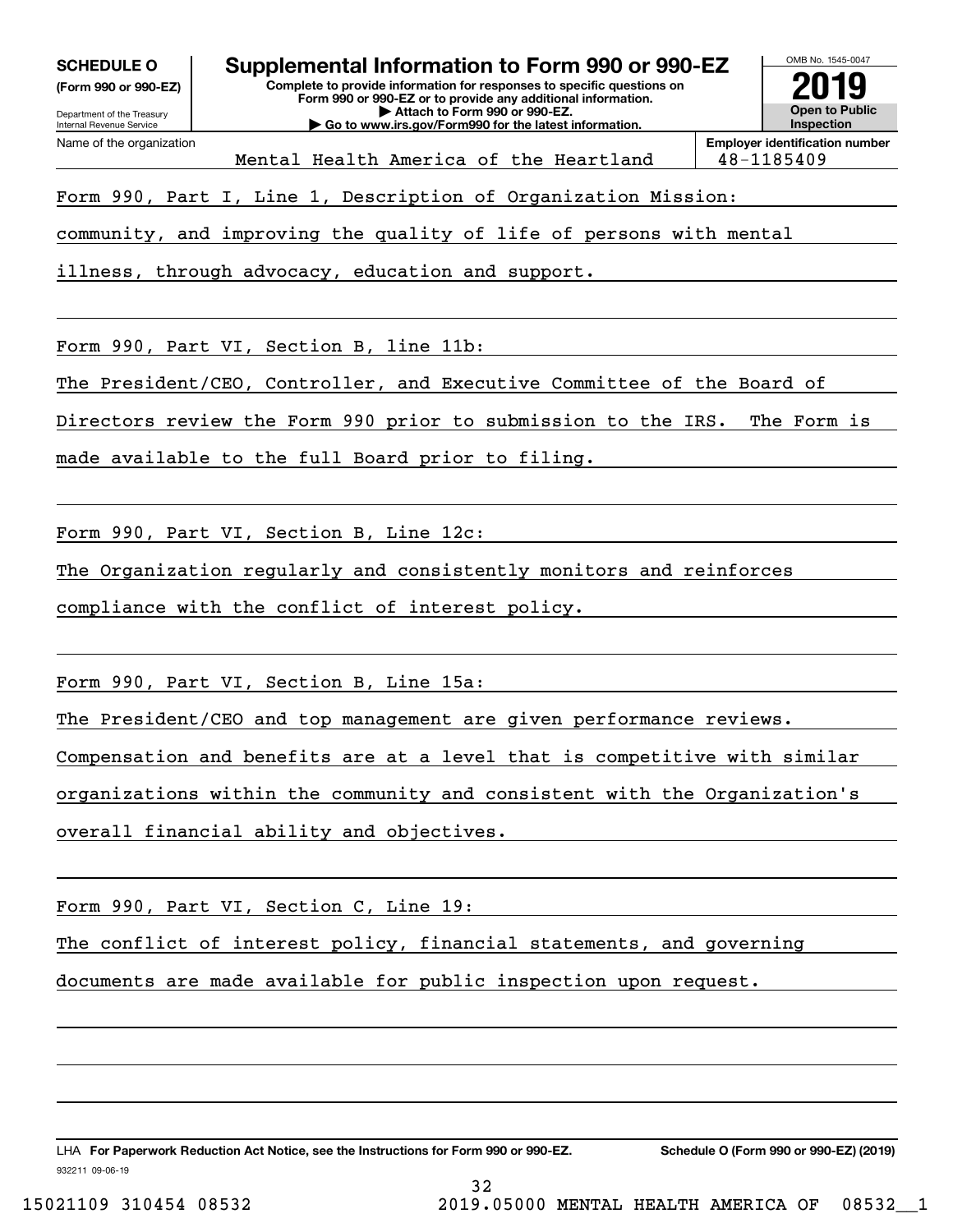**For Paperwork Reduction Act Notice, see the Instructions for Form 990. Schedule R (Form 990) 2019**

# **Related Organizations and Unrelated Partnerships**

**Complete if the organization answered "Yes" on Form 990, Part IV, line 33, 34, 35b, 36, or 37.** |

**Attach to Form 990.**  |

#### **| Go to www.irs.gov/Form990 for instructions and the latest information. Inspection**

Name of the organization

Department of the Treasury Internal Revenue Service

**SCHEDULE R (Form 990)**

#### Mental Health America of the Heartland

**Part I Identification of Disregarded Entities.**  Complete if the organization answered "Yes" on Form 990, Part IV, line 33.

| (a)<br>Name, address, and EIN (if applicable)<br>of disregarded entity | (b)<br>Primary activity | (c)<br>Legal domicile (state or<br>foreign country) | (d)<br>Total income | (e)<br>End-of-year assets | (f)<br>Direct controlling<br>entity |
|------------------------------------------------------------------------|-------------------------|-----------------------------------------------------|---------------------|---------------------------|-------------------------------------|
|                                                                        |                         |                                                     |                     |                           |                                     |
|                                                                        |                         |                                                     |                     |                           |                                     |
|                                                                        |                         |                                                     |                     |                           |                                     |
|                                                                        |                         |                                                     |                     |                           |                                     |

| Part II | <b>Identification of Related Tax-Exempt Organizations.</b> Complete if the organization answered "Yes" on Form 990, Part IV, line 34, because it had one or more related tax-exempt |  |  |
|---------|-------------------------------------------------------------------------------------------------------------------------------------------------------------------------------------|--|--|
|         | organizations during the tax year.                                                                                                                                                  |  |  |

| (a)<br>Name, address, and EIN<br>of related organization | (b)<br>Primary activity  | (c)<br>Legal domicile (state or<br>foreign country) | (d)<br>Exempt Code<br>section | (e)<br>Public charity<br>status (if section | (f)<br>Direct controlling<br>entity |     | $(g)$<br>Section 512(b)(13)<br>controlled<br>entity? |
|----------------------------------------------------------|--------------------------|-----------------------------------------------------|-------------------------------|---------------------------------------------|-------------------------------------|-----|------------------------------------------------------|
|                                                          |                          |                                                     |                               | 501(c)(3))                                  |                                     | Yes | No                                                   |
| Kan-Do Apartments, Inc. - 48-1132559                     | Apartment facilities for |                                                     |                               |                                             |                                     |     |                                                      |
| 739 Minnesota Avenue                                     | chronically mentally ill |                                                     |                               |                                             |                                     |     |                                                      |
| Kansas City, KS 66101                                    | persons                  | Kansas                                              | 501(c)(3)                     | Line 7                                      |                                     |     | x                                                    |
|                                                          |                          |                                                     |                               |                                             |                                     |     |                                                      |
|                                                          |                          |                                                     |                               |                                             |                                     |     |                                                      |
|                                                          |                          |                                                     |                               |                                             |                                     |     |                                                      |

**Employer identification number** 48-1185409

OMB No. 1545-0047



**Open to Public**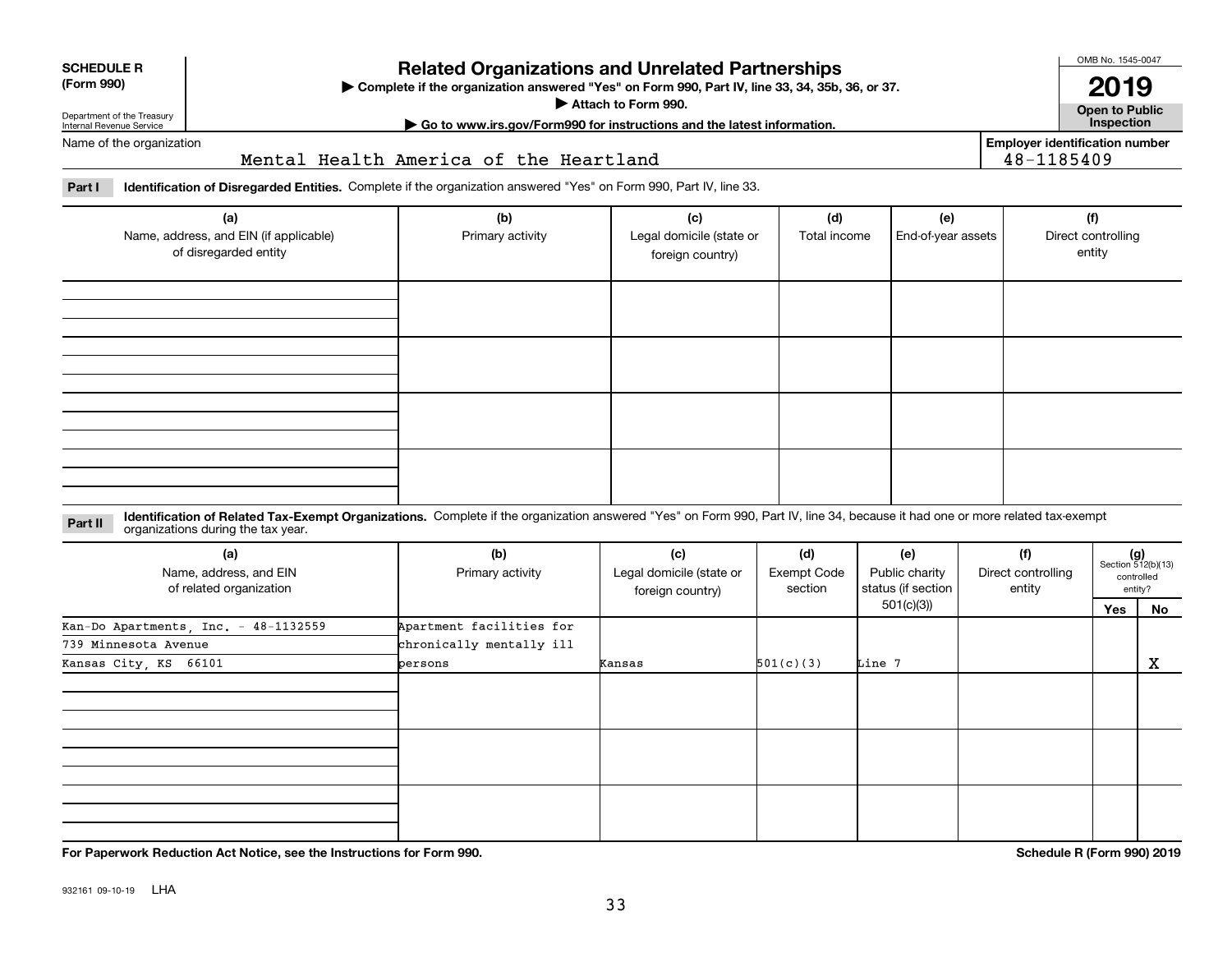**2**

**Identification of Related Organizations Taxable as a Partnership.** Complete if the organization answered "Yes" on Form 990, Part IV, line 34, because it had one or more related **Part III** organizations treated as a partnership during the tax year.

| (a)                                               | (b)              | (c)                  | (d)                | (e)                                                                                       | (f)                      | (g)                               |  | (h)              | (i)                                      | (i) | (k)                                                     |
|---------------------------------------------------|------------------|----------------------|--------------------|-------------------------------------------------------------------------------------------|--------------------------|-----------------------------------|--|------------------|------------------------------------------|-----|---------------------------------------------------------|
| Name, address, and EIN<br>of related organization | Primary activity | Legal<br>domicile    | Direct controlling | Predominant income<br>related, unrelated,<br>excluded from tax under<br>sections 512-514) | Share of total<br>income | Share of<br>end-of-year<br>assets |  | Disproportionate | Code V-UBI<br>amount in box              |     | General or Percentage<br>managing ownership<br>partner? |
|                                                   |                  | (state or<br>foreign | entity             |                                                                                           |                          |                                   |  | allocations?     |                                          |     |                                                         |
|                                                   |                  | country)             |                    |                                                                                           |                          |                                   |  | Yes   No         | 20 of Schedule<br>K-1 (Form 1065) Yes No |     |                                                         |
|                                                   |                  |                      |                    |                                                                                           |                          |                                   |  |                  |                                          |     |                                                         |
|                                                   |                  |                      |                    |                                                                                           |                          |                                   |  |                  |                                          |     |                                                         |
|                                                   |                  |                      |                    |                                                                                           |                          |                                   |  |                  |                                          |     |                                                         |
|                                                   |                  |                      |                    |                                                                                           |                          |                                   |  |                  |                                          |     |                                                         |
|                                                   |                  |                      |                    |                                                                                           |                          |                                   |  |                  |                                          |     |                                                         |
|                                                   |                  |                      |                    |                                                                                           |                          |                                   |  |                  |                                          |     |                                                         |
|                                                   |                  |                      |                    |                                                                                           |                          |                                   |  |                  |                                          |     |                                                         |
|                                                   |                  |                      |                    |                                                                                           |                          |                                   |  |                  |                                          |     |                                                         |
|                                                   |                  |                      |                    |                                                                                           |                          |                                   |  |                  |                                          |     |                                                         |
|                                                   |                  |                      |                    |                                                                                           |                          |                                   |  |                  |                                          |     |                                                         |
|                                                   |                  |                      |                    |                                                                                           |                          |                                   |  |                  |                                          |     |                                                         |
|                                                   |                  |                      |                    |                                                                                           |                          |                                   |  |                  |                                          |     |                                                         |
|                                                   |                  |                      |                    |                                                                                           |                          |                                   |  |                  |                                          |     |                                                         |
|                                                   |                  |                      |                    |                                                                                           |                          |                                   |  |                  |                                          |     |                                                         |
|                                                   |                  |                      |                    |                                                                                           |                          |                                   |  |                  |                                          |     |                                                         |
|                                                   |                  |                      |                    |                                                                                           |                          |                                   |  |                  |                                          |     |                                                         |
|                                                   |                  |                      |                    |                                                                                           |                          |                                   |  |                  |                                          |     |                                                         |

**Identification of Related Organizations Taxable as a Corporation or Trust.** Complete if the organization answered "Yes" on Form 990, Part IV, line 34, because it had one or more related **Part IV** organizations treated as a corporation or trust during the tax year.

| (a)<br>Name, address, and EIN<br>of related organization | (b)<br>Primary activity | (c)<br>Legal domicile<br>(state or<br>foreign | (d)<br>Direct controlling<br>entity | (e)<br>Type of entity<br>(C corp, S corp,<br>or trust) | (f)<br>Share of total<br>income | (g)<br>Share of<br>end-of-year<br>assets | (h)<br>Percentage<br>ownership | $\begin{array}{c} \textbf{(i)}\\ \text{Section}\\ 512 \text{(b)} \text{(13)}\\ \text{controlled} \\ \text{entity?} \end{array}$ |
|----------------------------------------------------------|-------------------------|-----------------------------------------------|-------------------------------------|--------------------------------------------------------|---------------------------------|------------------------------------------|--------------------------------|---------------------------------------------------------------------------------------------------------------------------------|
|                                                          |                         | country)                                      |                                     |                                                        |                                 |                                          |                                | Yes No                                                                                                                          |
|                                                          |                         |                                               |                                     |                                                        |                                 |                                          |                                |                                                                                                                                 |
|                                                          |                         |                                               |                                     |                                                        |                                 |                                          |                                |                                                                                                                                 |
|                                                          |                         |                                               |                                     |                                                        |                                 |                                          |                                |                                                                                                                                 |
|                                                          |                         |                                               |                                     |                                                        |                                 |                                          |                                |                                                                                                                                 |
|                                                          |                         |                                               |                                     |                                                        |                                 |                                          |                                |                                                                                                                                 |
|                                                          |                         |                                               |                                     |                                                        |                                 |                                          |                                |                                                                                                                                 |
|                                                          |                         |                                               |                                     |                                                        |                                 |                                          |                                |                                                                                                                                 |
|                                                          |                         |                                               |                                     |                                                        |                                 |                                          |                                |                                                                                                                                 |
|                                                          |                         |                                               |                                     |                                                        |                                 |                                          |                                |                                                                                                                                 |
|                                                          |                         |                                               |                                     |                                                        |                                 |                                          |                                |                                                                                                                                 |
|                                                          |                         |                                               |                                     |                                                        |                                 |                                          |                                |                                                                                                                                 |
|                                                          |                         |                                               |                                     |                                                        |                                 |                                          |                                |                                                                                                                                 |
|                                                          |                         |                                               |                                     |                                                        |                                 |                                          |                                |                                                                                                                                 |
|                                                          |                         |                                               |                                     |                                                        |                                 |                                          |                                |                                                                                                                                 |
|                                                          |                         |                                               |                                     |                                                        |                                 |                                          |                                |                                                                                                                                 |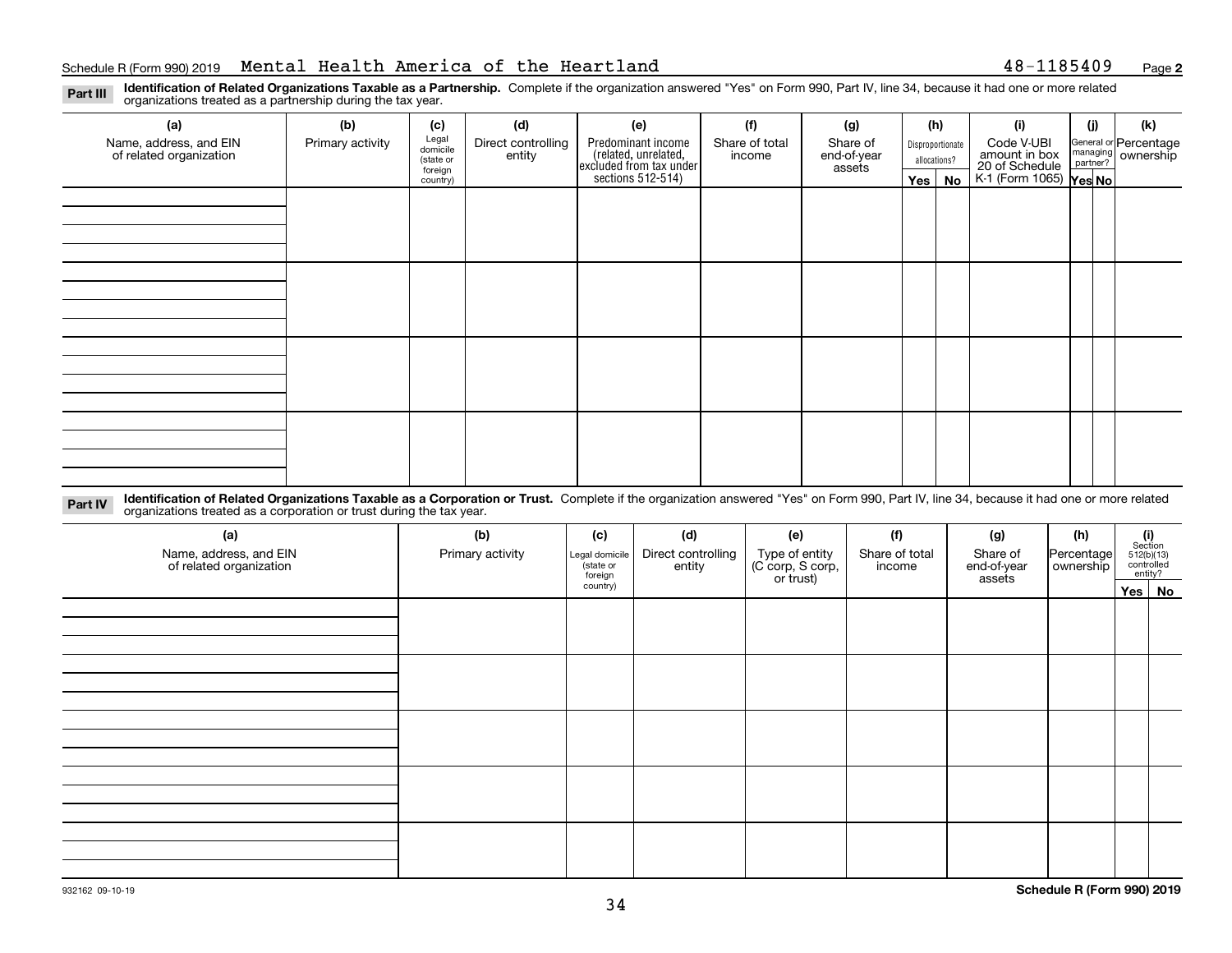#### Schedule R(Form 990) 2019 **Mental Health America of the Heartland 48-1185409** Page

**Part V** T**ransactions With Related Organizations.** Complete if the organization answered "Yes" on Form 990, Part IV, line 34, 35b, or 36.

| Note: Complete line 1 if any entity is listed in Parts II, III, or IV of this schedule.                                                                                                                                        |                | Yes | No           |
|--------------------------------------------------------------------------------------------------------------------------------------------------------------------------------------------------------------------------------|----------------|-----|--------------|
| During the tax year, did the organization engage in any of the following transactions with one or more related organizations listed in Parts II-IV?                                                                            |                |     |              |
|                                                                                                                                                                                                                                | 1a             |     | X            |
| <b>b</b> Gift, grant, or capital contribution to related organization(s)                                                                                                                                                       | 1b             |     | X            |
| c Gift, grant, or capital contribution from related organization(s) material contracts and contribution from related organization(s) material contents and contribution from related organization(s) material contents and con | 1c             |     | $\mathbf X$  |
|                                                                                                                                                                                                                                | 1d             |     | X            |
|                                                                                                                                                                                                                                | 1e             |     | X            |
|                                                                                                                                                                                                                                |                |     |              |
| Dividends from related organization(s) manufactured and contract and contract or produced and contract and contract and contract and contract and contract and contract and contract and contract and contract and contract an | 1f             |     | х            |
| g Sale of assets to related organization(s) www.assettion.com/www.assettion.com/www.assettion.com/www.assettion.com/www.assettion.com/www.assettion.com/www.assettion.com/www.assettion.com/www.assettion.com/www.assettion.co | 1g             |     | X            |
| h Purchase of assets from related organization(s) manufactured content to content the content of the content of the content of the content of the content of the content of the content of the content of the content of the c | 1 <sub>h</sub> |     | X            |
| Exchange of assets with related organization(s) Encourance and account of the contract of the contract of the contract of the contract of the contract of the contract of the contract of the contract of the contract of the  | 1i.            |     | $\mathbf X$  |
| Lease of facilities, equipment, or other assets to related organization(s) [11] manufactured content and the state of facilities, equipment, or other assets to related organization(s) [11] manufactured content and the stat | 1i.            |     | X            |
|                                                                                                                                                                                                                                |                |     |              |
| k Lease of facilities, equipment, or other assets from related organization(s) manufaction content and content to the assets from related organization(s) manufaction content and content and content and content and content  | 1k             |     | х            |
|                                                                                                                                                                                                                                | 11.            |     | X            |
| m Performance of services or membership or fundraising solicitations by related organization(s)                                                                                                                                | 1 <sub>m</sub> |     | $\mathbf X$  |
|                                                                                                                                                                                                                                | 1n             |     | $\mathbf x$  |
| <b>o</b> Sharing of paid employees with related organization(s)                                                                                                                                                                | 10             |     | $\mathbf x$  |
|                                                                                                                                                                                                                                |                |     |              |
|                                                                                                                                                                                                                                | 1p             | X   |              |
|                                                                                                                                                                                                                                | 1q             |     | $\mathbf X$  |
|                                                                                                                                                                                                                                |                |     |              |
| Other transfer of cash or property to related organization(s)                                                                                                                                                                  | 1r             |     | X            |
|                                                                                                                                                                                                                                | 1s             |     | $\mathbf{x}$ |
| 2 If the answer to any of the above is "Yes," see the instructions for information on who must complete this line, including covered relationships and transaction thresholds.                                                 |                |     |              |

| (a)<br>Name of related organization | (b)<br>Transaction<br>type (a-s) | (c)<br>Amount involved | (d)<br>Method of determining amount involved |
|-------------------------------------|----------------------------------|------------------------|----------------------------------------------|
| (1) Kan-Do Apartments, Inc.         | P                                |                        | 6,951. Cash paid                             |
| (2)                                 |                                  |                        |                                              |
| (3)                                 |                                  |                        |                                              |
| (4)                                 |                                  |                        |                                              |
| (5)                                 |                                  |                        |                                              |
| (6)                                 |                                  |                        |                                              |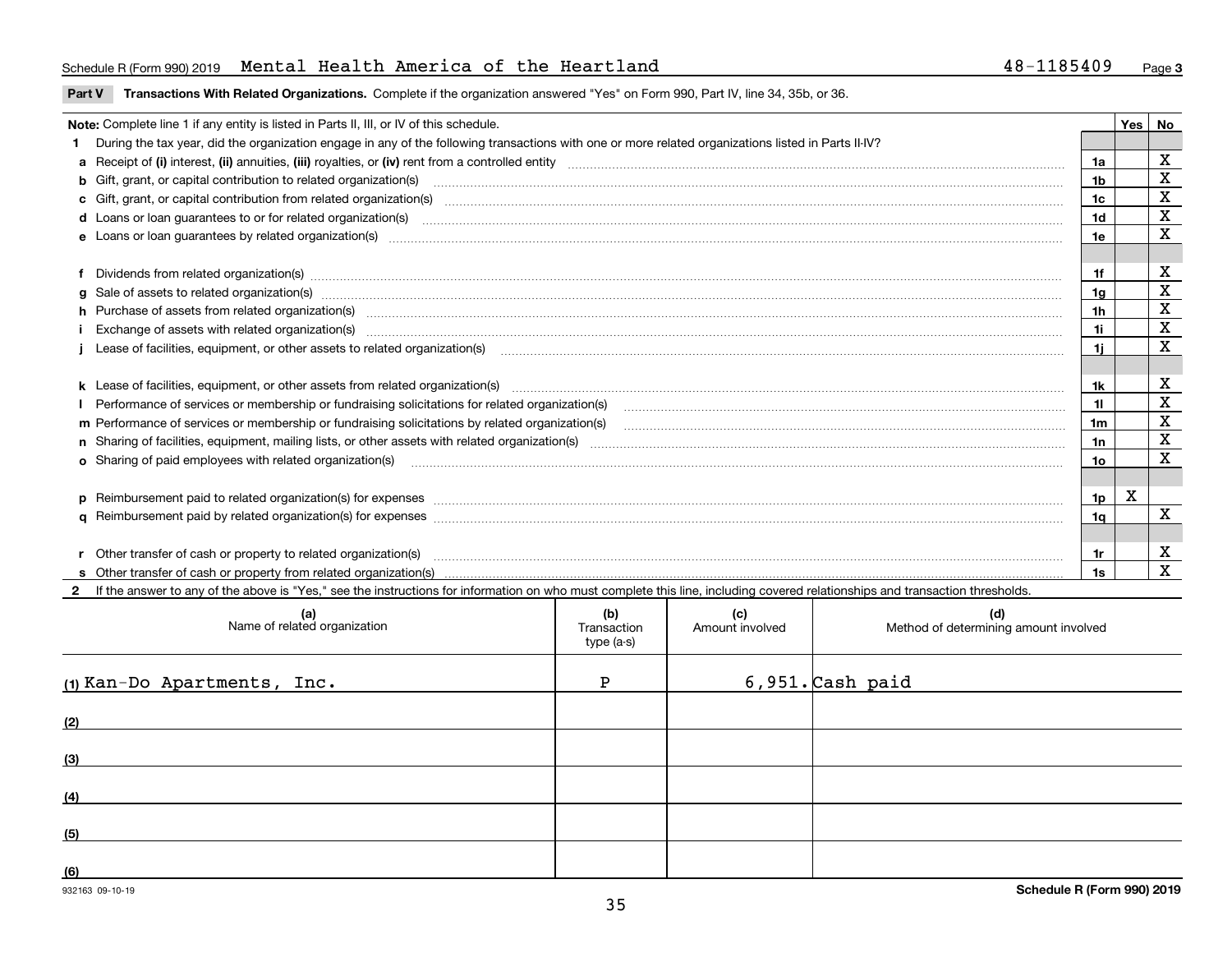#### Schedule R(Form 990) 2019 **Mental Health America of the Heartland 48-1185409** Page

## **Part VI Unrelated Organizations Taxable as a Partnership. Complete if the organization answered "Yes" on Form 990, Part IV, line 37.**

Provide the following information for each entity taxed as a partnership through which the organization conducted more than five percent of its activities (measured by total assets or gross revenue) that was not a related organization. See instructions regarding exclusion for certain investment partnerships.

| that was not a related organization. Occ instructions regarding exclusion for certain investment partnerships.<br>(a) | (b)              | (c)                                             | (d)                                                                                        |                                                                                                                            | (f)                         | (g)                               |        | (h)                                   | (i)                                                                                                                                  | (j)   | (k) |
|-----------------------------------------------------------------------------------------------------------------------|------------------|-------------------------------------------------|--------------------------------------------------------------------------------------------|----------------------------------------------------------------------------------------------------------------------------|-----------------------------|-----------------------------------|--------|---------------------------------------|--------------------------------------------------------------------------------------------------------------------------------------|-------|-----|
| Name, address, and EIN<br>of entity                                                                                   | Primary activity | Legal domicile<br>(state or foreign<br>country) | Predominant income<br>(related, unrelated,<br>excluded from tax under<br>sections 512-514) | $\begin{array}{c} \textbf{(e)}\\ \text{Are all} \\ \text{partners sec.}\\ 501(c)(3)\\ \text{orgs.?} \end{array}$<br>Yes No | Share of<br>total<br>income | Share of<br>end-of-year<br>assets | Yes No | Dispropor-<br>tionate<br>allocations? | Code V-UBI<br> amount in box 20 managing<br>  of Schedule K-1 partner? ownership<br>  of Schedule K-1 partner? ownership<br>  Yes No | YesNO |     |
|                                                                                                                       |                  |                                                 |                                                                                            |                                                                                                                            |                             |                                   |        |                                       |                                                                                                                                      |       |     |
|                                                                                                                       |                  |                                                 |                                                                                            |                                                                                                                            |                             |                                   |        |                                       |                                                                                                                                      |       |     |
|                                                                                                                       |                  |                                                 |                                                                                            |                                                                                                                            |                             |                                   |        |                                       |                                                                                                                                      |       |     |
|                                                                                                                       |                  |                                                 |                                                                                            |                                                                                                                            |                             |                                   |        |                                       |                                                                                                                                      |       |     |
|                                                                                                                       |                  |                                                 |                                                                                            |                                                                                                                            |                             |                                   |        |                                       |                                                                                                                                      |       |     |
|                                                                                                                       |                  |                                                 |                                                                                            |                                                                                                                            |                             |                                   |        |                                       |                                                                                                                                      |       |     |
|                                                                                                                       |                  |                                                 |                                                                                            |                                                                                                                            |                             |                                   |        |                                       |                                                                                                                                      |       |     |
|                                                                                                                       |                  |                                                 |                                                                                            |                                                                                                                            |                             |                                   |        |                                       |                                                                                                                                      |       |     |
|                                                                                                                       |                  |                                                 |                                                                                            |                                                                                                                            |                             |                                   |        |                                       |                                                                                                                                      |       |     |
|                                                                                                                       |                  |                                                 |                                                                                            |                                                                                                                            |                             |                                   |        |                                       |                                                                                                                                      |       |     |
|                                                                                                                       |                  |                                                 |                                                                                            |                                                                                                                            |                             |                                   |        |                                       |                                                                                                                                      |       |     |
|                                                                                                                       |                  |                                                 |                                                                                            |                                                                                                                            |                             |                                   |        |                                       |                                                                                                                                      |       |     |
|                                                                                                                       |                  |                                                 |                                                                                            |                                                                                                                            |                             |                                   |        |                                       |                                                                                                                                      |       |     |
|                                                                                                                       |                  |                                                 |                                                                                            |                                                                                                                            |                             |                                   |        |                                       |                                                                                                                                      |       |     |
|                                                                                                                       |                  |                                                 |                                                                                            |                                                                                                                            |                             |                                   |        |                                       |                                                                                                                                      |       |     |
|                                                                                                                       |                  |                                                 |                                                                                            |                                                                                                                            |                             |                                   |        |                                       |                                                                                                                                      |       |     |
|                                                                                                                       |                  |                                                 |                                                                                            |                                                                                                                            |                             |                                   |        |                                       |                                                                                                                                      |       |     |
|                                                                                                                       |                  |                                                 |                                                                                            |                                                                                                                            |                             |                                   |        |                                       |                                                                                                                                      |       |     |
|                                                                                                                       |                  |                                                 |                                                                                            |                                                                                                                            |                             |                                   |        |                                       |                                                                                                                                      |       |     |

**Schedule R (Form 990) 2019**